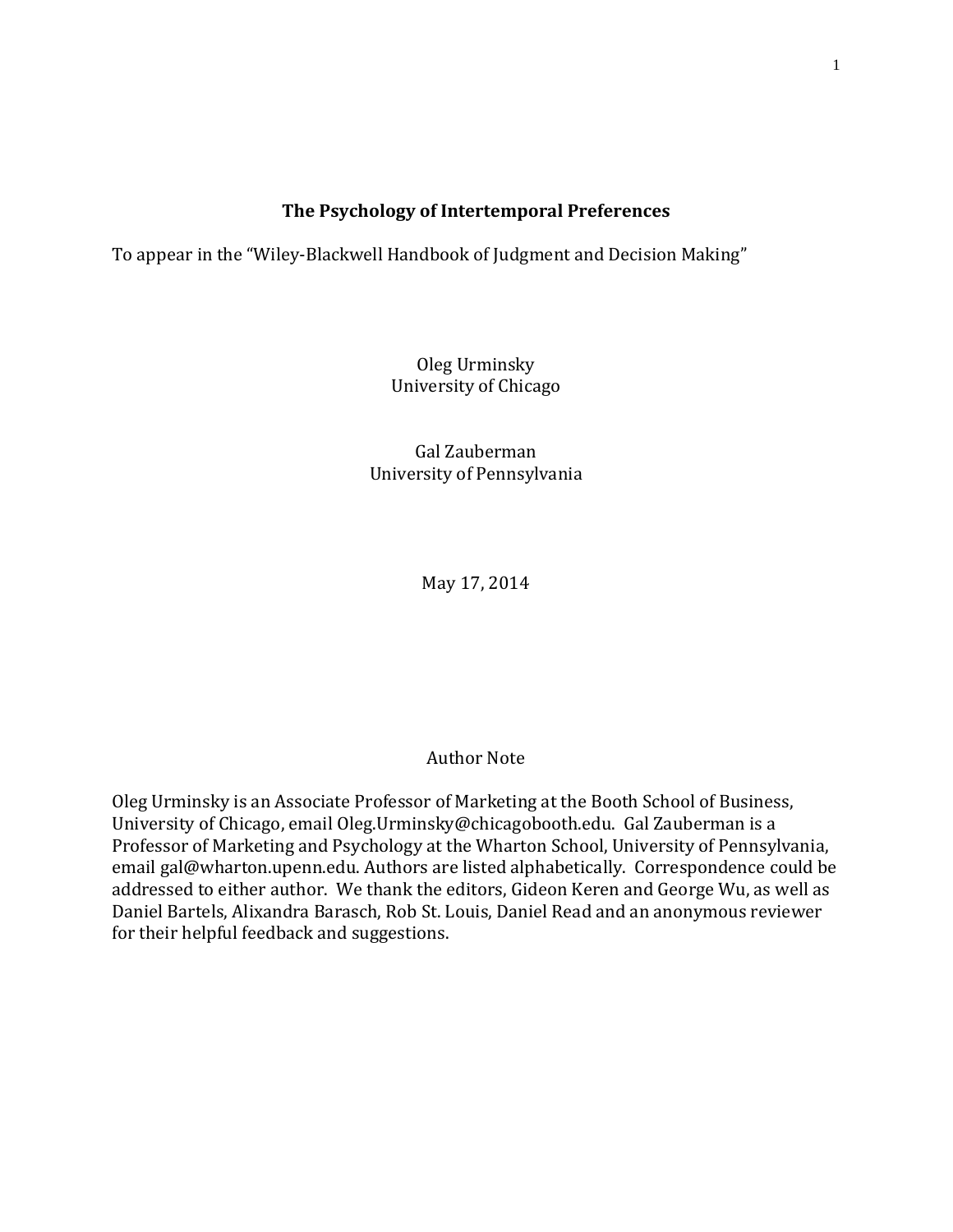Intertemporal decisions involve relative preferences and tradeoffs for costs and benefits that occur over time. These decisions are ubiquitous and have been extensively studied across multiple academic disciplines, including economics, psychology, business, and public policy. Common examples of such decisions include whether to consume today (i.e., borrow more and/or save less) but have less in your retirement fund; to purchase a cheaper refrigerator or air-conditioning unit, but forgo the ongoing energy savings; to hire an experienced employee who can start immediately instead of the brilliant but inexperienced recent graduate who needs more extensive training; or to eat that fatty chocolate cream dessert rather than the blueberry sorbet, increasing your current enjoyment while increasing the risk for your long-term health.

Research on this question has occupied the pages of many journals and produced multiple highly influential and widely cited papers (Fisher 1935; Ainslie 1975; Thaler 1981; Laibson 1997; Kirby et al 1999; Frederick et al 2002). The seminal paper on time discounting by Ainslie (1975), which drew a link between findings from the animal behavior literature and a detailed theory of shifting time preferences, self-control and precommitment, spurred a large and evolving research literature.

There have also been numerous chapters surveying the field. Loewenstein (1992) provides a detailed account of the development of thinking about intertemporal choice within economics. Frederick , Loewenstein and O'Donoghue (2002) present a detailed review and discussion of the development of the literature on time discounting in both psychology and economics. Baron (2007) offers a general review of decisions involving time, while Read (2004) and Killeen (2009) review alternative mathematical forms of discount functions. Recently, there have been reviews focusing on the neurological underpinning of intertemporal decisions (e.g., Kable, 2013).

The focus in this chapter is on the psychological foundation of intertemporal decisions and the consequences for people's decisions and behaviors. Much of the early research on the behavioral aspects of intertemporal preferences has compared observed behavior across different contexts to the normative standard--the discounted utility model, which assumes that the discounting rate of utility is constant over time. This research has demonstrated numerous violations of this normative model. While there is a great deal of heterogeneity in individuals' discounting, the literature has uncovered several robust empirical generalizations. These findings were instrumental in shaping our understanding of the psychology underlying intertemporal tradeoffs, but an explicit development of these psychological theories was generally not the center of the investigations.

More recently, however, research has shifted from identification of "anomalies" to uncovering the psychological determinants of intertemporal preferences. These theories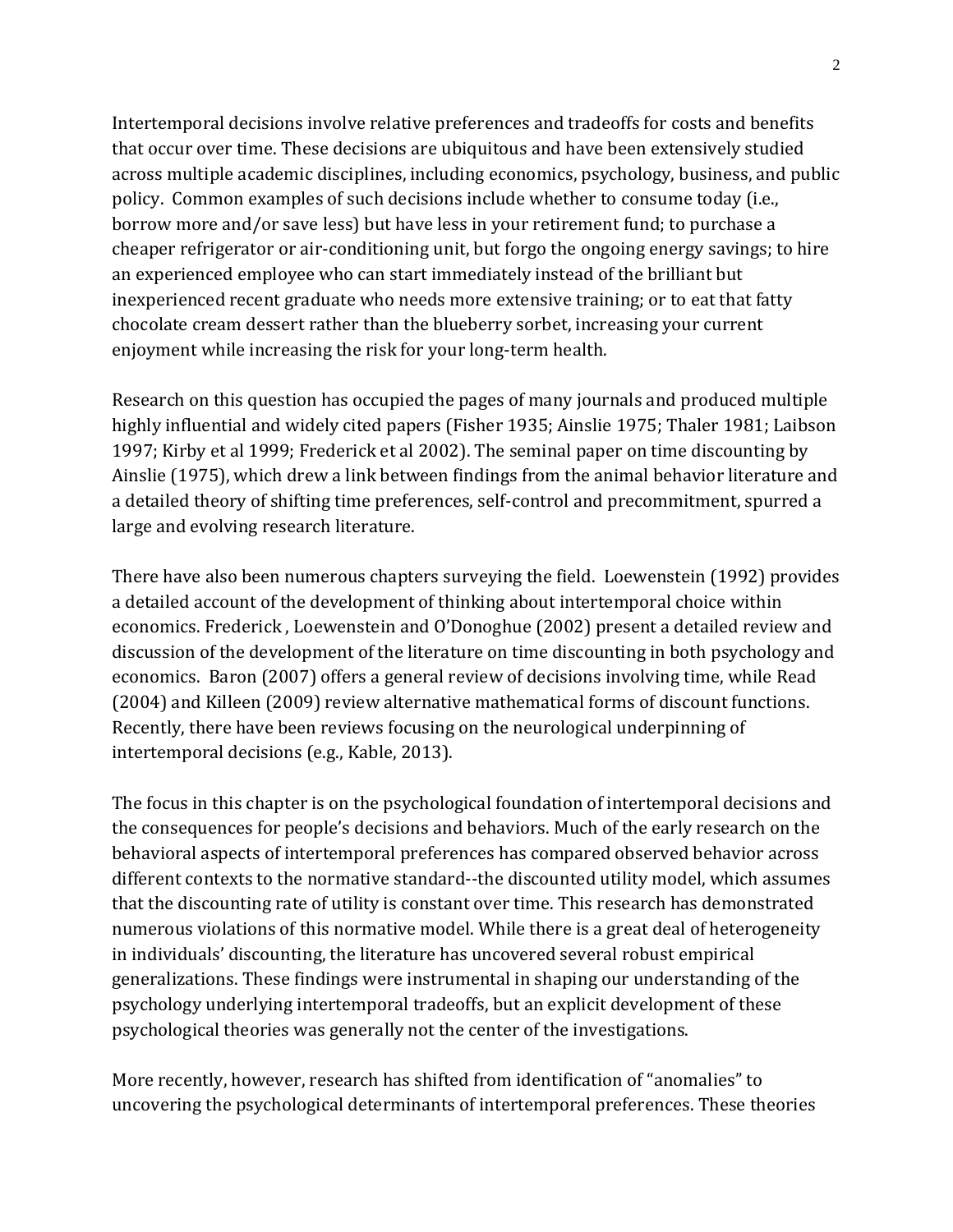originally started with more emotional, visceral accounts and then developed to include more cognitive elements focusing on mental representations of outcomes and time.

Much of the broader interest in intertemporal choice has been spurred by the possibility that an understanding of how people make intertemporal tradeoffs might inform a wide range of behaviors, including seemingly non-normative behaviors such as undersaving for retirement, underinvesting in one's own education, overconsuming unhealthy foods, underexercising and abusing alcohol or drugs. However, while initial work discussed intertemporal choices (and particularly hyperbolic discounting) as an analogy for these behaviors, more recent work has explored the degree to which such behaviors are directly linked to intertemporal choice.

Rather than simply update the numerous excellent past reviews with a focus on the discounting phenomena, the emphasis in this chapter is on recent developments in uncovering the psychology underlying intertemporal preferences, understanding differences in discount rates across people and contexts, and using discounting to understand a broad range of intertemporal decisions and behaviors. The current chapter will therefore mainly focus on recent empirical findings with an emphasis on the psychological mechanisms underlying these findings. In particular, we examine the basic effects in the context of the different psychological mechanisms proposed in the literature. We conclude by pointing to open questions and the need to better map the match between the multiple psychological drivers and the types of intertemporal decisions they predominantly govern.

#### **1. Discounting Behavior**

Much of our initial understanding of intertemporal choice came from research comparing actual behavior across different contexts to the established normative standard -- the discounted utility model (Samuelson, 1937; described in the next section). Much was written about the development of the discounted utility model, and many have pointed out that it was never intended to serve as a descriptive model of behavior (Frederick et al 2002). Still, due to the clarity of its normative properties, it has been used as a metric against which actual behavior can be compared. Two underlying features of the model are most relevant for behavioral research: the source of utility should be irrelevant (since it is the utility that is being discounted), and that the rate of discounting should be constant over time. A great deal of evidence has been amassed showing that these assumptions are commonly violated. Because of the extensive literature on the issue, including comprehensive review papers cited above, we will be brief and highlight only relatively new findings.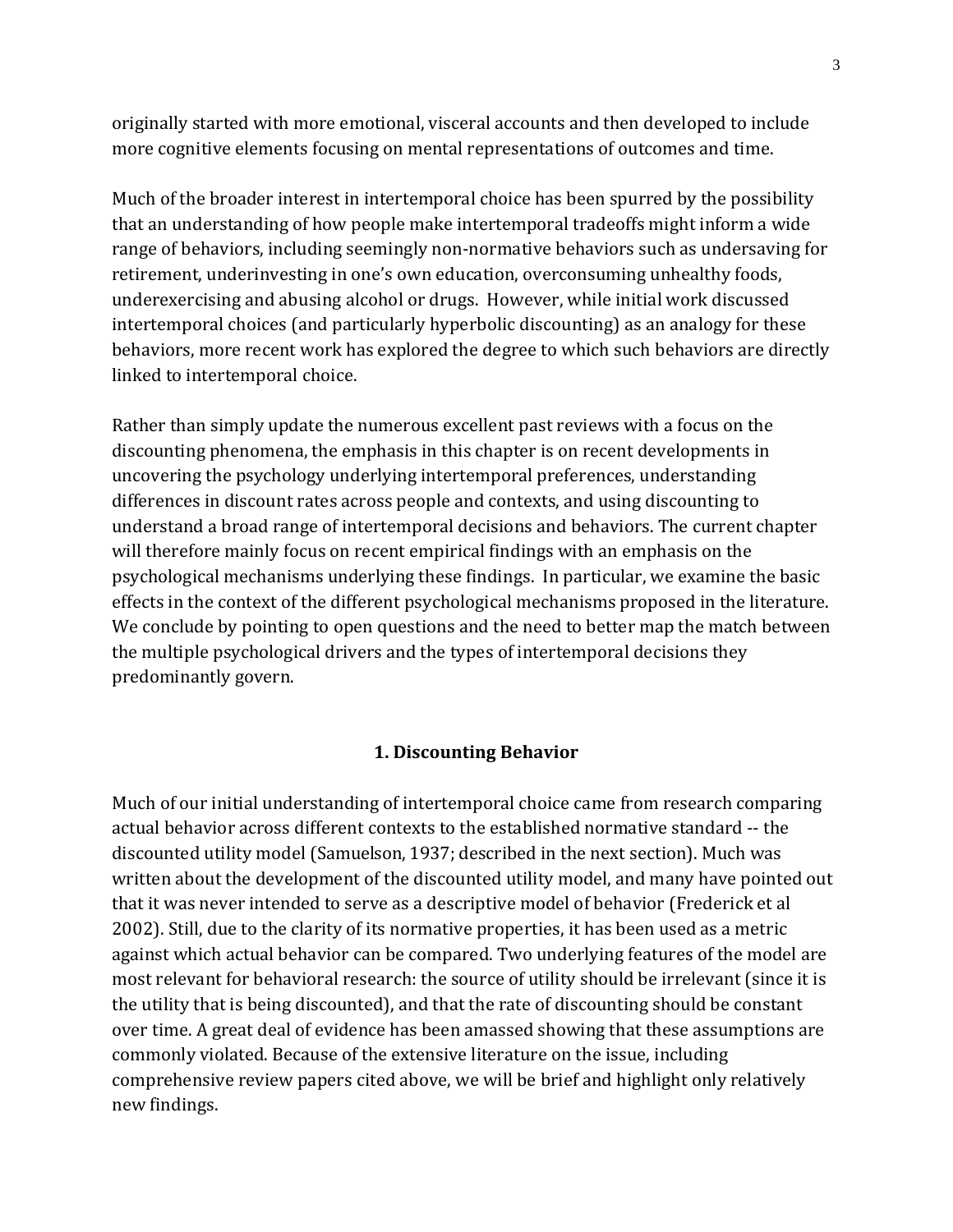### **Measuring and modeling intertemporal preferences**

*Measuring intertemporal preferences*. The very basic effect of interest is the valuation of a given outcome at different points in time. To that end, two broad categories of measures are employed: matching-based and choice-based. The matching-based measures (e.g., Thaler 1981) provide participants an amount at a given point in time (e.g, \$15 today) and ask for the monetary equivalent at another point in time (e.g., \$X in 3 months). This basic task has been modified in different studies using different scenarios, and different framing (e.g., expedite a future receipt rather than delay a current receipt; Malkoc and Zauberman 2006). One main advantage of this approach is that it is flexible and requires only a single response to calculate a discount rate over a given time period.

The other commonly used measurement approach uses a series of binary choices to elicit discount rates; for example, \$15 today or \$16 in 3 months; \$15 today or \$18 in 3 months, etc. The researcher then identifies the point where a respondent switches from receiving an amount today to receiving a specified amount in the future, based on which they then calculate the discount rate. This binary choice measure has been implemented in a wide range of ways, from a simple paper-and-pencil series of static choices (e.g., Kirby and Markovic, 1996) to a more adaptive and iterative selection of the amounts and the times, allowing for more efficient and reliable measurement (e.g., Toubia, Johnson, Evgeniou, and Delquie, 2012). While this method usually involves incrementing the amounts, the time delay could be incremented instead.

When comparing the two most common measures, the matching task has the advantage of requiring only a single response to arrive at a discount rate. However, since it requires the respondent to generate an equivalence number, which could be more cognitively demanding, extreme responses may complicate the analysis. The binary choice task has the advantage of presenting a simple two alternative question which are easier for respondents to understand (Hardisty et al 2013) but requires a series of these questions to arrive at a discount rate. Fischer et al. (1999) argued that different measures can trigger different 'task goals,' such as goal to equate options versus differentiate between options. Specifically, while making separate choices leads to differentiating goal, making a series of iterative choices that identify an indifference point triggers a goal to equate options, more similar to matching.

The study of intertemporal choice using recent developments in neuroimaging data has been growing (for reviews see Barnes et al., 2007; Kable, 2013). While this new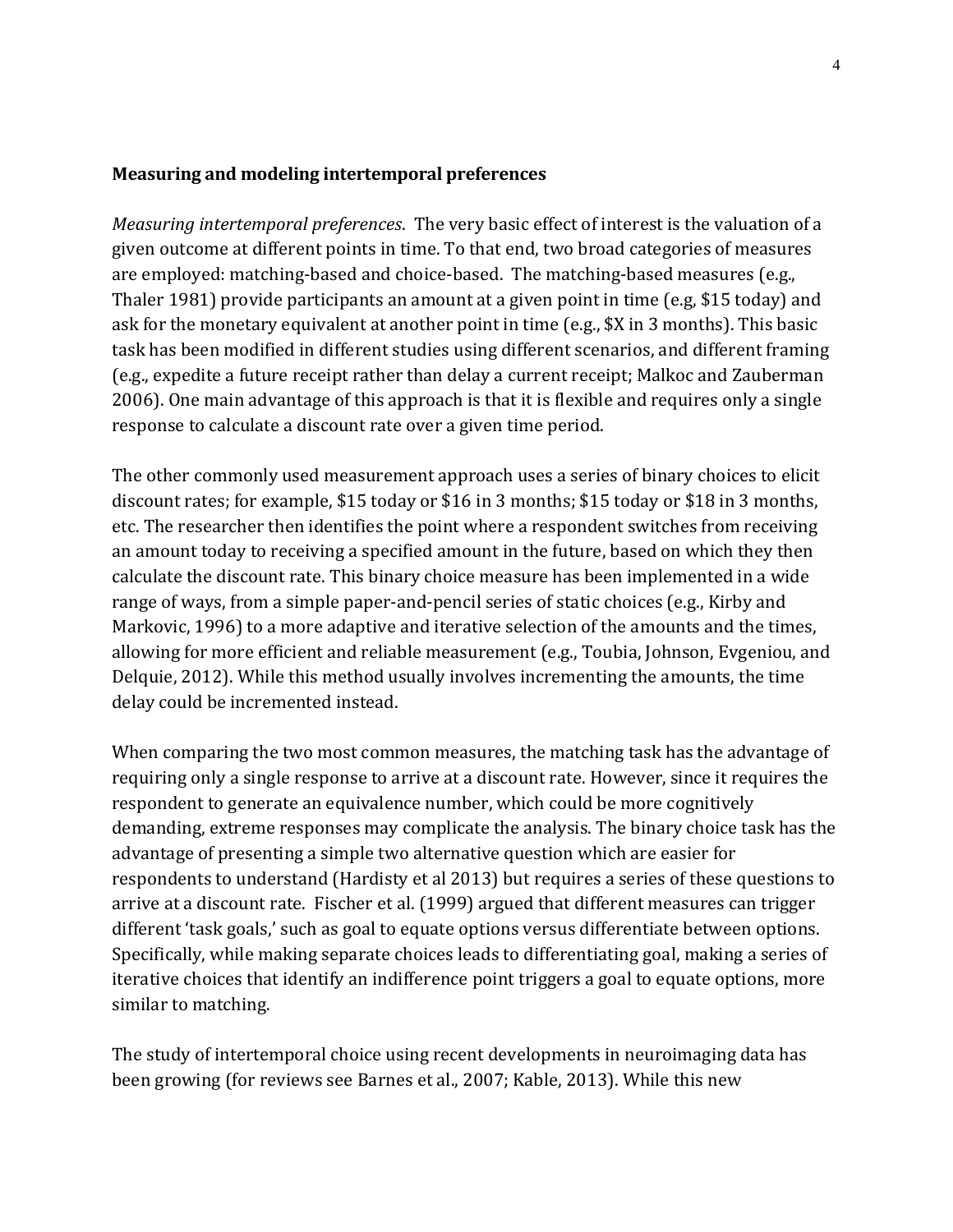methodology has already provided some interesting insights, we will mention relevant findings in the context of specific topics, but will not provide an in-depth discussion.

*Modeling intertemporal preferences*. The different theoretical models of discounting have been formalized using various mathematical models. We briefly describe the models most commonly used. Consider an outcome, such as receiving a sum of money *x* at some point in the future, *D* units of time from now. At the time of receipt, the outcome will be valued with some utility  $V_D = U(x)$ . The current valuation  $(V_0)$  of the outcome, given that it is delayed by D units of time, is computed by multiplying the delayed outcome by a *discount factor f,* which is often assumed to have values between 0 and 1:

$$
V_0 = f(D) V_D
$$

In most empirical work, a simplifying assumption of (local) linear utility is made, setting  $V_D$ = x, resulting in a model of the monetary discount rate (Noor 2009), rather than a utility-based discount rate.

In the standard economic model (Samuelson, 1937), the degree of discounting depends on an *exponential* discount factor *f*E, defined by the delay D and *discount rate* r:

 $f_E(D) = exp(-r_a * D)$  or  $f_E(D) = 1 / (1 + r_b)^D$ 

The instantaneous discount rate is defined as –f '(D)/f(D), and as a result, the exponential discount rate is simply  $r_E = r_a = \ln(1 + r_b)$ , and is constant regardless of delay in the exponential model. Note, however, that the values of the discount rates are specific to the unit of time in which D is measured (e.g, days, weeks, years).

Alternatively, in the *hyperbolic* model (Mazur 1987), which allows for discount rates to continuously decline over time, discounting is defined by a *hyperbolic* discount factor:

$$
f_{\rm H}(D) = 1 / (1 + k^*D)
$$

While k is sometimes referred to as the hyperbolic discount rate, it is important to note that the instantaneous discount rate is actually  $r_H = -k / (1 + k^*D)$ , which varies with the delay. In fact, the hyperbolic discount parameter *k* reflects not just the degree of change in the discount rate over time (e.g., the deviation from exponential discount) but also the average discount rate. For this reason, the widespread practice of correlating other variables to the *k* parameter (as discussed in subsequent sections) yields results that can be difficult to interpret. In particular, a high correlation should not be interpreted as evidence that high values of the other variable relates to "more hyperbolic" or "more time inconsistent" preferences.

The generalized hyperbola model (Harvey 1989) adds another parameter, which helps deal with this issue:

$$
f_{GH}(D) = (1+\alpha D)^{-\beta/\alpha}
$$

In this model,  $\alpha$  is interpreted as the deviation from exponential. The instantaneous discount rate is  $r_{GH} = \beta/(1 + \alpha^*D)$ , and the model approaches the exponential model, exp(- $\beta D$ ), in the limit as  $\alpha$  approaches 0 (Loewenstein and Prelec 1992).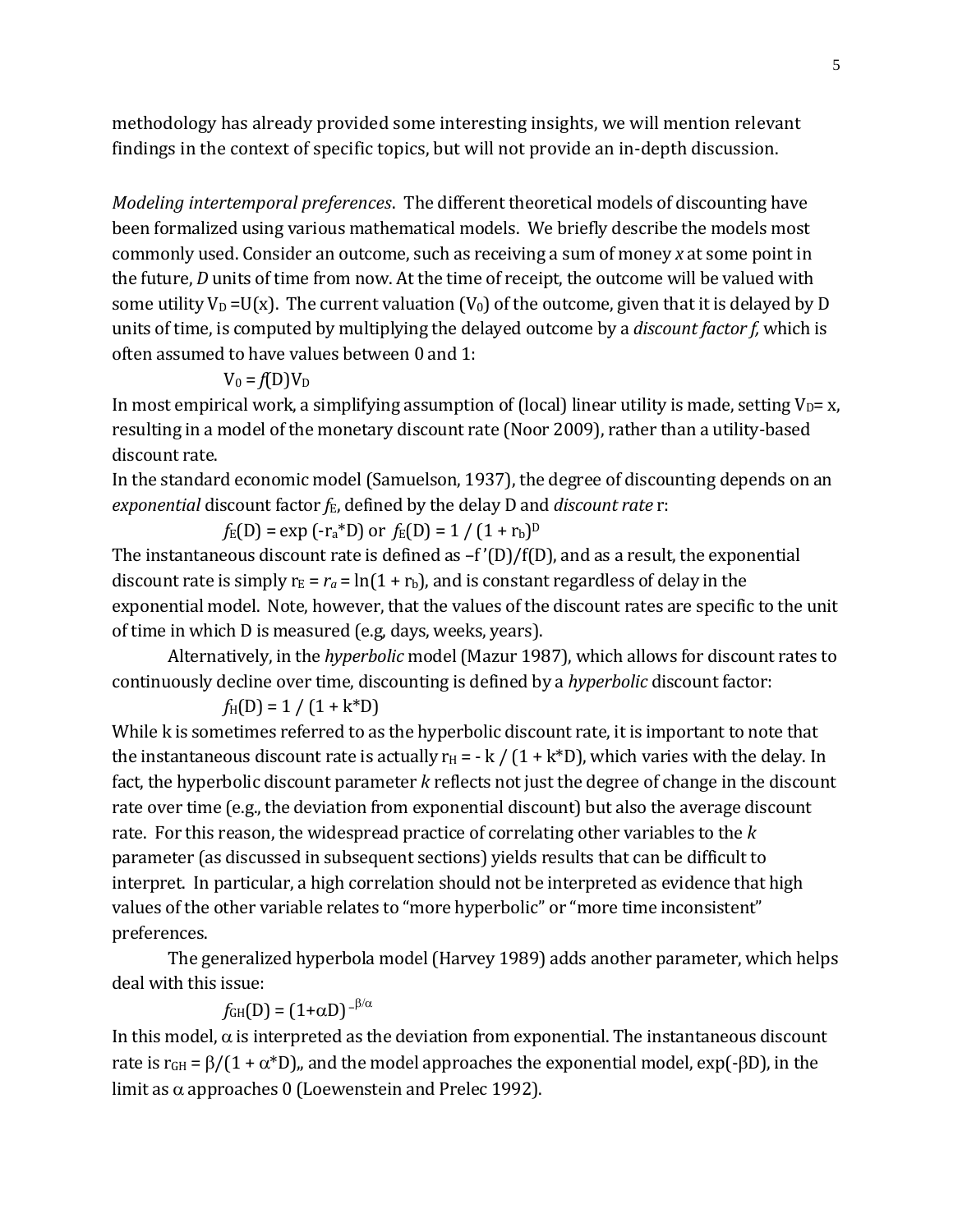Another widely used formulation, most popular in economics, is the quasi-hyperbolic discounting model (Laibson 1997) that distinguishes consistency of discounting from level of discounting by assuming a higher discount factor  $(\beta)$  in the first period, but a constant discount factor  $\delta$  for subsequent periods:

$$
f_{QH}(D) = \beta * \delta^D
$$

In this model,  $\beta$  can be interpreted as a measure of present bias, while  $\delta$  can be interpreted as determining the long-run discount factor, with an instantaneous discount rate after the first period of  $r_{OH} = - \ln(\delta)$ , which does not vary with time.

Some more recent models (Benhabib et al 2007, Bleichrodt et al 2009, Ebert and Prelec 2007, Killeen 2009, Scholten and Read 2006, Scholten and Read 2010) provide alternative or extended specifications, generally to account for non-hyperbolic violations of time consistency. These models have been used to accommodate additional behavioral anomalies, including some of those described in this chapter.

*Model-free estimates of discount rates.* An alternative non-parametric approach is to estimate an aggregate degree of discounting without the use of a specific discounting function. Some researchers have simply computed estimated discount factors based on the amount of delayed outcome  $V_D$  judged to be equivalent to the immediate outcome  $V_0$  as f<sub>EST</sub> =  $V_0/V_D$  (e.g., Bartels and Urminsky 2011). Importantly, when multiple estimated discount factors for a respondent are averaged, the result should be interpreted as an approximate overall discount factor that may depend on the range of delays used.

Another common approach, instead of averaging, is to use the estimated discount factor for each delay to calculate the "Area Under the Curve" (AUC; Myerson, Green and Warusawitharana 2001). The estimated discount factor (e.g.,  $V_0/V_D$ ) is plotted as a function of delay D, and the area under the curve is estimated, usually by discretizing the area into approximate trapezoids. On average, the lower the discount factors and the more rapid the decline in discount factors with longer delay, the lower the AUC measure will be. Therefore, AUC can be thought of as a non-parametric alternative to the hyperbolic *k* parameter, incorporating both overall discount rate and time inconsistency or present bias.

*Reliability and consistency of estimated discount rates.* Given the widespread use of elicited discount rates as a dependent variable or as a correlate in studies of intertemporal choices and behaviors, the reliability of the instruments used is an important consideration. Low reliability can frustrate attempts to study the effects of time discounting, leading to spurious null findings and low correlations. Furthermore, the reliability of a measure presents an upper bound for estimates of correlations between that measure and other constructs (e.g., Vul et al 2009), potentially casting doubt on high correlation findings, particularly for small samples.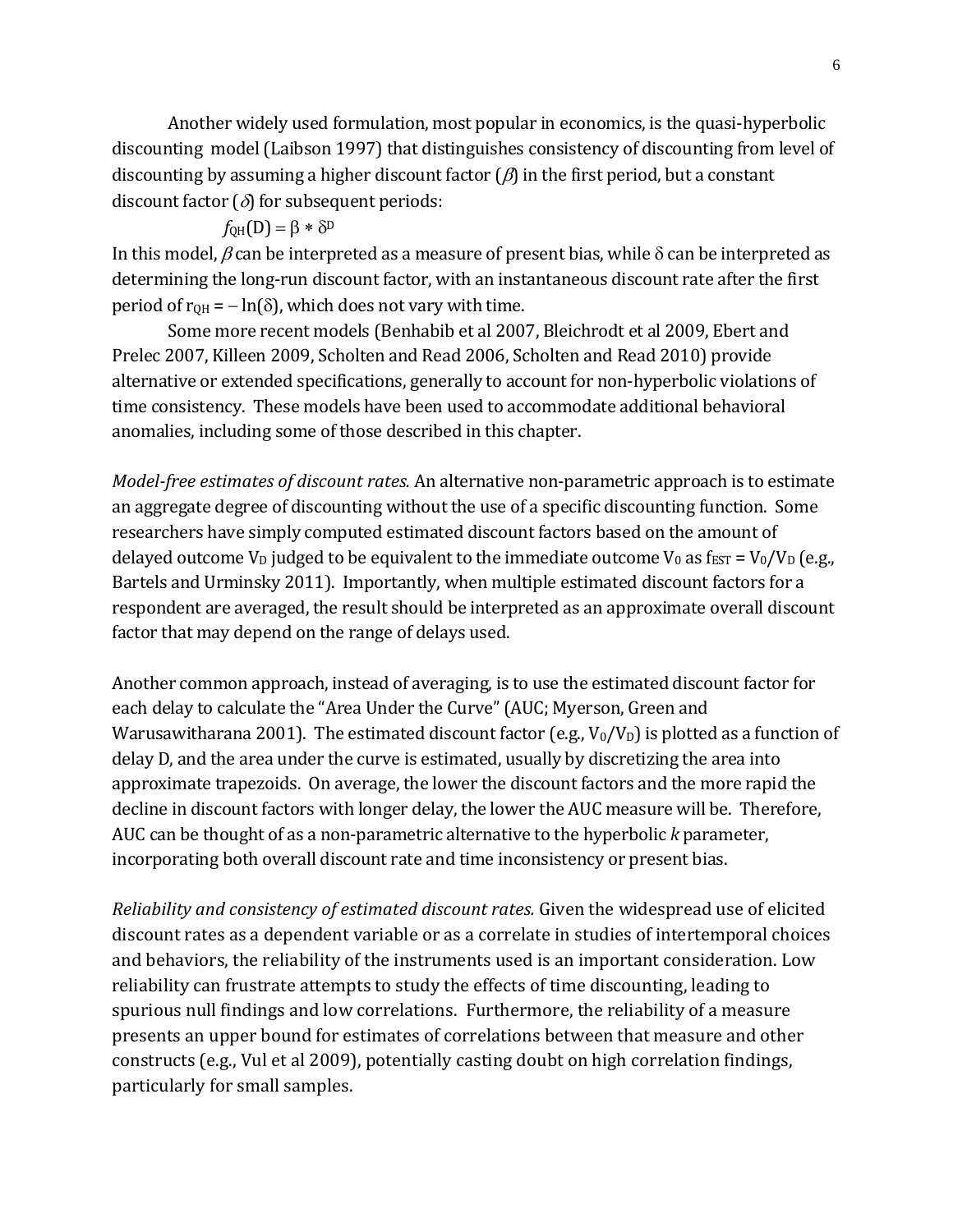Test-retest reliability has been assessed in multiple studies, over time periods ranging from one week to a year, generally with very positive results. A meta-analysis of 17 studies across 14 papers reveals a weighted average test-retest reliability of .78 (Urminsky 2014). Comparing across studies reveals a strong effect of time interval, with longer intervals between test and retest yielding lower reliabilities.

Methodological differences across elicitation instruments may also reduce the consistency of estimates. Common methodological differences in the literature include hypothetical vs. real outcomes, the order of multiple choice items, the reward magnitudes and time lengths, and even the nature of the outcome (monetary vs. other items). Similar discount rates have been found when elicited via hypothetical questions compared to identical paid (or probabilistically paid) choices (Frederick et al 2002; Johnson and Bickel 2002), and a high correlation between hypothetical and real choices has been documented (r=.83, Johnson and Bickel 2002), albeit with a small sample. Correlations between different elicitation methods (e.g., titrated vs. randomized stimuli, computerized vs. on paper) using similar monetary gains have generally been high, but sometimes led to different estimates of discount rates, due to systematic differences in average scores (see Urminsky 2014). In particular, while average discount rates differ based on the magnitude of gains used, as discussed below, discount rates elicited using different magnitudes are strongly correlated (meta-analysis average r=.77 based on eight studies, Urminsky 2014).

Order effects seem more problematic. When eliciting a series of choices, discount rates are higher when the magnitude of the immediate option (sooner-smaller) is titrated in descending (vs. ascending order), and rates from different orders are only moderately correlated (descending vs. ascending, r=.44, Robles et al 2009; descending vs. random, r=.38, and ascending vs. random, r=.59, Robles and Vargas 2007).

The correlations between instruments based on fundamentally different choices can be very low. Researchers have found very low correlations between discount rates using hypothetical monetary choices and in-lab behavioral impulsivity, $1$  such as discount rates of thirsty participants based on tradeoffs between drink rewards and short experienced delays (Jimura et al 2011, Lane et al 2003, Smits et al 2013). Likewise, averaging across five studies, there is very little correlation between discount rates from monetary gains and losses (meta-analysis average r=.13, Urminsky 2014).

l

<sup>1</sup> Sometimes labeled as "delay of reward" or "experiential discounting" paradigms.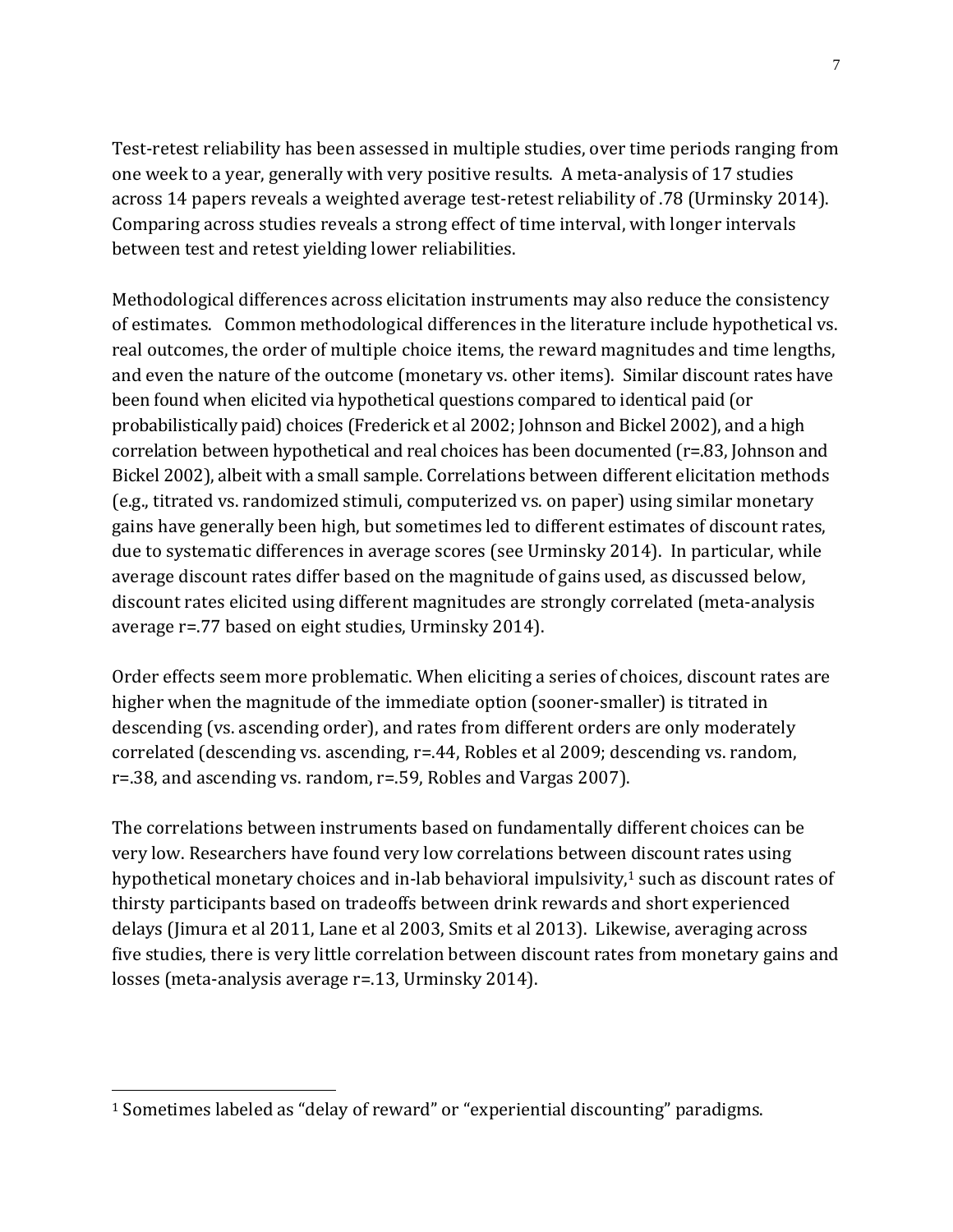#### **High discount rates**

The literature on intertemporal choices has been characterized by a willingness to forego much larger future rewards in order to receive smaller rewards sooner, which can be characterized as *high discount rates*(or, equivalently, low discount factors)*.* Numerous studies have attempted to estimate discount rates, using field and experimental studies, real and hypothetical outcomes, and a range of elicitation methods. Frederick et al. (2002) characterize the findings as a "predominance of high discount rates – discount rates well above market interest rates," although they note that many potential confounds may inflate estimates of the discount rate. While it is difficult to specify an objective normative rate, the reasonableness of a discount rate can be thought of as shaped by economic considerations, such as how much interest could be earned in the intervening time (Fisher 1930), liquidity constraints (Meyer 1976; Fuchs 1982), inflation (Frederick et al 2002), uncertainty (Dasgupta and Maskin 2005), among other factors. A large literature (reviewed in Frederick et al 2002), using lab studies with either hypothetical outcomes or small-stakes real outcomes, has attempted to control for these other factors and has found generally high discount rates.

One limitation of discount rates elicited in the lab is that they tend to be based on either hypothetical choices or real choice with low stakes, due to cost limitations. However, discounting is of interest primarily for the insight that can be generated into people's real consequential behavior, which could be different. Some field studies have attempted to estimate discount rates from consequential high-stakes decisions. In an early attempt to quantify the discount rates implied by choices in the field, Hausman (1979) estimated a private annualized discount rate of 25%, based on the differential costs savings from different air conditioners. Laibson (1997) has found evidence that actual savings behavior is generally more impatient than what would be predicted by economic factors alone. Warner and Pleeter (2001) document military employees' preferences for a large lump-sum payment over a higher-yield long-term annuity, and estimate an average inflation-adjusted discount rate of between 16 and 23 percent. Tanaka, Camerer and Nguyen (2010) estimated discount rates from high-stakes real monetary choices with rural villagers in Vietnam, and find both substantial present bias and extremely high average annualized discount rates (>1600%) when looking at delays ranging from three days to three months. Kirby et al (2002) also finds median annualized discount rates (> 4000%), over shorter time intervals for real choices with Bolivian villagers.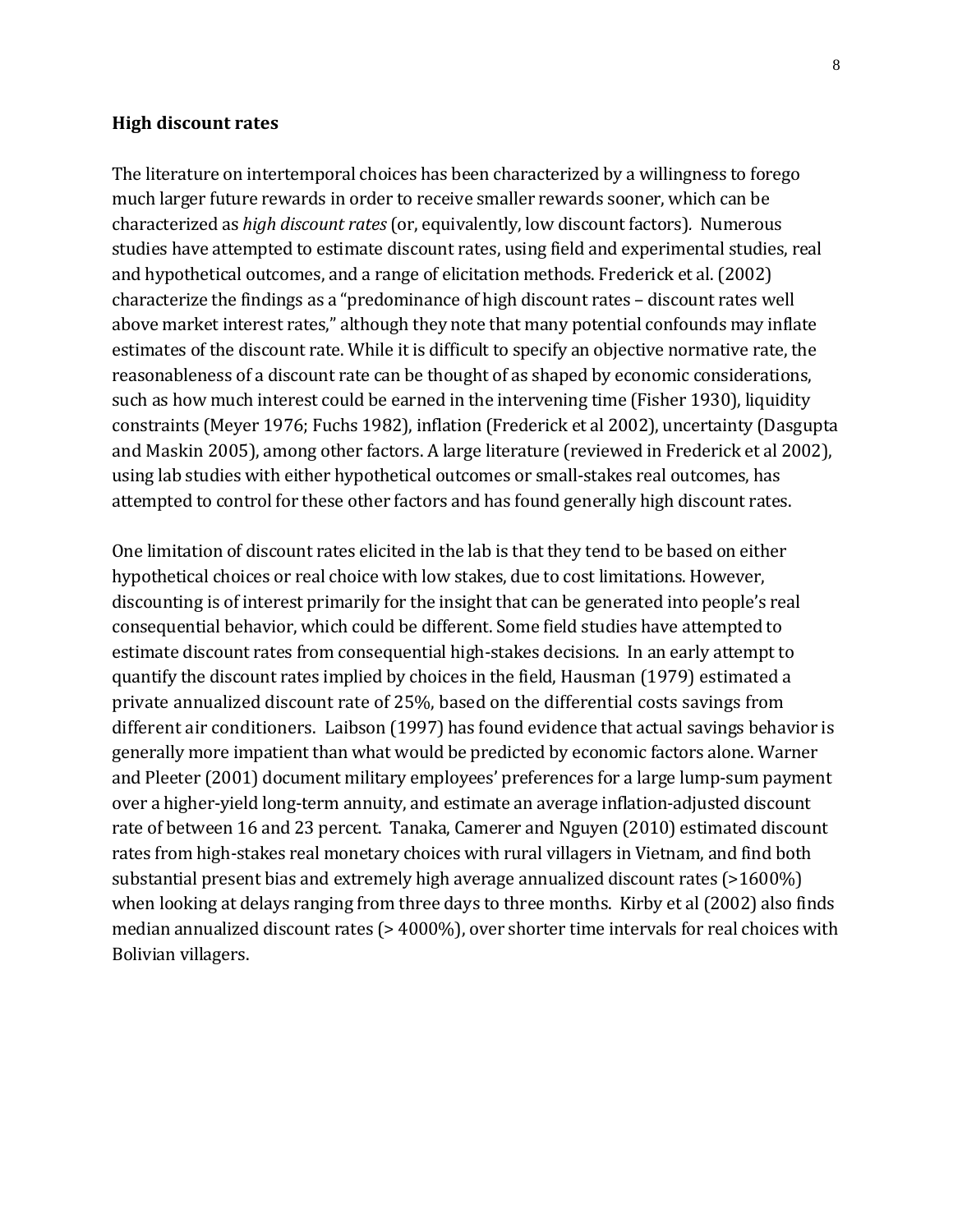#### **Heterogeneity in discount rates.**

A large literature has studied the ways in which discount rates vary across individuals. Some researchers have proposed that discount rates should differ by demographic factors. Fisher (1930) predicted that people should have lower discount rates if they have higher current or future expected income. Bjorklund & Kipp (1996) proposed, based on an evolutionary argument, that women may be better able to delay gratification than men, potentially resulting in lower discount rates. Building on prior research suggesting that delay of gratification is a learnable skill that increases as children age (Mischel et al 1989), Green, Fry and Myerson (1994) proposed that discount rates would decline with age.

Differences in discount rates based on demographics have been documented in many studies, but results often conflict from one study to another, largely due to small sample sizes and low statistical power. However, several factors seem to consistently replicate across large-sample studies. In a particularly large scale study (N=42,863), Reimers et al (2009) find that choices of a single hypothetical sooner-smaller option (vs. later-larger) are weakly but significantly higher for younger (r=.05), less educated (r=.13) and lower-income (r=.09) respondents. Warner and Pleeter (2001) analyze severance payment decisions of 11,000 military officers and 55,000 enlisted personnel, and similarly find significantly more choices of a soonersmaller lump-sum payment among those who are younger, less educated, African-American, or have more dependents. Lastly, using a panel data set of consumption in over 1,500 households, Lawrence (1991) finds evidence of higher discount rates for lower income, lower education and non-white families. In these studies, the reported effects remained significant when controlling for the other factors measured, which addresses potential confounds, such as intercorrelations between age, income, and education.

Shamosh and Gray (2007) conducted a meta-analysis on the correlation between intelligence test scores and discounting. They find a significant negative relationship (r = -.25), such that those with lower intelligence (IQ) scores have higher discount rates. Similarly, Frederick (2005) finds higher impatience among people with lower "cognitive reflection," that is, those who are more likely to choose mistaken but seemingly correct responses to test questions. Consistent findings have been documented in multiple studies for highest level of education achieved (de Wit et al 2007, Warner and Pleeter 2001 , Reemers et al, 2009). Furthermore, there is some research suggesting that higher delay of gratification predicts future scores on standardized achievement tests (Mischel et al 1989), and that lower discount rates predict grades (Duckworth and Seligman 2005; Kirby et al 2005, Lee et al 2012; Silva and Gross 2004) and standardized test scores (Benjamin et al 2013).

Most papers that correlate discount rates with either demographics or behaviors (discussed in section 3) either use a single intertemporal choice as a proxy for discounting or, in most lab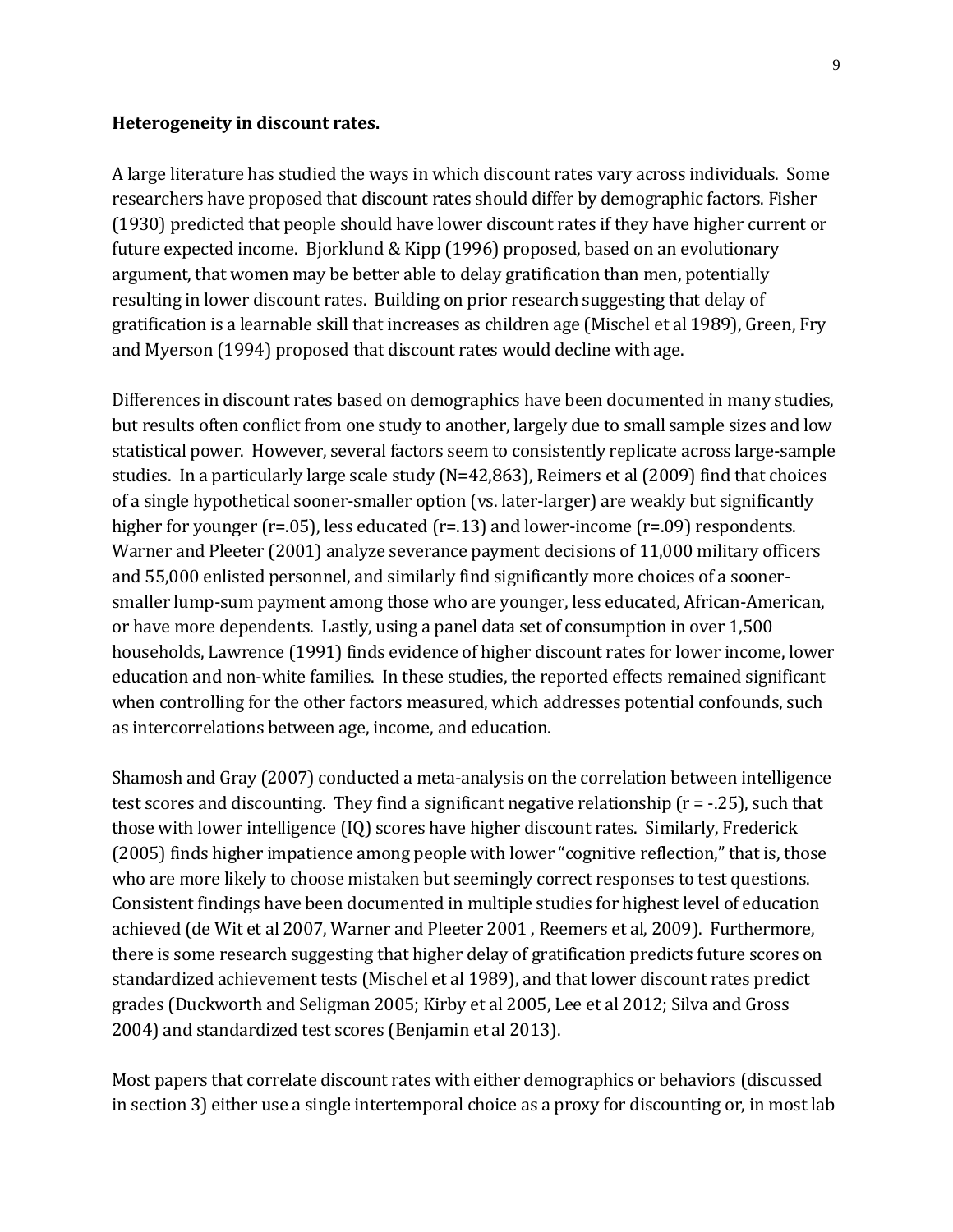studies, estimate a single discount parameter (e.g., the hyperbolic *k* parameter, or "area under the curve"). It is important to note that choices of the sooner-smaller option, or larger values of the hyperbolic discount parameter, are influenced both by how hyperbolic (e.g. presentbiased) the discounting is and the average (or long-term) discount rate. To the degree that present bias and long-term discount rates are conceptually and psychologically distinct, quantifying discounting with a single parameter (e.g., as opposed to using a two-parameter model, such as Laibson's  $\beta$ - $\delta$  model) confounds the two and makes accurate interpretation of the results difficult. Tanaka, Camerer and Nguyen (2010) provide an important exception, which illustrates the potential problem. They find that older people and those with more income and education have lower average discount rates, but they find no effect of these factors on present bias. In contrast, in a repeated-measures study of changes in discount rates over time, Green et al (1999) find that as people age, their discount rates decline and they also become less present-biased.

Another important concern is that the link between demographics and discounting (as well as between behaviors and discounting, Section 3) has been substantiated primarily through correlational evidence. This makes it particularly problematic to draw causal conclusions. As an illustration, consider the relationship between higher education and lower discount rates. In a developmental account of the relationship, education is the cause and training in gratification deferral would, directly and indirectly, presumably lower discount rates. In an investment account, however, time preferences are the cause, such that people with lower discount rates are less willing to bear the near-term direct costs and opportunity costs of getting more education. Alternatively, other factors (such as socio-economic status in childhood or cultural norms) may shape both the level of educational attainment and discount rates, even without the existence of a direct causal relationship between education and discounting.

The recent interest in the psychological determinants of time preference, discussed in Section 2, has motivated research on interventions that shift intertemporal choices. This approach has the potential to resolve some of the causal ambiguity. For example, several papers have noted differences in discount rates across countries, cultures and ethnicities (Castillo et al 2011, Poulos and Whittington 2000). Chen, Ng and Rao (2005) and Benjamin, Choi and Strickland (2010) investigate the causal basis of one such difference by manipulating the salience of national or cultural identity in order to isolate the effect of culture-specific norms on discount rates.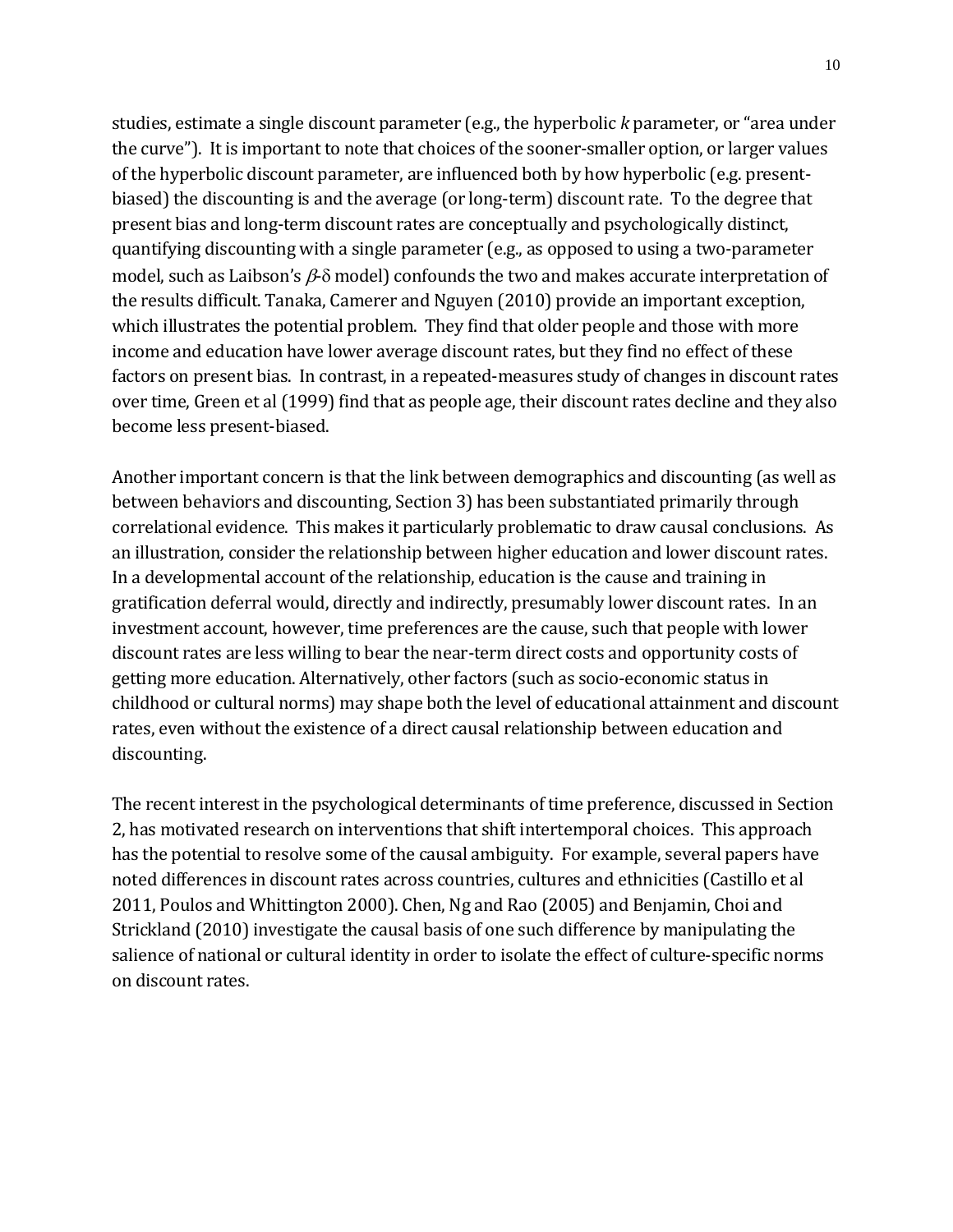### **Context dependent discounting.**

The rate at which people discount the future depends strongly on the context in which they are elicited. For example, discounting is higher for short delays than longer delays, higher for smaller amounts than larger amounts, higher for gains than for losses, higher when delaying a current amount than when expediting a future amount, and is often different for different resources (higher for time than money). Because these features of discounting behavior have been widely reviewed, we will only briefly mention them with a focus on recent new findings.

*Temporal inconsistency*. The behavioral regularity that has probably received more attention than any other is temporal inconsistency, also often referred to as 'hyperbolic discounting', 'declining impatience,' or 'present bias.' This refers to the basic phenomenon where discounting over a given time delay changes with the time horizon over which it is measured. More specifically, revealed discount rates decline with the length of the duration (e.g., Benzion, Rappoport, and Yagil, 1989; Chapman; 1996; Thaler, 1981). Thaler (1981) found median responses over a set of values to be 345% over one month delay, 120% over one-year delay, and only 19% over ten year delay.

Beyond showing the sensitivity of unit discounting to time horizons, the key implication of hyperbolic discounting is time inconsistent preferences which yield a preference reversal as the time to both outcomes diminishes (Ainslie 1975). For example, a person would prefer \$10 today over \$12 in a week but prefer \$12 in a year and one week over \$10 in a year. Note, however, that the set of findings about declining discount rates, for which we have a great deal of evidence, often comes from matching tasks over different time horizons (Thaler, 1981). Direct evidence for intertemporal preference reversal, for which we have far less evidence, generally comes from studies in which people make prospective choices (Green, Fristoe, and Meyerson, 1994; Kirby and Herrnstein, 1995). Recently, there has been accumulating evidence that the process of actually waiting for the outcome may affect preferences, such that actual preference reversals may be unlikely (Harrison et al 2005; Luhmann 2013; Read et al 2012) or may even occur in the opposite direction, with increasing patience (Dai and Fishbach 2013; Sayman and Öncüler 2009).

Still, taking the accumulated evidence on this question, the data supports the conclusion that intertemporal preferences are sensitive to the time horizons being considered, with greater weight on departure from the immediate present than any other period. The underlying psychology is less understood. As discussed later, the phenomenon of hyperbolic discounting provided a foundational finding for the development of psychological theories, ranging from affective to cognitive processes.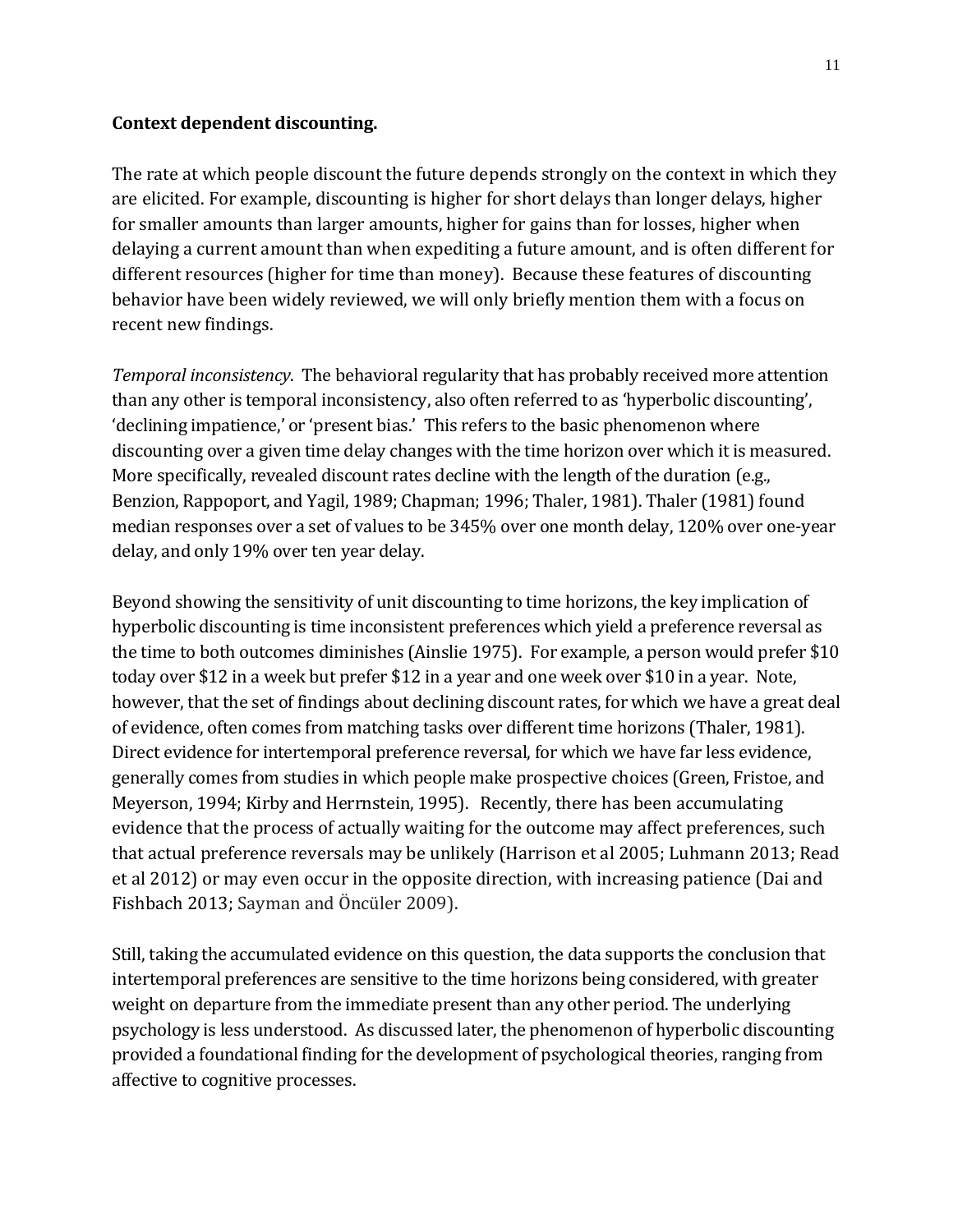*Magnitude and sign effects*. Thaler (1981) noted that the magnitude of the outcomes being considered also affects the level of discounting. This gave rise to the idea that we cannot think of the decision process as a simple consideration (and discounting) of present utility regardless of its source. In particular, the paper established that small amounts are discounted more steeply than large amounts. For example, over a one year delay, \$15 yielded a median annual discount rate of 139%, \$250 yielded 34%, and \$3000 yielded 29%. In addition, Thaler (1981) reported that gains are discounted more than the monetary equivalent loss.

*Temporal framing effects*. There are two aspects of temporal framing effects that have been documented. One pertains to the direction: whether the situation involves delaying a current outcome or expediting a future one. Loewenstein (1988) demonstrated that for a given time horizon, delaying a present outcome results in steeper discounting than when expediting a future outcome to the present. This effect was further established for losses as well as gains (Benzion, Rappoport, and Yagil, 1989; Shelly, 1993), and for the degree of hyperbolic discounting rather than just overall discount rates (Malkoc and Zauberman, 2006).

The other facet concerns the manner by which the time horizon is being expressed, whether making the length of delay explicit or just providing the date, often referred to as the datedelay effect (LeBoeuf, 2006; Read et al., 2005). The two forms yield different elicited discount rates, indicating that the framing of the temporal context plays an important role in the decision process. This effect demonstrates higher discounting when a given future time horizon is framed as a delay (e.g., one month) versus a date marking the identical duration (June 27), as well as greater hyperbolic discounting. This shows that merely altering the way in which a time horizon is represented changes the valuation of outcomes over that duration.

## **Resource specific discount rates.**

While the elicitation of discount rates has primarily focused on monetary tradeoffs, many decisions that researchers have tried to explain in terms of discounting involve nonmonetary tradeoffs, such as time, health, or environmental impact. If people make tradeoffs purely based on utility and timing, consistent with the normative discounting model, then the source of utility should not matter and discounting in one domain should explain behavior across other domains. However, people may either have different relative valuations of sooner vs. later outcomes in different domains or may just have different heuristics for making intertemporal choices in different contexts. In either case, people would have effectively different discount rates for different items or benefits (Winer 1987).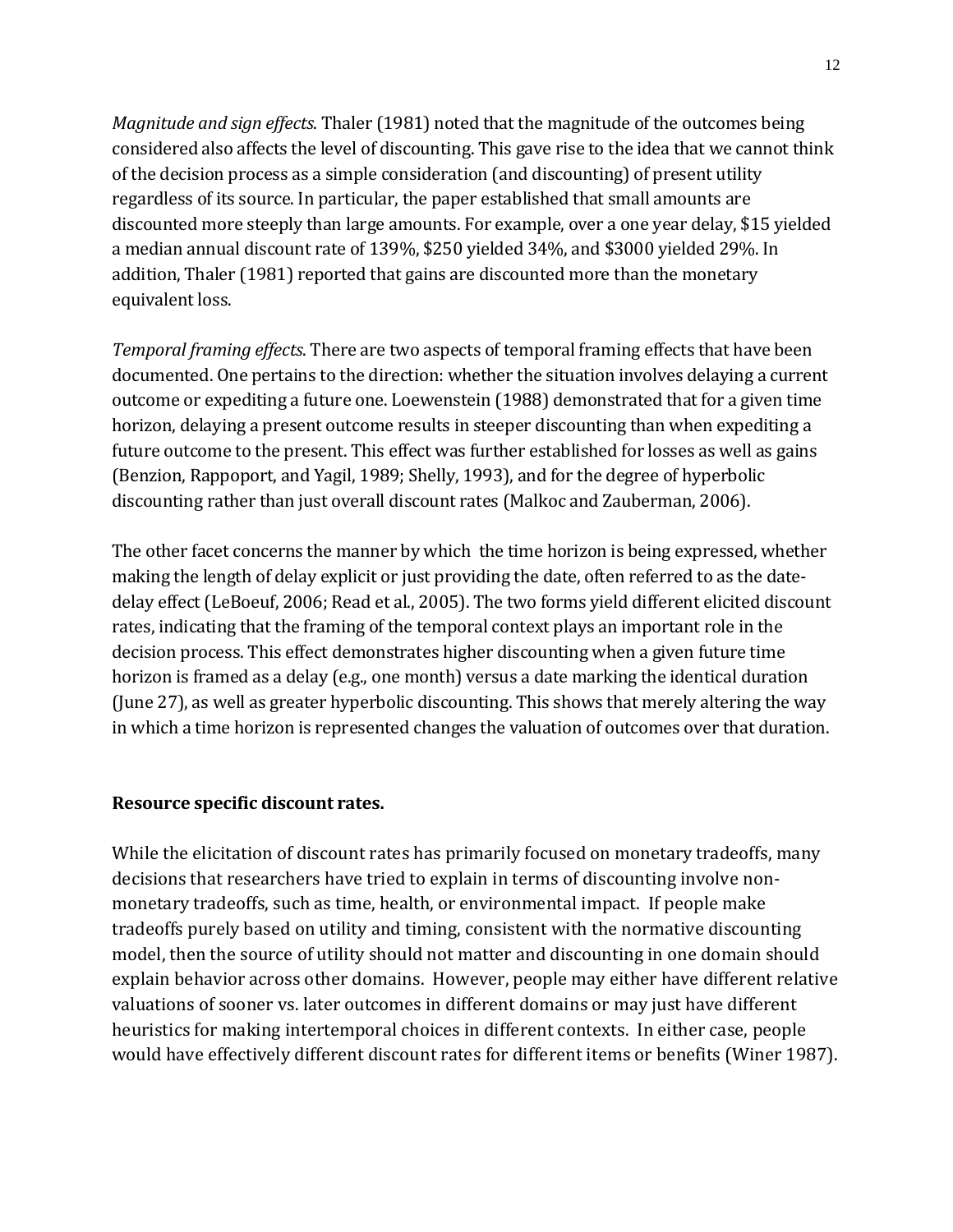This possibility has been incorporated into economic models of intertemporal choice as related to poverty (Banerjee and Mullainathan 2010) and taxation (Futagami and Hori 2010). In particular, the "affective discounting" hypothesis (Vallacher 1993, Loewenstein 1996) suggests that people will have higher discount rates (or exhibit more present bias) when making tradeoffs involving more affectively rich outcomes. Zauberman and Lynch (2005) demonstrated that when considering discounting of time and money, two fundamental economic resources, people consistently showed both greater discounting and more hyperbolic discounting for time than for money, and show that this difference is due to greater relative growth in the perceived availability of time then money. Still, to date, the evidence for cross-resource discounting stability is mixed.

The largest literature comparing discount rates across domains has been between discounting money and health outcomes, such as trading off between a partial reduction in symptoms soon vs. a more complete reduction that begins later (Chapman, Nelson and Hier 1999). These studies have generally replicated present bias consistent with hyperbolic discounting (e.g., higher discount rates for a shorter delay, Bleichrodt and Johannesson 2001; Cairns and van der Pol 1997; Chapman and Elstein 1995), as well as other findings, such as magnitude effects and higher discounting for gains than losses (Chapman 1996).

A central question is whether discount rates are higher for money or health. The results are somewhat inconsistent, with most studies finding higher discount rates for health than money, but some studies finding the opposite (see Urminsky 2014 for a review). In particular, in order to rule out magnitude effect confounds, Chapman (1996) calibrates equal-utility health and monetary outcomes and finds a higher discount rate for health than money.

Other researchers have used the same methodology to compare how smaller-sooner vs. later-larger tradeoffs are made for amounts of money and for amounts of other consumable products. Across twenty papers, higher discount rates are consistently found for money than for drugs, cigarettes, alcohol and food, and somewhat weaker differences have also been reported for non-consumable products such as books, DVDs and music, laptops and TVs (see Urminsky 2014 for a review). However, these studies do not control for differences in the utility or value of the products.

Despite the intuitive appeal of the idea that differences in discount rates underlie differences in decision-making for hedonic vs. non-hedonic outcomes, the large literature on hedonic consumption (see Alba and Williams 2013 for a review) has not shown a link between individual differences in elicited discounting and hedonic consumption. There are several difficulties with comparing item-specific discount rates, which present impediments to linking these two areas. First, the stimuli must be equalized so that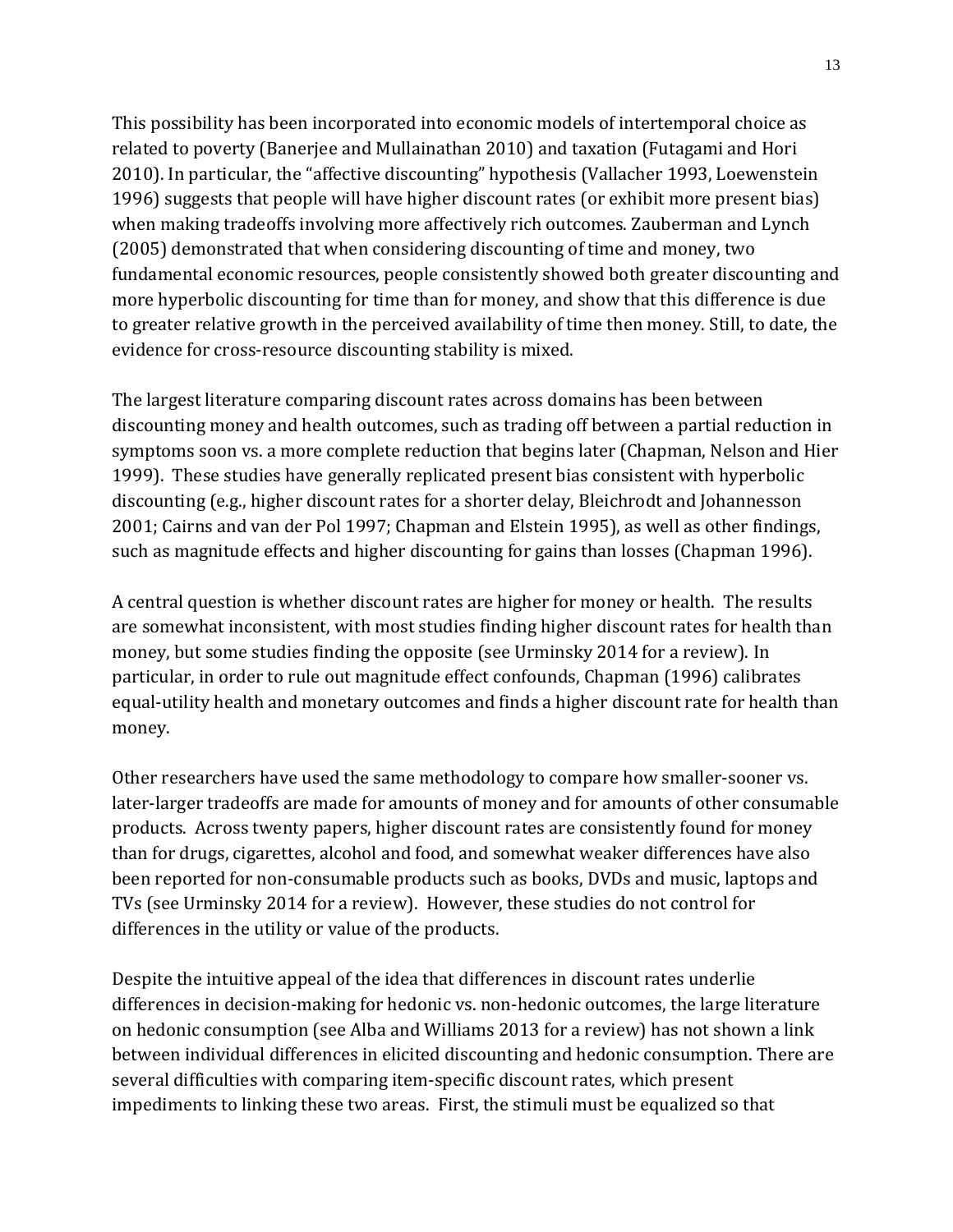differences in discounting cannot be due to differences in magnitude (Chapman 1996). Second, when discount rates are elicited by trading off smaller or larger amounts of the same item, item-specific differences in discount rates are confounded with item-specific differences in the shape of the utility function, such as diminishing marginal utility (Andersen et al 2008; Gafni and Torrance 1984).

However, it seems unlikely that this confound completely explains the existing findings. In a large-scale field study in Uganda, Ubfal (2013) finds significantly higher discount rates for staple foods (meat, sugar, plantains) than for money and some consumer products (lotion and perfume) and lower rates for other products (clothes, shoes, school supplies, meals outside, soda, airtime, saloon, entertainment and snacks), controlling for overall (but not good-specific) diminishing marginal utility.

Given that much of the literature documents differences in average discount rates, it may be that a person's discount rate in one domain is largely unrelated to their discount rate in another domain. However, some researchers have suggested that discounting for money or goods both draw on the same mental processes (McClure et al 1997). In the health domain, a meta-analysis of eight papers (Urminsky 2014) reveals a moderate but robust weighted-average correlation of r=.23 between discount rates elicited from health versus monetary outcomes. Similarly, a review by Odum (2011) found generally strong intercorrelations between discounting of money, alcohol, cigarettes and food, ranging from .18 to .90. Similarly, moderate correlations (averaging approximately r=.35) have been found between discounting of money, alcohol, cigarettes, food and entertainment products (meta-analysis of four papers, Urminsky 2014). These results, particularly given the high short-term test-retest reliabilities typically observed, suggest that discounting, while a stable trait, can be moderated by state factors, including the type of good being discounted.

## **2. Psychological Determinants**

This section reviews several psychological mechanisms that have been shown to drive intertemporal preferences. These mechanisms range from the "hot" (emotion based) to "cold" (cognitive based), and focus on the outcomes relevant to the choice, the self in the context of the choice, and the perception of the time horizon relevant to the choice. It is important to note that intertemporal preferences are inherently multiply determined, and no one psychological mechanism can explain all situations. Yet, thinking about the psychological underpinning of this behavior will lead to a better understanding and the ability to better predict these choices and, therefore, the ability to design behavioral interventions that will shift preferences. Moreover, these various mechanism, whether hot or cold, all tend to result in a heightened motivation for the immediate outcome compared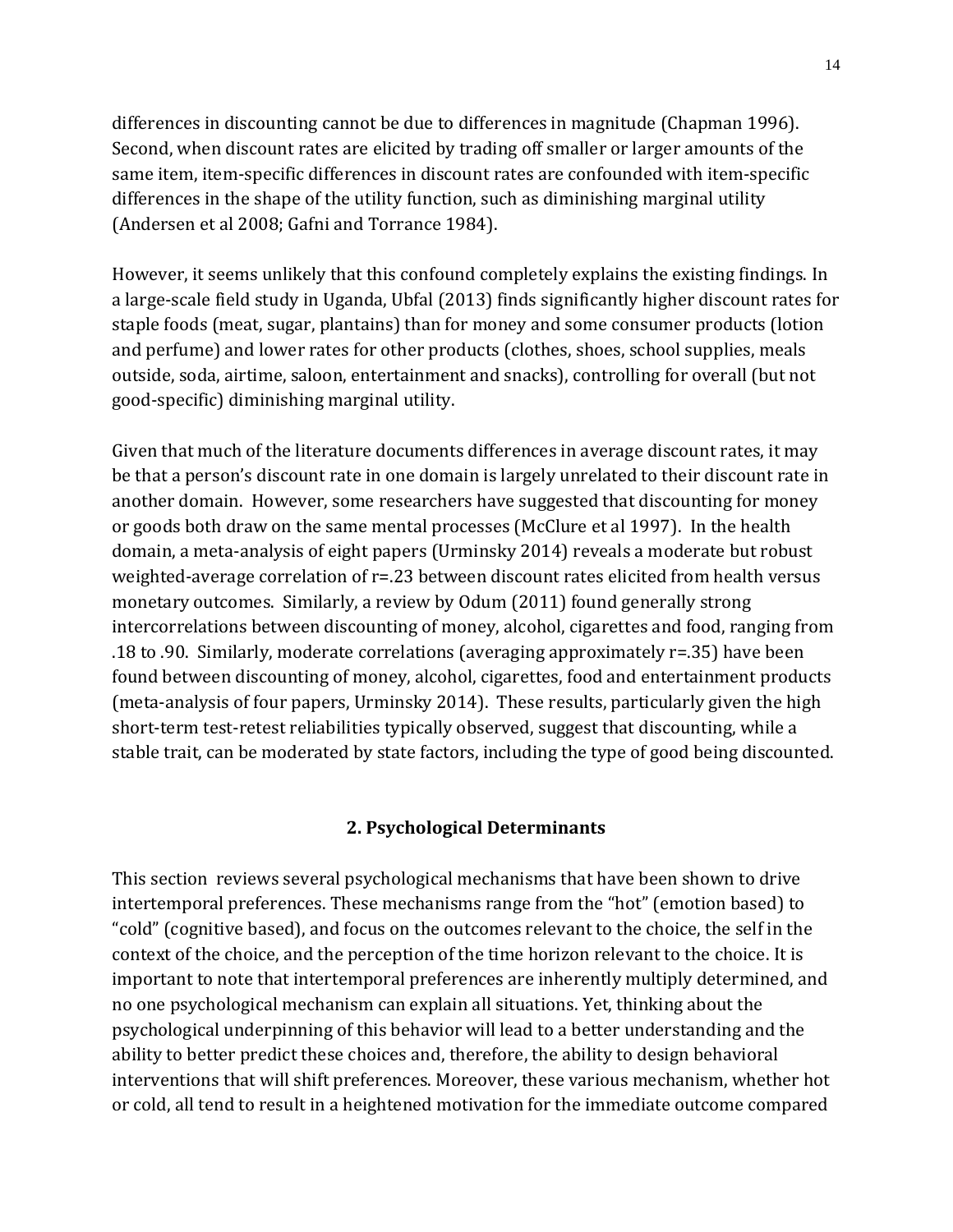to the distant one. We first discuss determinants related to affect, motivation and tradeoff conflict and then discuss cognitive determinants, including processing, memory and time perception.

## **Affective determinants**

Freud is famous for using a horse and a rider as an analogy to describe the *id* as providing power and the *ego* controlling it. This dual system analogy has been used by George Ainslie and others (e.g., "planner" and "doer", Thaler and Shefrin 1981) to describe the mechanism underlying impulsivity in intertemporal decisions, both high overall discount rates and hyperbolic discounting (e.g., Soman et al. 2005). In a decision that involves intertemporal tradeoffs, the basic drive (the horse) is for the immediate reward, whereas self-control comes from an overriding deliberate process (the rider) that takes future consequences into consideration. It is this tension between the desire for the immediate and understanding that long term consequences need to be taken into account that characterizes the process of intertemporal choice.

In one of the most often cited arguments for an affect-based process, Loewenstein (1996) argued that visceral factors have a significant influence on intertemporal decisions, in particular because people have a hard time anticipating these factors. Visceral factors are emotions (e.g., anger) and drive states (e.g., hunger, thirst) that motivate people to consume. As such, stimuli that are linked to these factors and can thereby satisfy the state of deprivation (such as food, drugs, sex, etc) are then most likely to display impulsive preferences that are difficult to anticipate when not in this 'hot state'. This idea is consistent with the horse and rider analogy above, and has provided an intuitively appealing rationale for two-system models of interetemporal preferences, such as the betadelta model (Laibson 1997).

In support of the role of affective influence, Shiv and Fedorikhin (1999) present evidence that the preference for an affect rich chocolate cake compared to the relatively affect poor fruit salad increases when cognitive resources are low (e.g., using a cognitive load manipulation). These results are often cited to make the point that the reference for the option with the immediate benefit (taste) but long term costs (health) is determined by an affective mechanism, that is controlled (to various extents) by cognitive resources. McClure et al. (2004) use evidence from a brain imaging study to propose the existence of two distinct brain regions, one that correspond to the response to immediate rewards and the other to delayed rewards, although the evidence for two separate neural systems has been challenged (e.g., Glimcher, Kable, and Louie, 2007). Regardless of the exact neurological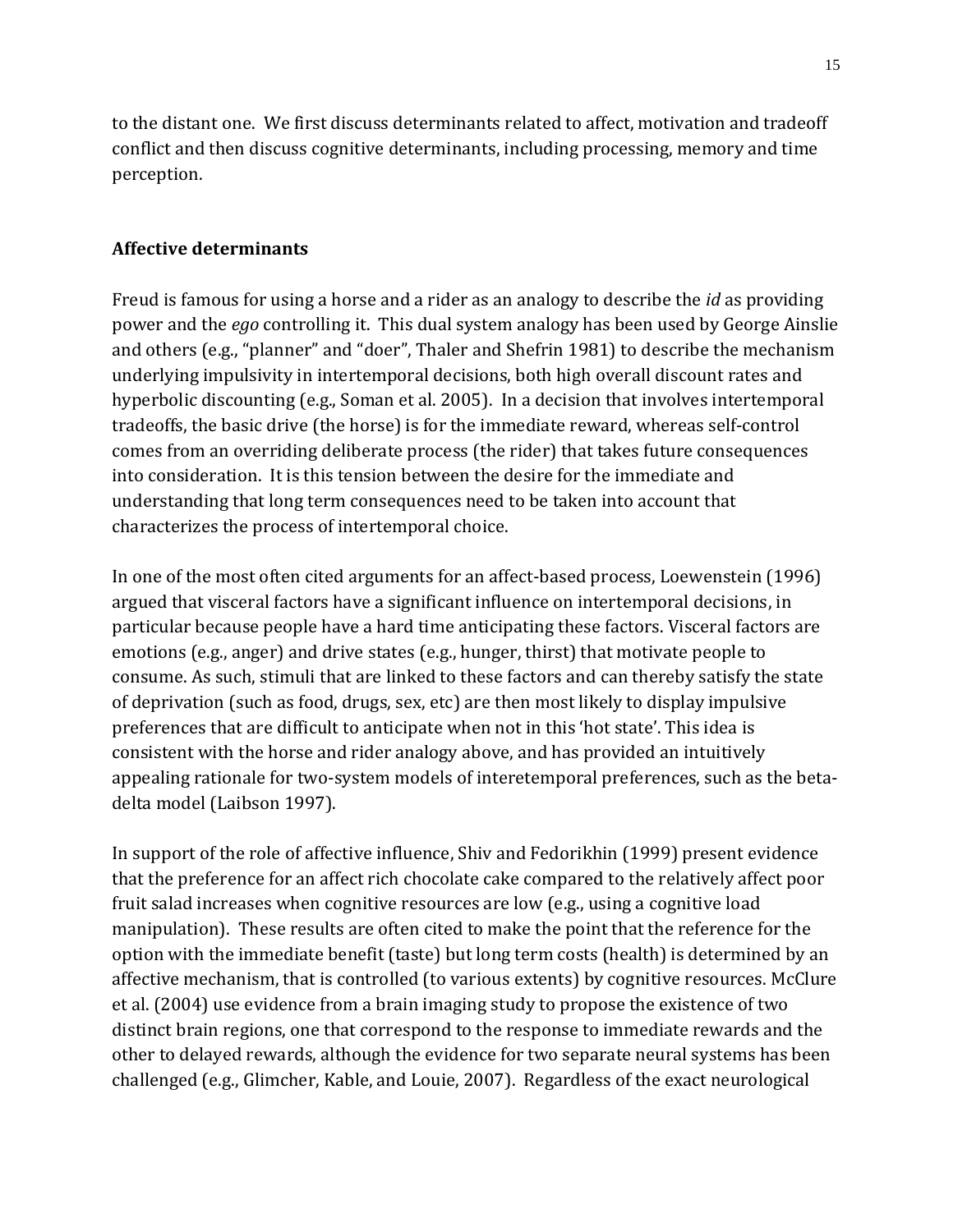underpinning, emotions play a clear role in the heighted motivation toward immediate rewards, and represent an important mechanism in intertemporal choice.

### **Mental representation and concreteness of outcomes**

One important determinant for the weight given to present versus future outcomes is the different way in which they are mentally represented: more concrete evaluations of the near future and abstract evaluations of future outcomes. The most relevant theoretical framework for this process is Construal Level Theory (see chapter XX), and temporal construal in particular (e.g., Liberman and Trope, 1998). The basic notion underlying this mechanism is that people naturally tend to construe immediate or near future outcomes concretely, while naturally construing the more distant events in more abstract terms. The implications of changes in mental representations over time, and the changes in the degree of concreteness have been shown to mediate several established effects (Fujita, et al., 2006; Liberman and Trope, 1998, Malkoc , Ulu and Zauberman, 2005; Malkoc and Zauberman, 2006).

Linking level of representation and impatience, abstract mental construal has been shown to lead to more self-control (Fujita, et al., 2006) and less present-bias or hyperbolic discounting (Malkoc and Zauberman, 2006; Malkoc Zauberman, and Bettman, 2010). Examining the role of the representation of outcomes in the temporal framing effect, Malkoc and Zauberman (2006,) demonstrated that the greater concreteness of the near future compared to the distant future outcome is one factor that leads to higher discounting in delay versus expedite decisions. Delay decisions start with more concrete immediate outcome, while expedite decisions start with the more abstract distant future outcome. This effect of the initial mental representation then affects the level of discounting. The lingering effects of the initial mental representation were also demonstrated by triggering initial abstract mindsets that had an effect on subsequent intertemporal preferences (Malkoc et al, 2010). Asking participants to elaborate on the outcomes before making their decision attenuated the delay-expedite effect (Malkoc and Zauberman, 2006). Further supporting the effect of mental representation, Zhao, Hoeffler, and Zauberman (2007) showed that mentally simulating the future outcome changes the weight of different attributes, moderating the standard temporal construal effects. This suggests that mental representation is a cognitive mechanism that drives overall levels of discounting, as well as related intertemporal effects, such as present-bias and delayexpedite framing effects.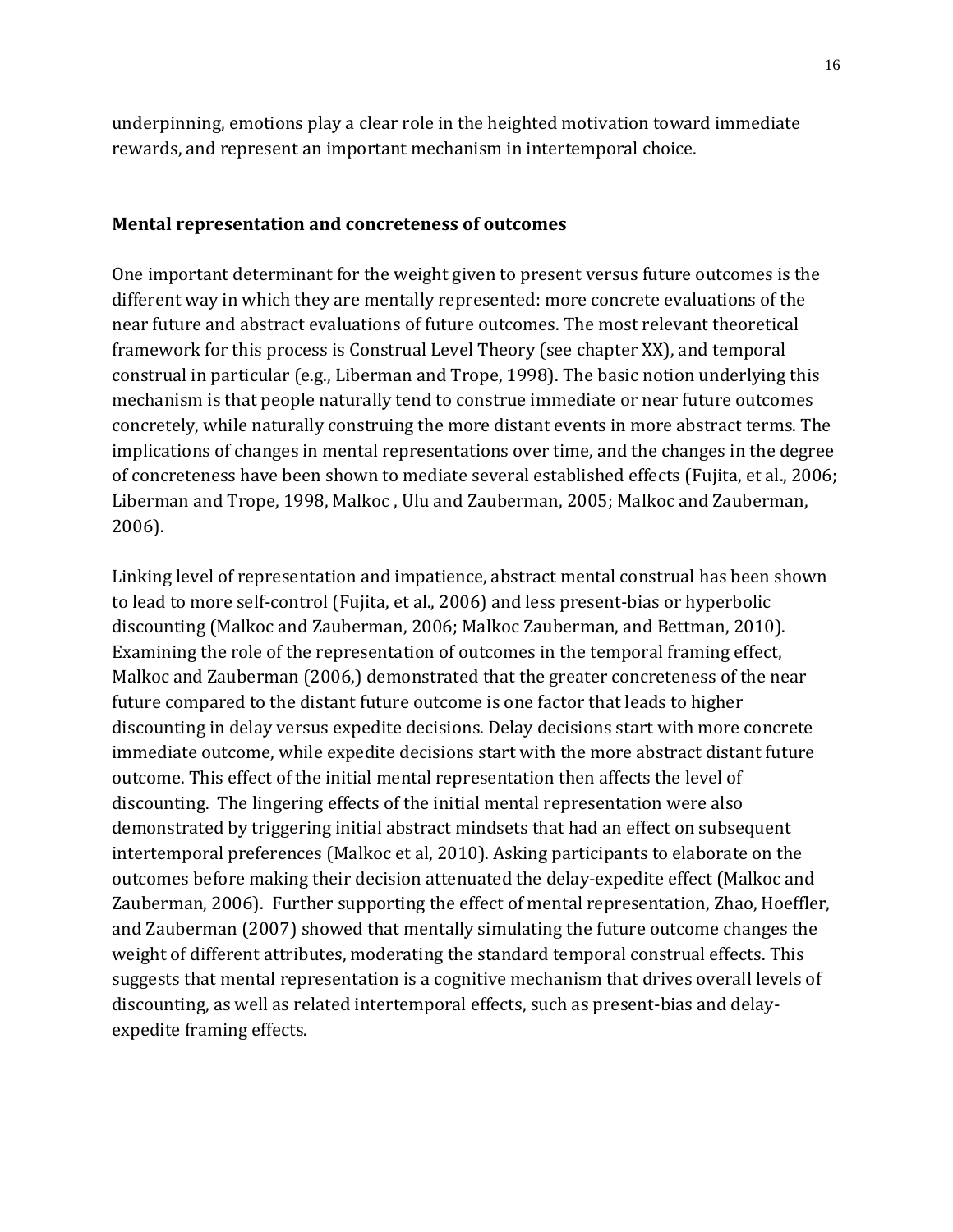### **Goal-based determinants**

The basic psychological idea in time discounting is that outcomes closer in time are more valued in the present. This parallels the notion of a goal gradient, in which nearer outcomes are more motivating, which had been widely studied and documented in the animal behavior literature (Hull 1932), and proposed to explain differences in motivation over time in human behavior as well (Gjesme 1974). One interpretation is that more temporally distant rewards are less motivating specifically because delayed rewards are discounted (and potentially also riskier). In this view, goal-gradient behavior (exerting more effort for sooner rewards) is another source of evidence for time discounting.

While much of the recent research on goals does not account for the potential time discounting confound, some papers have documented goal-gradient differences in behavior by manipulating perceived proximity to the goal, holding actual timing constant (Kivetz, Urminsky and Zheng 2006; Nunes and Dreze 2006). Urminsky, Goswami and Lewis (2014) independently manipulate goal timing (i.e. when a lottery is drawn, an airline voucher is received or an assignment is due) from outcome timing (when the winnings are received, the airline voucher is redeemed or the assignment grade is posted). They find separate disassociated larger goal gradient and smaller time discounting effects and report estimated discount rates which are substantially lower when separately accounting for goal gradient effects. These findings suggest that goal gradient effects may contribute to elicited time discounting.

## **Connectedness of current and future self**

One view of how valuation of future benefits vary across people and change over time has to do with the way that people think about themselves changing over time (Parfit 1984). Recent empirical research suggests that the motivation to sacrifice consumption on behalf of future selves often depends on the degree of psychological "connectedness" people have with their future self, where connectedness is defined by the degree of overlap in beliefs, values, goals, and other defining features of personal identity (Bartels and Rips 2010). In this view, the more people feel that their future selves are different in the defining aspects of personal identity, the less they value the outcomes that befall the future self.

Although an initial exploration by Frederick (2002) did not find a correlation between measured connectedness and discount rates, recent research has provided evidence that discount rates are lower when people are experimentally made to feel more connected to their future selves (Bartels and Urminsky 2011) and that rates correlate with neuralactivation approximations of connectedness (Ersner-Hershfield, Wimmer, and Knutson 2009; Mitchell et al 2011). In addition, variation over time in the degree of connectedness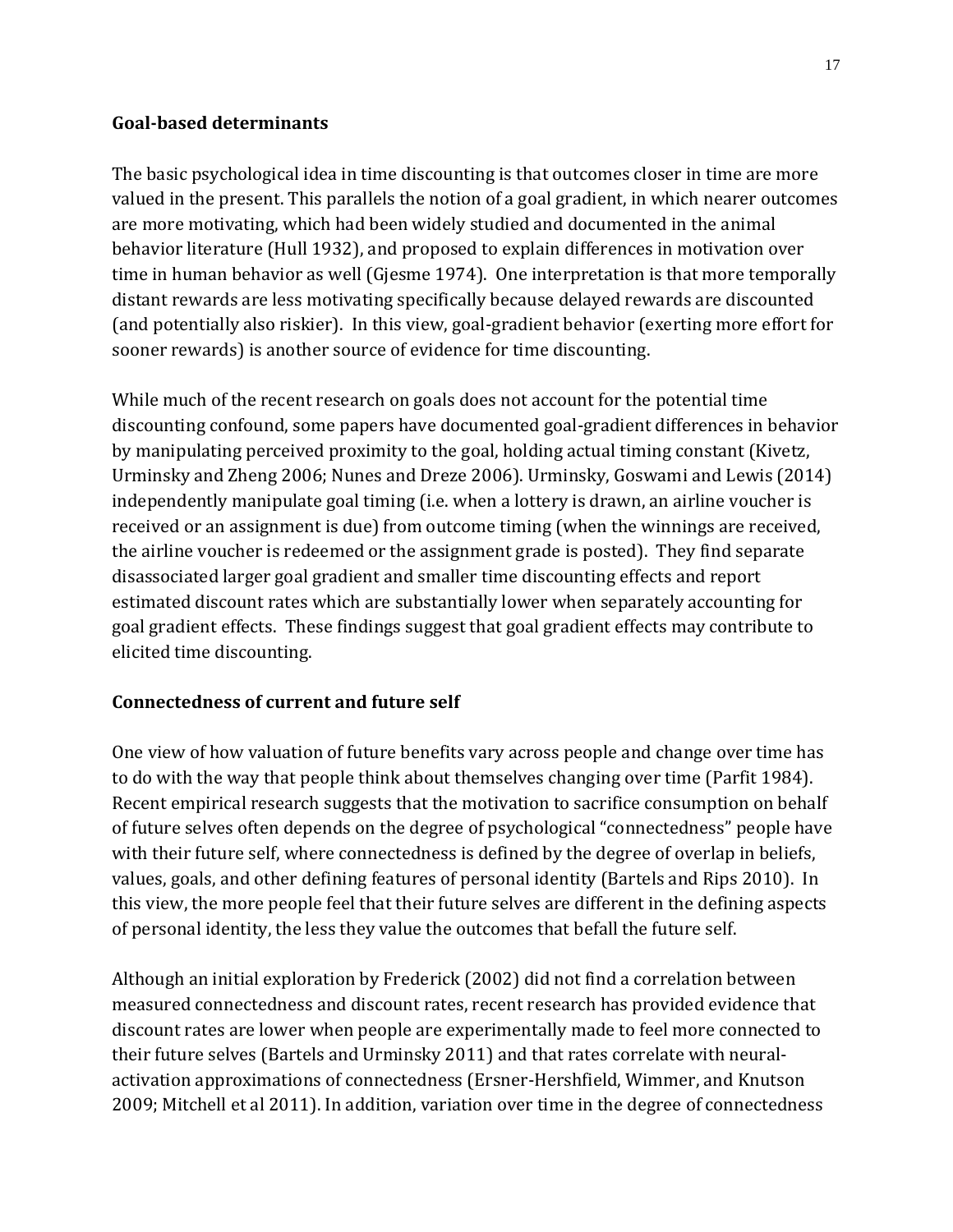to one's present self can help explain hyperbolic discounting (Bartels and Rips 2010). During intervals when connectedness to the present self declines more rapidly, future outcomes are discounted more steeply, compared to time intervals when there is less change in connectedness.

Less is known about what causes differences in connectedness to the future self. Joshi and Fast (2013) find that when people recall a prior experience of social power, they discount less, and the relationship is mediated by measured connectedness to the future self. Some research has also looked at differences in how people think about their future self as a potential influence on connectedness. Hershfield et al (2011) find that visualizing one's future self increases connectedness and savings behaviors. However, Urminsky and Bartels (2014) find a more complex pattern, where viewing a similar-looking aged future self reduces discount rates (compared to a dissimilar-looking aged future self), but only when people are prompted to consider the gradual change between present and future self.

# **Opportunity cost considerations and resource slack theory**

When discount rates inferred from decisions (either explicitly stated choices in the lab or real-world behaviors) are interpreted as representing time preferences, an underappreciated assumption is generally being made that both immediate and delayed consequences are equally salient and receive equal consideration over the specified time horizon. Most laboratory or survey-based research on time discounting measures intertemporal preferences using explicit tradeoffs between smaller-sooner and larger-later rewards. However, in practice, this assumption may not hold, because of a limited planning horizon, or limits in the degree to which people either spontaneously consider opportunity costs (Frederick et al., 2009; Spiller 2010), have biased perceptions of these opportunity costs over time (Zauberman and Lynch, 2005), or fail to plan for future financial decisions (Lynch, Netemeyer, Spiller, and Zammit, 2010). Thus, a person who consistently over-consumes in the present and under-saves for the future is seen as having a high discount rate, reflecting a deliberate preference for the present over the future. However, this pattern of behavior could also arise for a person who makes far-sighted choices when facing explicit intertemporal tradeoffs, but who fails to consider the opportunity costs of current spending and to plan for future financial needs.

Across individuals, a greater propensity to consider the long-term implications of current choices correlates with more engagement in a range of behaviors that yield primarily future benefits, and that have been linked to low discount rates (Lynch, Netemeyer, Spiller and Zammit 2010, coupon use and credit score; Nenkov, Inman and Hulland 2008, intended retirement savings; Strathman et al 1994, health behaviors; Shell and Husman 2001, academic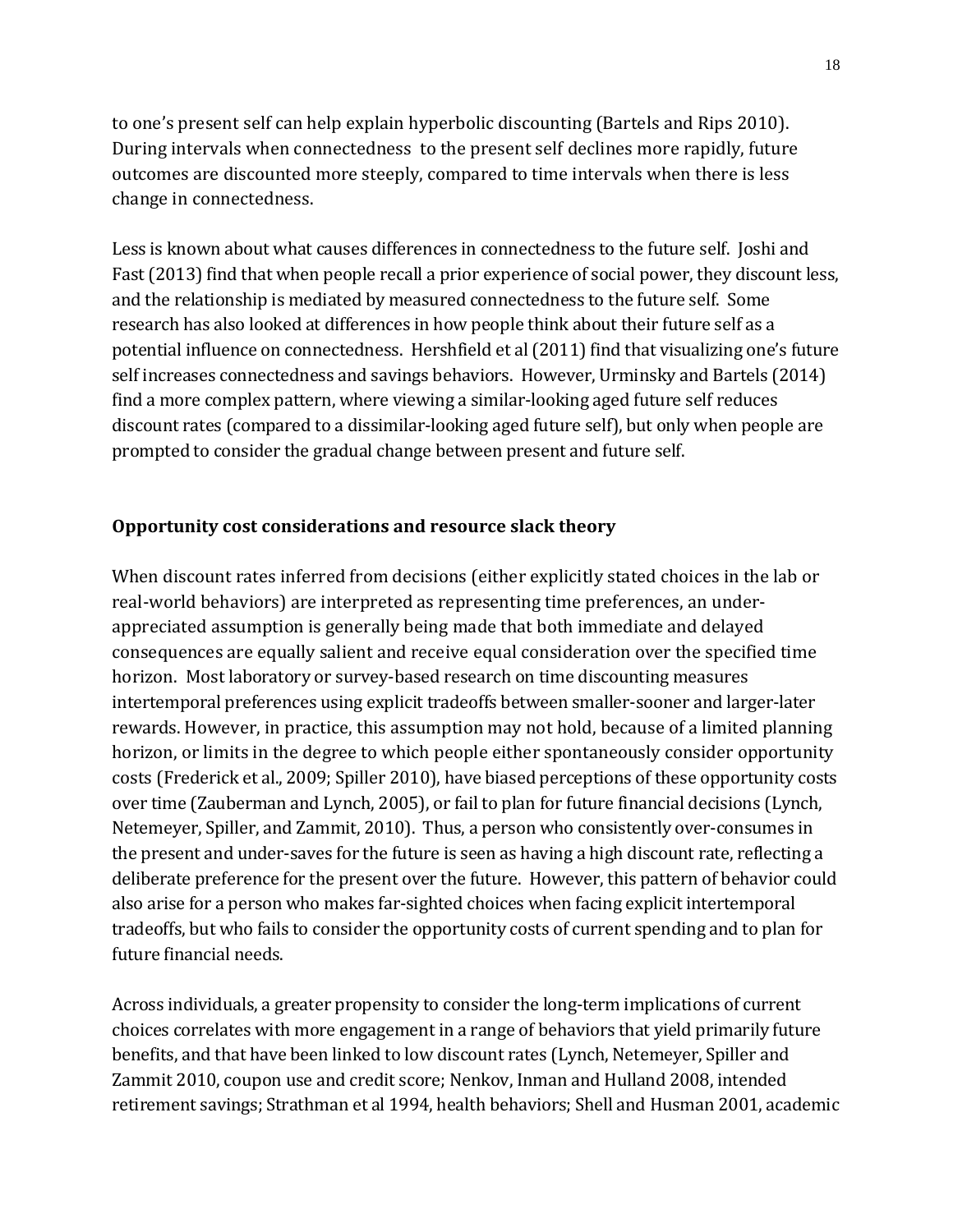achievement). Furthermore, experimental manipulations that explicitly direct attention to the future consequences (Hershfield et al. 2011; Magen et al. 2008, Malkoc and Zauberman, 2006; Zhao et al. 2007), such as reminding people about the low level of future resources if current consumption is chosen, or asking them to elaborate on costs and benefits at different points in time has been shown to increase preferences for larger-later rewards.

To date, there has been relatively little overlap between the literature investigating the consideration of future consequences and that investigating the valuation of future consequences. In fact, most research on intertemporal preferences does not discuss the distinction and has not provided a generally accepted theoretical integration of the two.

One possibility is that, for all practical purposes, the consideration of future consequences and valuing those consequences are highly related or even equivalent. Thinking more about future consequences may induce people to place a higher value on future outcomes (Logue 1988). Conversely, discount rates have also been proposed as underlying inattention to future outcomes (Ainslie 1992), as people with lower discount rates may be more likely to investigate the future consequences of a present action (Hershfield, Cohen and Thompson, 2012; Strathman et al., 1994). Consistent with this view, some recent research has provided evidence that the salience of outcomes can moderate elicited discount rates. Specifically, emphasizing the null outcomes (i.e., reframing the sooner-smaller outcome as "something now and nothing later" and the later-larger outcomes as "nothing now but more later") increases choices of later-larger outcomes (Magen and Gross 2008), due to a difference in the attention paid to the delayed outcome (Radu et al 2011).

An alternative possibility is that the consideration of future outcomes and true discount rates may be completely distinct, and both factors may independently influence intertemporal decisions. One common interpretation of seemingly high discount rates is that people have considered future outcomes but undervalued or underweighted them (e.g., see the discussion of Hausman's (1979) findings for choices between more and less energy efficient appliances in Loewenstein and Prelec 1992). Adams and Nettle (2009) examine the antecedents of smoking, by separately correlating measured discount rates and the propensity to consider future consequences.

A third possibility is that when people make choices with intertemporal consequences, the combination of both consideration of future consequences and concern for future outcomes (e.g., a low discount rate) are needed for far-sighted options to be chosen. Bartels, Urminsky and Frederick (2013) provide evidence for this account in the context of consumer spending decisions, by manipulating the salience of opportunity costs and discount rates (via connectedness). They find that spending is reduced primarily when people are both considering opportunity costs and have low discount rates, but not when only one or the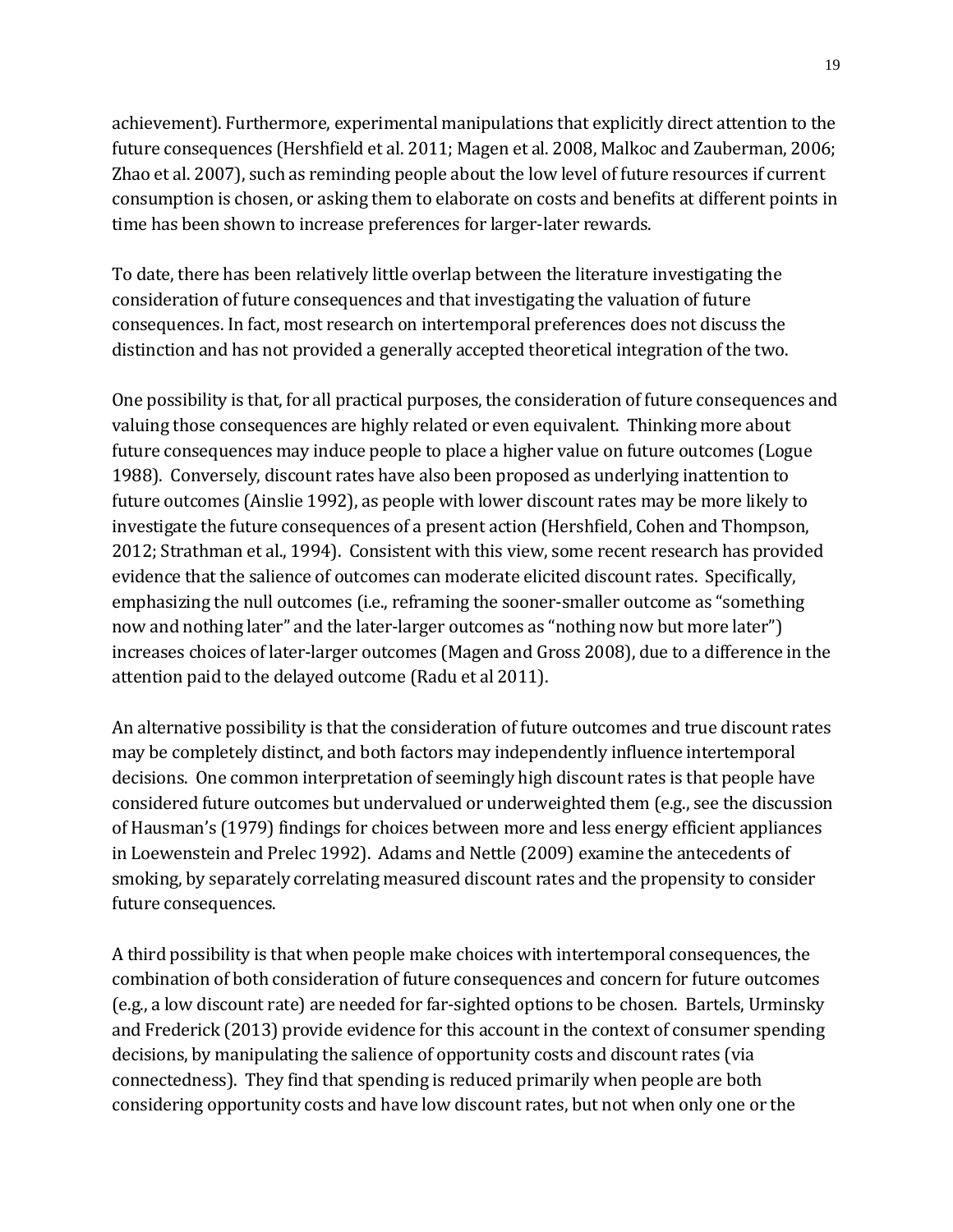other condition holds. This possibility is reflected in some quantitative models of dynamic decision making (e.g., Winer 1997).

Slack Theory (Lynch, Spiller, and Zauberman, 2014; Zauberman and Lynch, 2005) provides another approach that centers on the level of available resources and explains intertemporal preference using the concept of slack. Slack is defined "as the perceived surplus of a given resource available to complete a focal task without causing failure to achieve goals associated with competing uses of the same resource" (Zauberman and Lynch, 2005, p. 23). This theory states that discounting, both the overall rate, as well as the extent of hyperbolic discounting and differences between resources, such as time and money, can be explained by different patterns of how much slack is perceived over time. That is, when people perceive much more slack in the future than the present, they will tend to devalue the resource over time; for example, a person's tendency to take the sooner-smaller (\$50 today) over the later-larger reward (\$75 in 3 months) will increase the more they think that they will have more money available in the future compared to now. Consequently, because people generally believe that their growth in slack in the future is greater for time than for money, they also then tend to discount time more than money. It also predicts situations in which people do not display discounting at all, and even cases where they will appear to show negative discounting, preferring to complete a task or take on an expense now rather than later.

Slack theory therefore provides another mechanism by which the perception of future resources can motivate people to discount the future (e.g., consuming an immediate over a distant reward), by highlighting which goal they will need to give up if they take on another immediate task or expense. The main idea in this theory is that when an individual perceives that in order to take on another task they have to give up a current active goal (for example, saving for retirement will result in not replacing your current car), people will be more likely to prefer delaying that new task.

## **Tradeoffs and constructed time preferences**

The time discounting literature generally treats intertemporal choices as its own domain of study, distinct from other decision processes. In particular, intertemporal choices are often treated as revealing a stable discount rate, corresponding to a true time preference, although this is often a problematic assumption (Cubitt and Read 2007) that falls short of much of the accumulated empirical evidence. An alternative view is that decision-makers reason through the tradeoff between sooner-smaller and later-larger options in much the same way they reason through other attribute tradeoffs, by systematically comparing attribute values (Arieli, Ben-Ami, and Rubinstein 2011). A large literature on tradeoffs in choice has concluded that, in general, choices are often constructed (Payne, Bettman and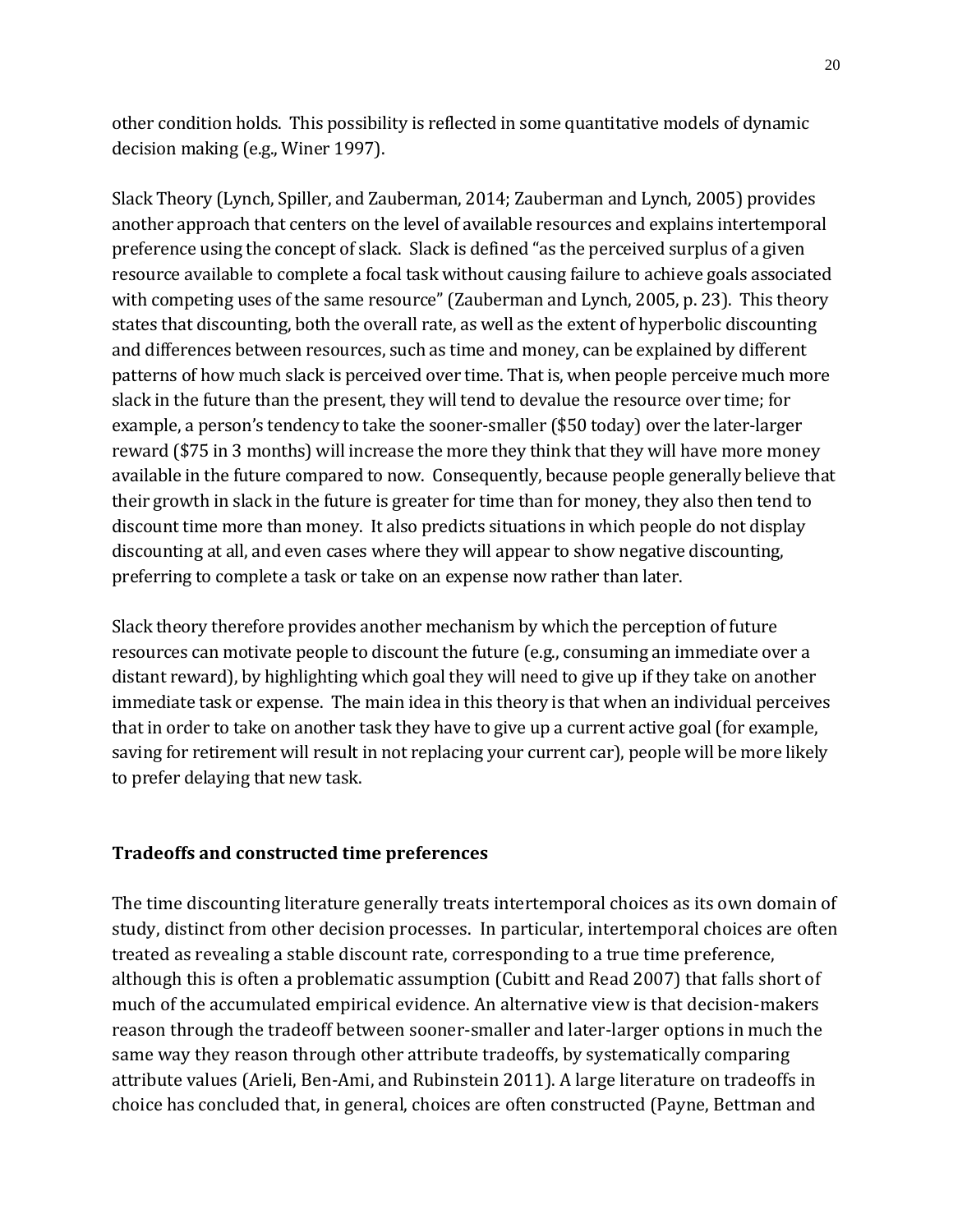Schkade 1999), reflecting some stable preferences but resulting in decisions that can be malleable (Simonson 2008). Intertemporal choices can be approached in the same way, as another form of choice that may also be subject to unique or common heuristics and biases, resulting in patterns of choice that are incompatible with both exponential and hyperbolic discounting.

A person choosing between a sooner-smaller or later-larger outcome may experience this as a potentially difficult conflict between the desire for immediacy and the desire for magnitude. Urminsky and Kivetz (2011) document a resulting "mere token" effect, in which adding a small immediate amount to both the sooner-smaller and later-larger options increases the choice proportion of the later-larger option, particularly when choice conflict is high. These findings are incompatible with simple models of exponential or hyperbolic discounting.

Tradeoff reasoning also differs from the application of a stable discounting rule in that the way specific comparisons are perceived and processed may influence the choice. In particular, people's intertemporal choices are inconsistent between whether a given delay is one interval or multiple periods (Read 2001, Roelofsma and Read 2000), potentially due to similarity relations (Rubinstein 2003). Scholten and Read (2006) develop an "interval discounting" model to account for some of these findings, in which discounting is defined by the difference in delays, rather than the absolute values of the delays. More recently, Scholten and Read (2010) extended this approach to a full tradeoff model, in which people make intertemporal choices by comparing the differential reward to the differential delay when waiting. Scholten, Read and Bartels (2014) use this model to predict and document context effects in multi-option intertemporal choices, while Scholten, Read and Sanborn (2014) implement the model in a general Bayesian framework.

These findings suggest that people making intertemporal tradeoffs may lack a stable frame of reference. Consistent with this view, intertemporal choices are affected by reference points, such that discount rates are higher for otherwise equivalent choices framed as whether or not to expedite rather than whether or not to delay rewards (Loewenstein 1988, Weber et al 2007). Even more problematic for assuming the generalizability of findings in time discounting, Read, Frederick and Scholten (2012) replicate standard findings for tradeoffs between amounts but find lower discount rates, a reduced magnitude effect and non-hyperbolic discounting when the same choice options are instead presented using equivalent interest rates.

Anchoring effects have also been documented, such that a series of intertemporal choices are affected by which choice in a sequence is presented initially (Robles and Vargas 2007, Robles et al 2009). More generally, both present bias (preference for no delay) and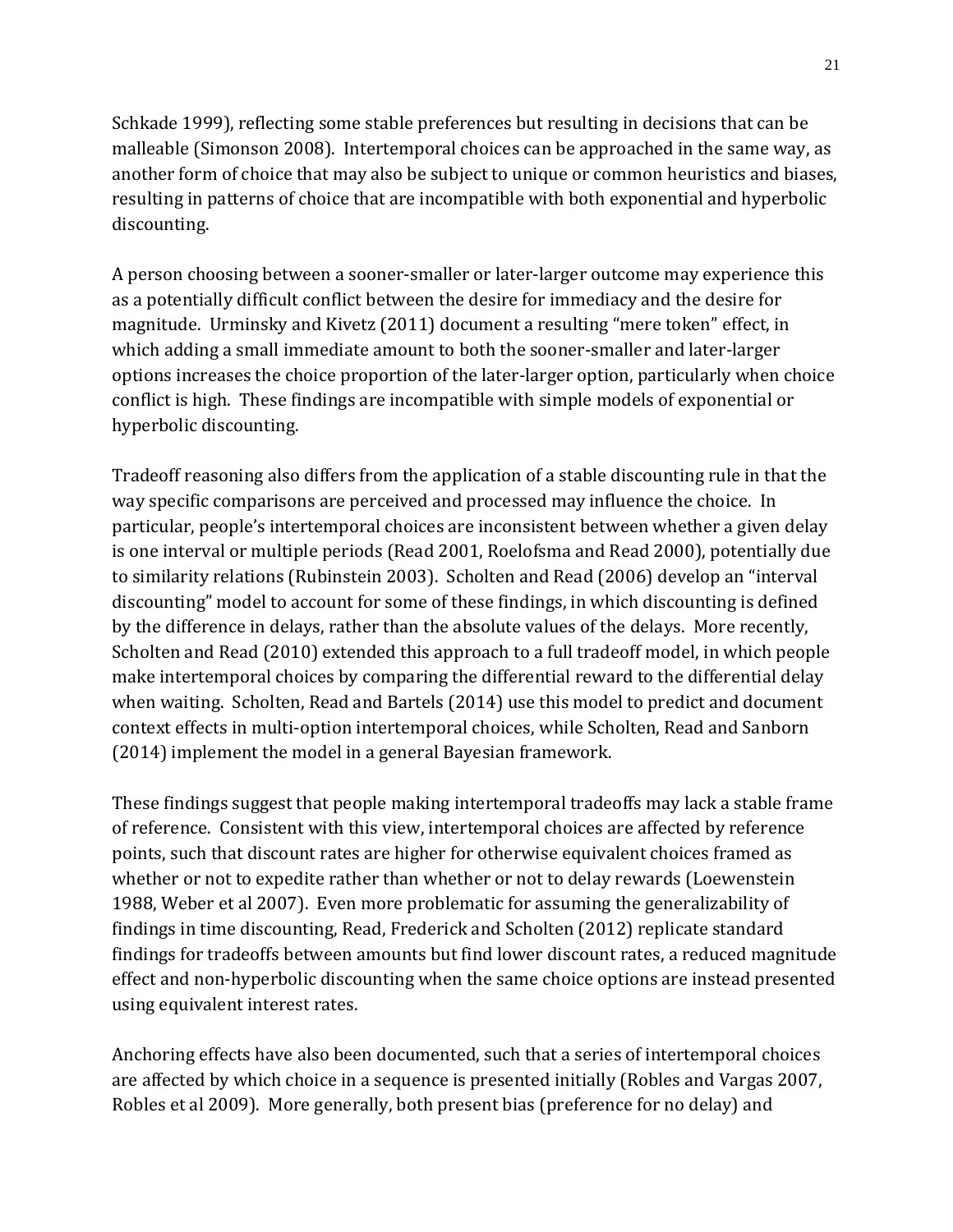discounting (delay aversion) are stronger when a single option is valued (e.g. by generating willingness-to-pay for sooner or later outcomes), compared to when multiple such valuations of outcome timing differences are considered simultaneously (Hsee et al 2013). These findings point to the important potential for specific discounting findings to be "constructed" and moderated by the specific context in which they are observed.

# **Memory queries and intertemporal decisions**

Consideration of reasons and events stored in memory could be important factors that could affect the generation of intertemporal preferences. Two theories that center on such effects are query theory (Weber et al., 2007) and decision by sampling. (Stewart, Chater, and Brown, 2006). Query theory (Weber et al., 2007) posits that decisions are constructed in a given context and their evaluations are determined by a set of queries, or questions. In the context of intertemporal decisions, people ask themselves what are the benefits of consuming now versus later. Weber et al. (2007) show that the queries' content can explain the delay versus expedite framing effect, because the relevant reference differs in each of these decision frames (immediate consumption when delaying a current option; future consumption when expediting a future option). They further show that reversing the order in which reasons were listed attenuates the effect.

Another mechanism based on judging information generated from memory is decision by sampling (Stewart, Chater, and Brown, 2006). Under this account, people judge time delays via ordinal comparisons to the distribution of time delays sampled from memory (as opposed to using a stable underlying psychometric scale). Because short delays are more frequent than long delays, differences between short delays are given more weight than equivalent differences in long delays (which can be modeled with a power function). This distribution and random sampling from memory account can explain some of the key temporal anomalies in the literature, such as hyperbolic discounting, the magnitude effect and gain-loss asymmetry.

## **Superficial or impaired processing**

A basic general account for seemingly non-normative behavior, including high or timeinconsistent discount rates, is that the findings are due to insufficient mental processing. When people think superficially (for example because they are not taking enough time, because they are confused by the mathematics of the tradeoffs or because they are distracted when making choices) their choices may be more prone to bias and error. This may be because superficial thinking is more associative and heuristics-based than driven by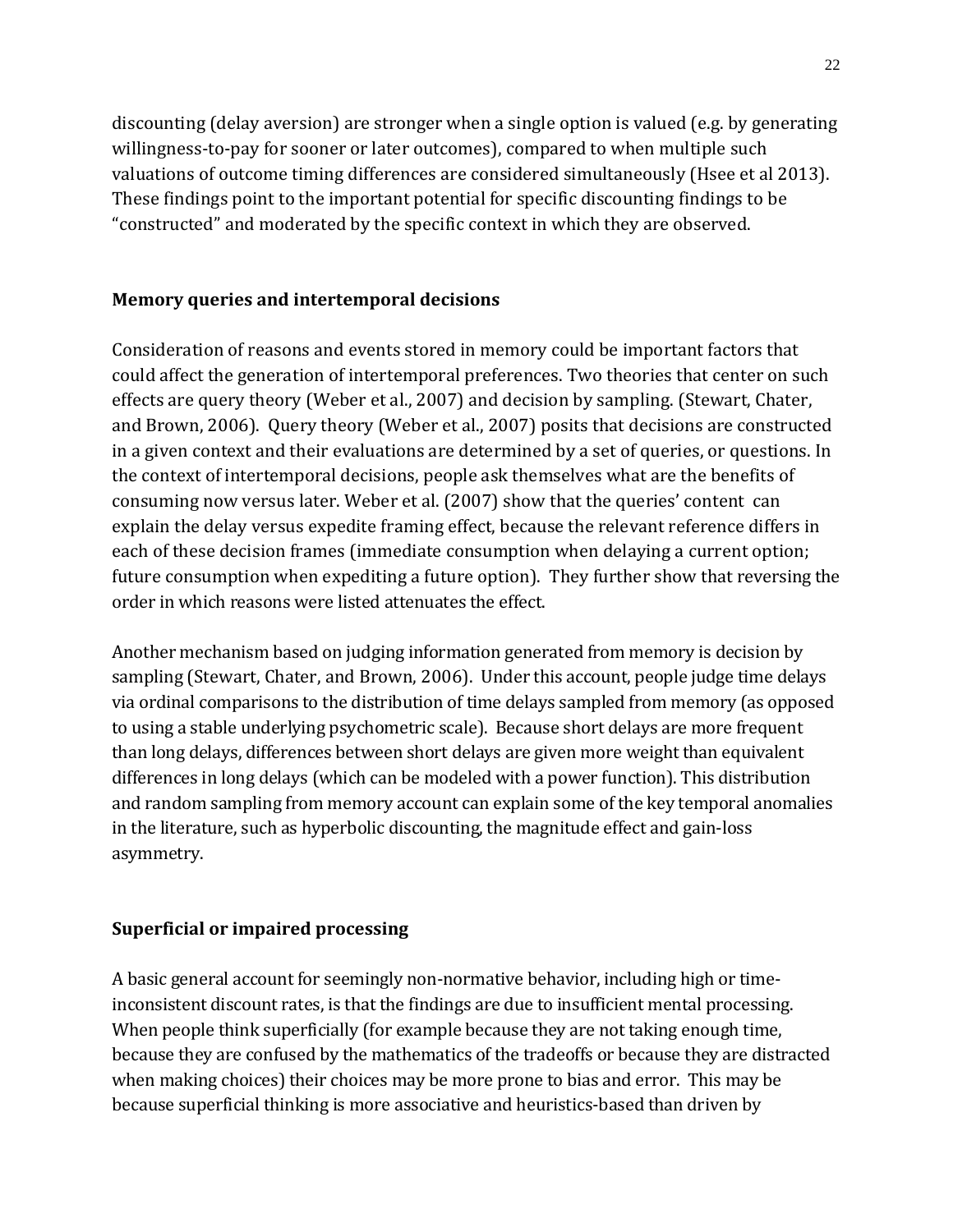calculation and optimization (Sloman 1996) or because superficial thinking is more driven by affective cues, such as impulsivity and impatience (Hoch and Loewenstein 1991). Frederick's (2005) finding of a correlation between cognitive reflection (which he interprets as more deliberative thinking) and lower discount rates is consistent with this view.

The most direct test of this hypothesis was conducted by Hinson, Jameson and Whitney (2003), who found that taxing participants' working memory (either via a second concurrent task or by making the discounting task more complex) resulted in higher elicited discount rates. They concluded that temporarily reduced cognitive capacity yielded impulsivity in decisions. However, subsequent research suggests that this finding is attributable to more error and lower reliability in responses under working memory load (Franco-Watkins, Pashler and Rickard, 2006). Consequently, superficial thinking favors moderate estimated discount rates, and the opposite finding can also be shown, with cognitive load leading to reduced discount rates, depending on the stimuli used (Franco-Watkins, Rickard and Pashler 2010).

This debate highlights the value of attending to inconsistent or seemingly nonsensical responses in discounting tasks, and in particular, of testing whether inconsistent responses correlate with experimental manipulations or presumed drivers or outcomes. While most research on discounting has not leveraged inconsistent responses in this way, an exception is Bettinger and Slonim (2007), who find that inconsistent responses relate to mathematical achievement among school children, but that degree of discounting and mathematical achievement do not correlate.

Another potential test of this account is provided by research on how intoxication affects decisions. De Wit and Mitchell (2010) review research on the effects of drug consumption and drug withdrawal on discounting for human and animal subjects. The more extensive animal literature documents higher discount rates under intoxication for most substances tested. Fewer studies have been done with humans, and these studies find little effect on time preferences for immediate vs. delayed rewards. The only study that finds an effect of alcohol increasing discounting uses very short delays (0-60s, Reynolds et al 2006), similar to the animal-behavior studies. Somewhat related, one study has found that lower glucose levels lead to higher elicited discount rates (Wang and Dvorak 2010).

Finally, as mentioned earlier, it is important to note that there is little evidence for systematic differences between discount rates elicited via hypothetical questions versus paid (or probabilistically paid) choices (Frederick et al 2002; Johnson and Bickel 2002), which might be assumed to receive deeper consideration. Likewise, the basic discounting findings have been replicated with real high stakes choices (Warner and Pleeter 2001; Tanaka, Camerer and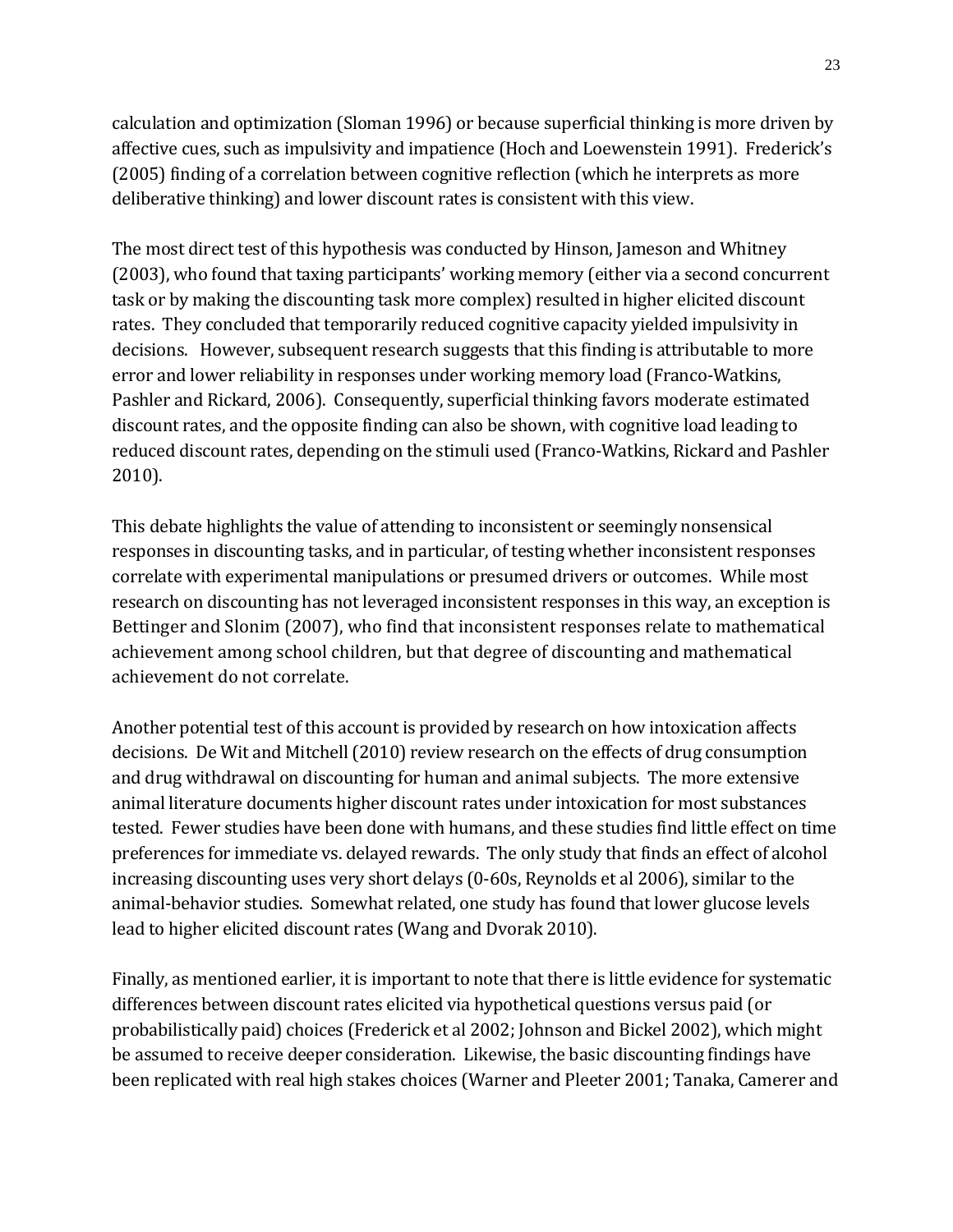Nguyen 2010), which is inconsistent with an easily corrected bias that only arises when people fail to deliberate.

## **Time Perception**

A particular cognitive determinant is the perception of the relevant future anticipated time horizon. Unlike the mostly value-based mechanism mentioned above, this cognitive process is not centered directly on the weight given to the outcomes at different points in time, but rather to the perception of the time horizon itself. Indeed, several researchers have recently suggested the importance of the *perception* of delays (versus the actual delay) in temporal discounting (e.g., Ebert and Prelec, 2007; Killeen, 2009; Zauberman, Kim, Malkoc, and Bettman, 2009).

The role of time in intertemporal decisions is reflected in the weight given to the time delay versus the value being delayed (e.g., Ebert and Prelec, 2007; Scholten and Read, 2010). However, in addition to the decision weight of the time delay attribute, the way in which time is actually being perceived can affect decisions (e.g., Kim and Zauberman, 2009, 2013; Kim, Zauberman and Bettman, 2012; Takahashi, 2005; Zauberman et al., 2009). In the first empirical demonstration of this effect, Zauberman et al. (2009), measured people's perception of future time durations and discovered that it follows a standard non-linear psychophysical function rather than an objective linear mapping to calendar time. Specifically, one year is perceived to be less than four times as long as 3 months. They further showed that this non-linear time perception can account for much of hyperbolic discounting phenomena, including sub-additivity effects (Read, 2001). Moreover, those individuals who perceived a given future duration as longer, discounted outcomes over that duration more steeply than did those who perceived it as shorter (Kim and Zauberman, 2009; Wittmann, 2009).

Furthermore, several papers have demonstrated that factors which change the perceived length of a given duration, will also change the level of discounting over that duration. Zauberman et al., (2009) found that asking people to judge expected durations of various tasks (e.g., learning a new language, painting a house, etc.; versus judging the calories in food), makes people more sensitive to time (and more linear in their perceptions) and thus reducing the extent of hyperbolic discounting. Kim et al. (2012) leveraged the effect of spatial distance on temporal distance, where a given duration is judged to be longer when it is associated with greater spatial distance versus less distance. For example, when a month is embedded in spatial locations (e.g., today in Philadelphia and next month in Tel-Aviv vs. today in Philadelphia and next month in Chicago) it is perceived to be temporally longer when associated with the greater geographical distance. They then showed that the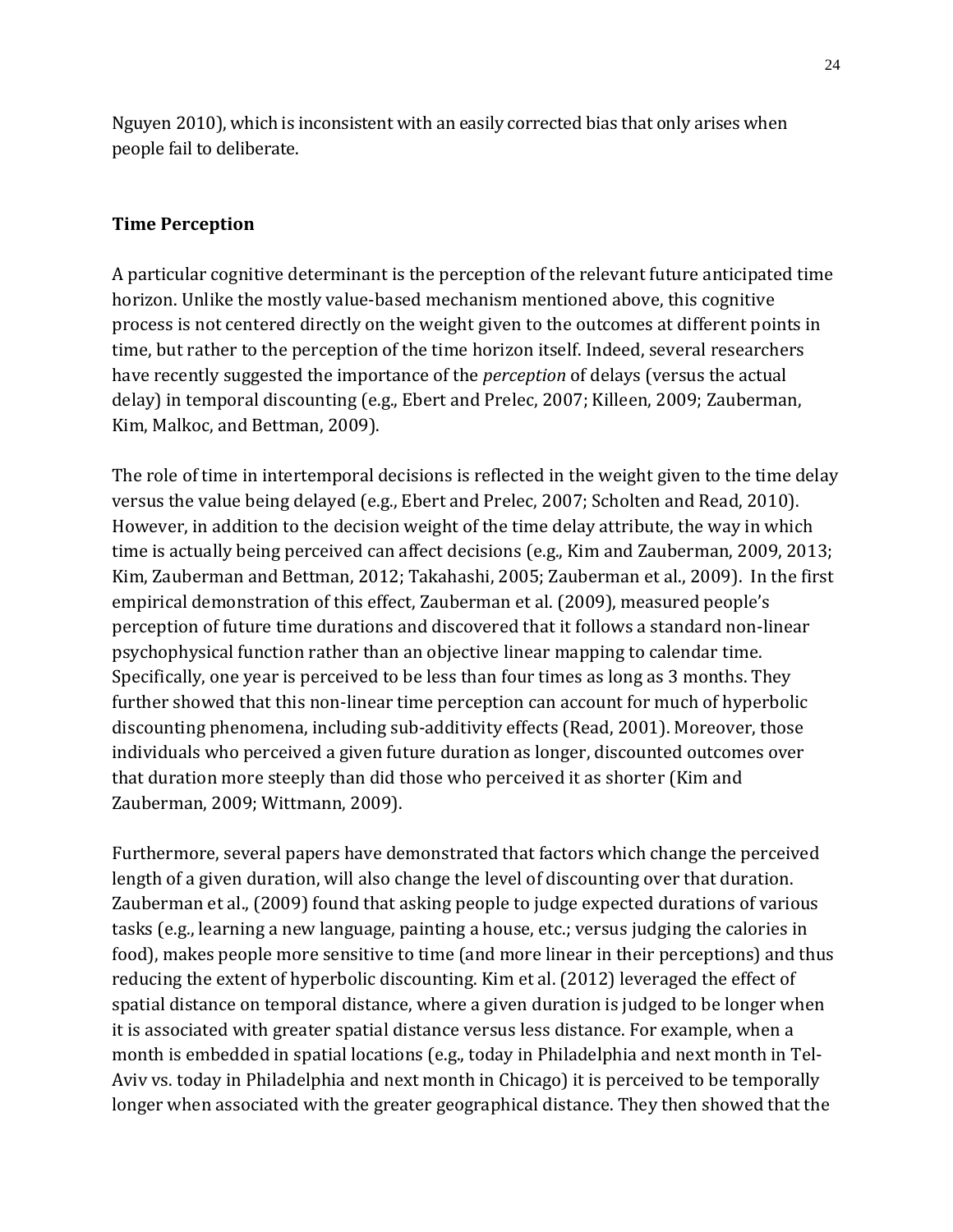resulting longer time judgments are associated with more discounting. That is, when time delay was perceived to be longer due to the longer spatial distance, participants required more money to delay receiving a reward.

Following a similar logic, Kim and Zauberman (2013) showed that changes in time perception when people are exposed to sexual cues also yield changes in discounting. Specifically, individuals perceive the same future time duration to be longer when they are exposed to sexual cues, and then also showed greater impatience for immediate monetary rewards because delayed rewards seem further away and therefore less attractive. In sum, these recent findings establish that the way that people perceive future time itself is an important factor in their revealed intertemporal preferences (for recent brain imaging findings see Cooper, Kable, Kim, and Zauberman, 2013).

# **3. Applications of discounting to decision making**

Understanding how people make intertemporal tradeoffs, and quantifying their discount rates, is primarily of interest because of the potential to explain a wide range of seemingly "short-sighted" real-world behaviors. Ainslie (1975) first presented discounting, particularly hyperbolic discounting, as a compelling model to account for such behaviors. However, investigations of the empirical link between discounting and "prudent" decisionmaking has relied primarily on correlational evidence, and the evidence has been somewhat mixed. In part, this may be because discount rates should only predict choices that are treated as intertemporal tradeoffs at the time of decision (Bartels, Urminsky and Frederick 2013), which may not be the case in some decisions that researchers have labeled intertemporal tradeoffs (Rick and Loewenstein, 2008). In addition, people may use other context-specific cues to make decisions, instead of or in addition to their discount rates.

One limitation to keep in mind in interpreting specifically the correlational results summarized below is the potential role of discounting as a surrogate variable in predicting outcomes, particularly given the relationships described earlier between discounting and education and income. Studies vary widely in how they address this issue. Many papers merely report correlations, without conclusively addressing the potential for confounds. Papers in economics are more likely to measure and control for demographic factors and papers studying clinical populations (e.g., recovering drug addicts) are more likely to recruit demographically matched control populations.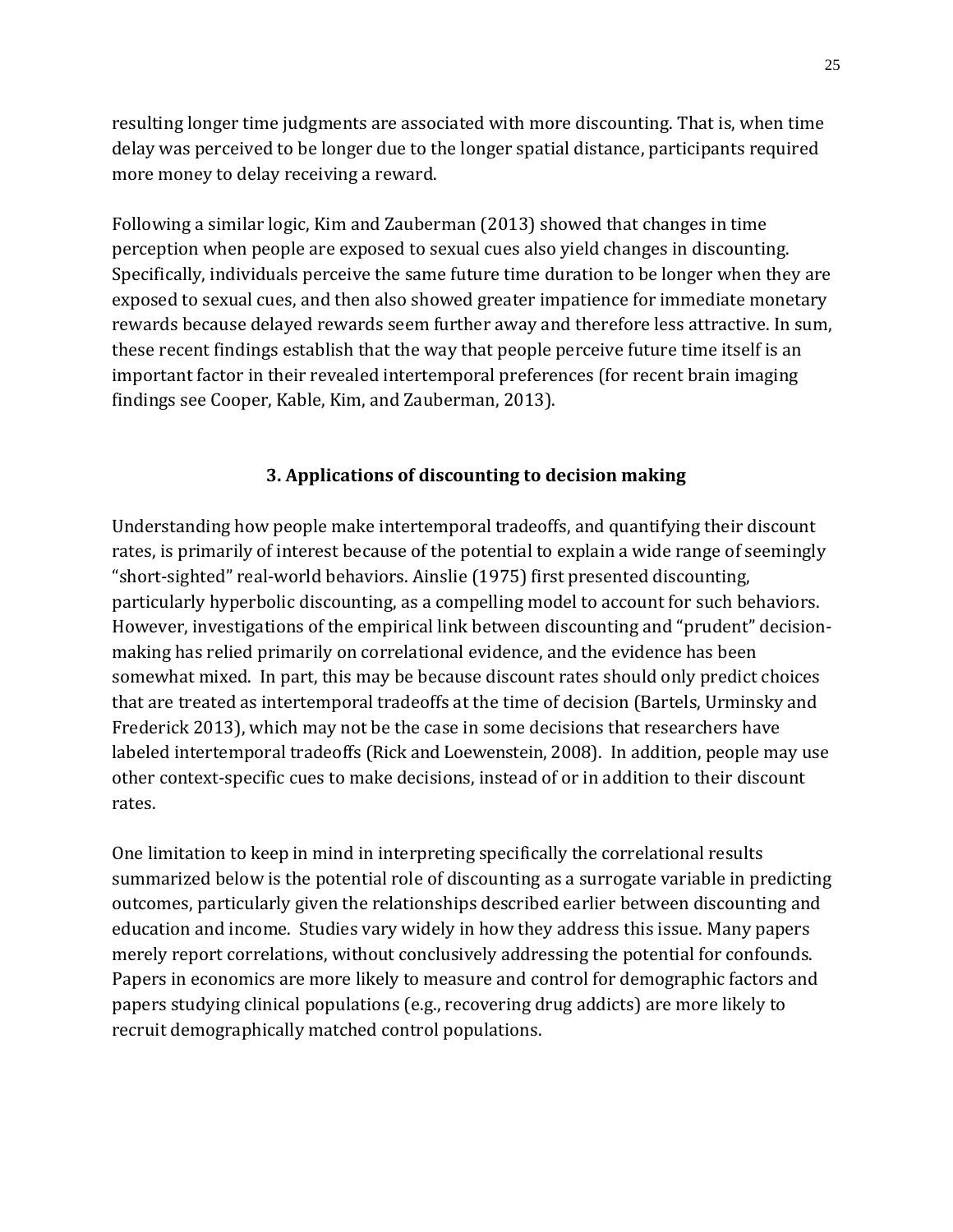### **Savings**

Perhaps the clearest prediction of discounting theories is for savings and spending behaviors, where anomalous behavior consistent with hyperbolic discounting or high discount rates has been observed in the field. Laibson (1997) argues that hyperbolic discounting is consistent with both self-reported under-saving and with government interventions such as penalties for early withdrawal from retirement accounts. Angeletos et al (2001) argue that people with non-exponential discounting (e.g., hyperbolic or quasi-hyperbolic) will have more of their long-term assets in illiquid form, while also borrowing more and more often on credit cards.

Similarly, Bernheim et al (2001) argue that consumption patterns over time cannot be explained by stable time preferences and other normative factors. They find a lack of correlation between wealth and consumption growth patterns, as well as a correlation between consumption decline at retirement and low financial resources (wealth and retirement benefits). They argue that these results indicate time preferences that are inconsistent with far-sighted rational optimization. Hurst (2004) identifies a subset of consumers whose consumption closely tracks predictable changes in their income. He finds that these consumers, who demonstrate a lack of voluntary savings in order to smooth consumption, had low pre-retirement wealth. These papers document patterns of financial behavior that are difficult to reconcile with far-sighted exponential discounting. Bernheim and Rangel (2007) provide a review of savings behaviors incompatible with normative assumptions and survey models of saving using behavioral assumptions, including quasihyperbolic discounting.

Ainslie (1975) outlined strategies that hyperbolic decision makers could use to prevent future preference reversal (e.g. preferring to save in the future but choosing to spend when the times comes). These strategies largely assume that people know they are hyperbolic and prone to reversals (e.g. sophisticated rather than naïve, in O'Donoghue and Rabin's 1999 model). Perhaps the most cited example of behavioral economic interventions is the 'Save More Tomorrow' savings plan (Thaler and Benartzi, 2004). The plan leverages people's present bias and optimistic slack perceptions and asks employees to pre-commit to increase the percentage of their salary saved for retirement when they get raises in the future. The pre-commitment to boost savings can be reversed at a later point in time, but once it is set, people tend to follow through. In one example, Thaler and Benartzi report that Save More Tomorrow led employees to increase their annual savings rate for retirement from 3.5% to 13.6% over the course of 40 months.

While certainly not the norm, research documenting people's adoption of other such strategies (Wertenbroch, 1998), including different pre-commitment devices for saving, suggests that some people hold a partly sophisticated belief about future inconsistency.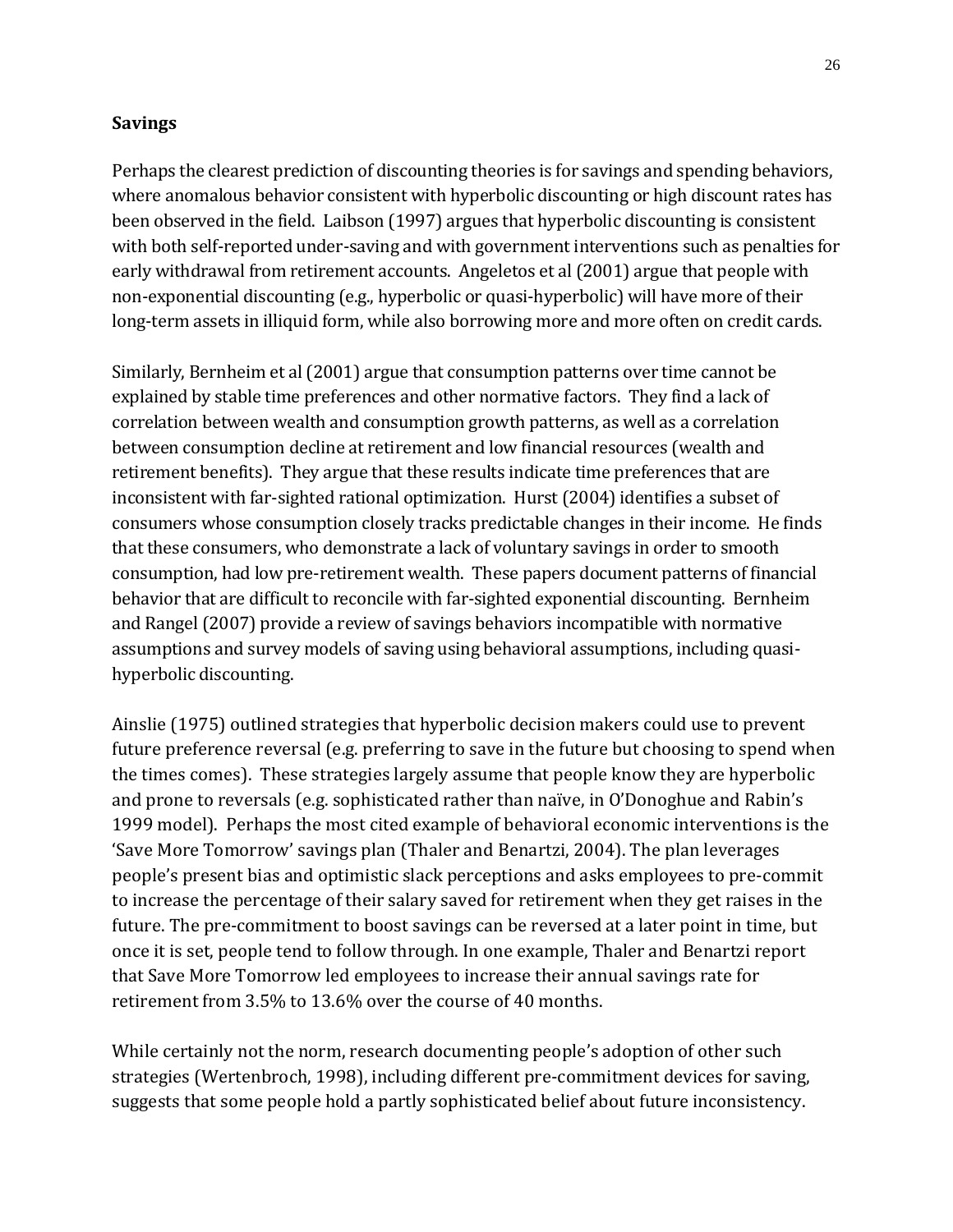Houser et al (2010) document the use of costly pre-commitment devices in a lab setting. Beshears et al (2011) find that people put money in a savings account with penalties for early withdrawal even when a no-penalty alternative is available, as long as the interest rates match. Ashraf, Karlan and Yin (2005) find more take-up of a pre-commitment savings plan among women with more hyperbolic time preferences (e.g., more present-bias or preference reversals), leading to increased savings. Schwartz et al (2014) found that over a third of participants in a wellness program were willing to pre-commit to an increase in healthy food purchases, risking their discount if they failed to do so, thus yielding a significant increase in healthy food purchases.

Other research has more directly linked differences in elicited discounting tasks with some of these predicted differences in savings behaviors, sometimes attempting to distinguish between factors that relate to generally high discount rates vs. present-bias (higher discount rates specifically for tradeoffs involving the present). Meier and Sprenger (2009) found that individuals with lower discount rates had both higher financial literacy and were more likely to accept an offer of a free credit counseling session, controlling for other demographic factors. People with more present-bias have less credit card debt, but credit card debt does not vary with individual discount rate (Meier and Sprenger 2010; Harrison, Lau, and Williams 2002). Lower discounting has also been linked to people being more likely to pay their bills in full (Chabris et al 2008) as well as homeowners being less likely to owe more on their homes than the market value (Johnson, Atlas and Payne 2011). However, discounting has not been found to correlate with the proportion of income saved (Chabris et al 2008) or voluntary retirement account contributions (Chapman et al 2001).

One corrective action to under-saving for people near retirement age is continuing to work, which represents a tradeoff between present leisure consumption and future total retirement savings. Bidewell, Griffin and Hesketh (2006) find that people with lower discount rates make hypothetical choices to delay retirement later. Appelt et al (2011) find that present bias (but not long-term discount rate) predicts early-retirement preferences at eligibility, but not before.

Some research has begun to look at how factors implicated in discounting might impact savings decisions. Ersner-Hershfield et al. (2009) also present evidence that people who report having accrued greater total assets—more money invested in a home, in securities, in other material goods, and in the bank—tended to rate themselves as more similar to who they would be in 10 years than people who had fewer assets. Bryan and Hershfield (2011) find that an appeal focusing on the person's responsibility to their own future self increased savings among those high in connectedness to the future self.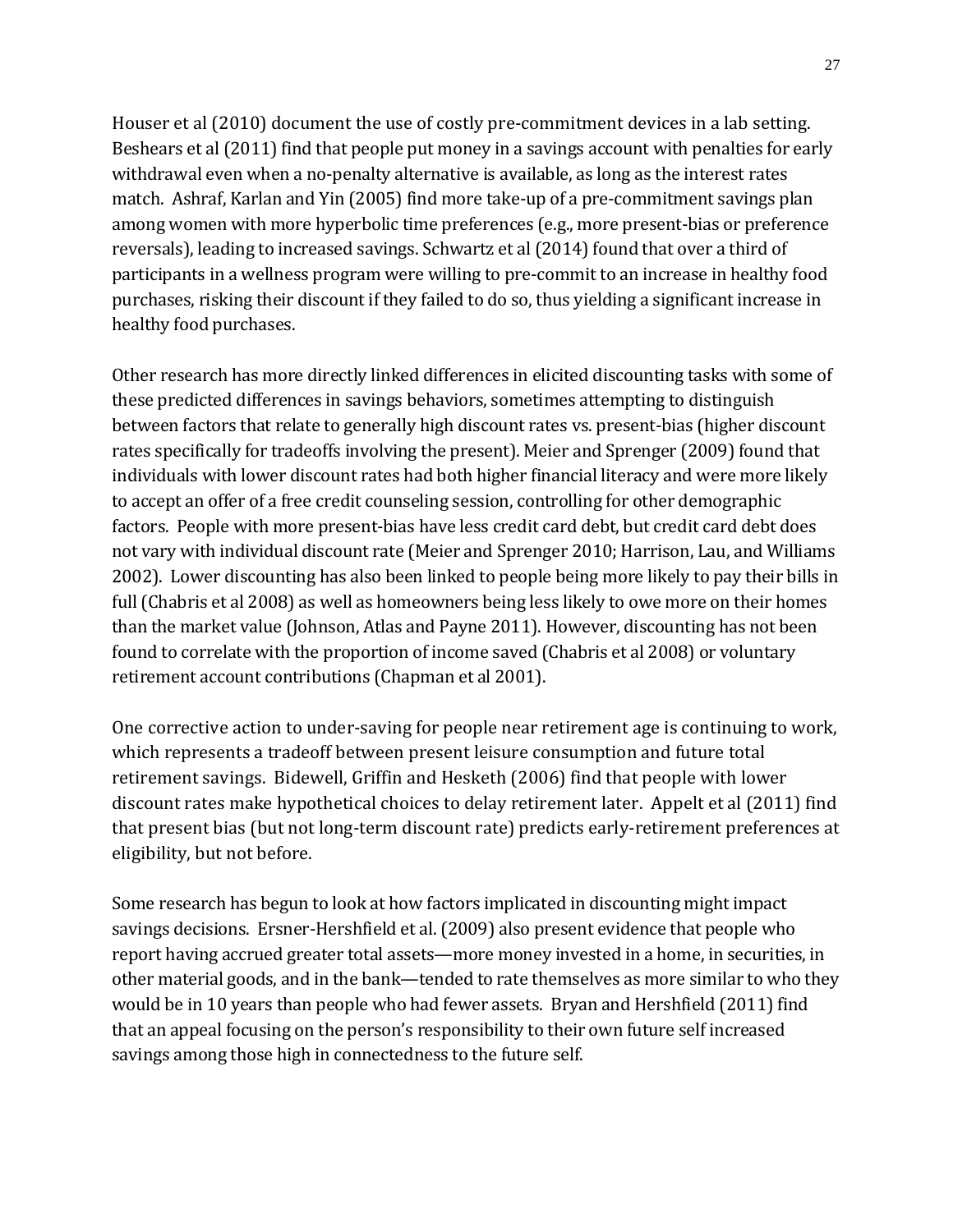Overall, the tendency to focus on the present and under-weigh the future naturally leads to difficulty to save, especially for the long term. Many of the ways to counter this tendency are based on making the future more salient or alternatively, using our discounting to facilitate future commitment to increase savings. The main idea is to either try to counter discounting or when possible leverage it by getting people to pre commit.

# **Employment decisions**

Employment decisions often involve trading off efforts and revenues over time and give rise to multiple intertemporal tradeoffs. The investment in education, discussed above, can also be seen as a tradeoff between short-term concerns (the effort to do well, the increase in current revenue from ending schooling and beginning work) and potential long-term career benefits of longer schooling.

As people enter the workforce, the job search process can be seen as an intertemporal tradeoff. Hesketh et al (1998) find hyperbolic discounting in hypothetical choices between a less enjoyable immediate job and a more enjoyable job available later. Schoenfelder and Hantula (2003) find both present-bias and magnitude effects in people's tradeoffs between jobs with different profiles of wages and enjoyment over time. In addition, they find that discount rates over wages correlate only weakly with discount rates for favorability of job duties  $(r=.19)$ .

There is also supporting evidence for these findings in workers' actual behavior. Lee and Ohtake (2012) look at the decision to take a temporary work position, which they argue provides short-term financial rewards potentially at the cost of longer-term career advancement. They find that people who have taken temp work have higher elicited discount rates and more inconsistent time preferences. Saunders and Fogarty (2001), in a three year longitudinal study with a small sample of employees, found reversals of preference, from an initial preference for a future higher-paid senior manager position to an ultimate choice of a lower-paid manager role available immediately.

Other researchers have found additional evidence, by linking panel data on employment history and behaviors to proxies for impatience. Della Vigna and Paserman (2005) find that people with higher impatience (as measured by multiple proxy variables, such as smoking) have lower search intensity and therefore remain unemployed for longer. They argue that the pattern of results they observe are consistent with hyperbolic but not with exponential discounting. Using cigarette smoking as a proxy, Munasinghe and Sicherman (2000) find that more impatient workers have lower initial wages and slower wage growth. Drago (2006) finds that workers with lower proxied short-run impatience are more likely to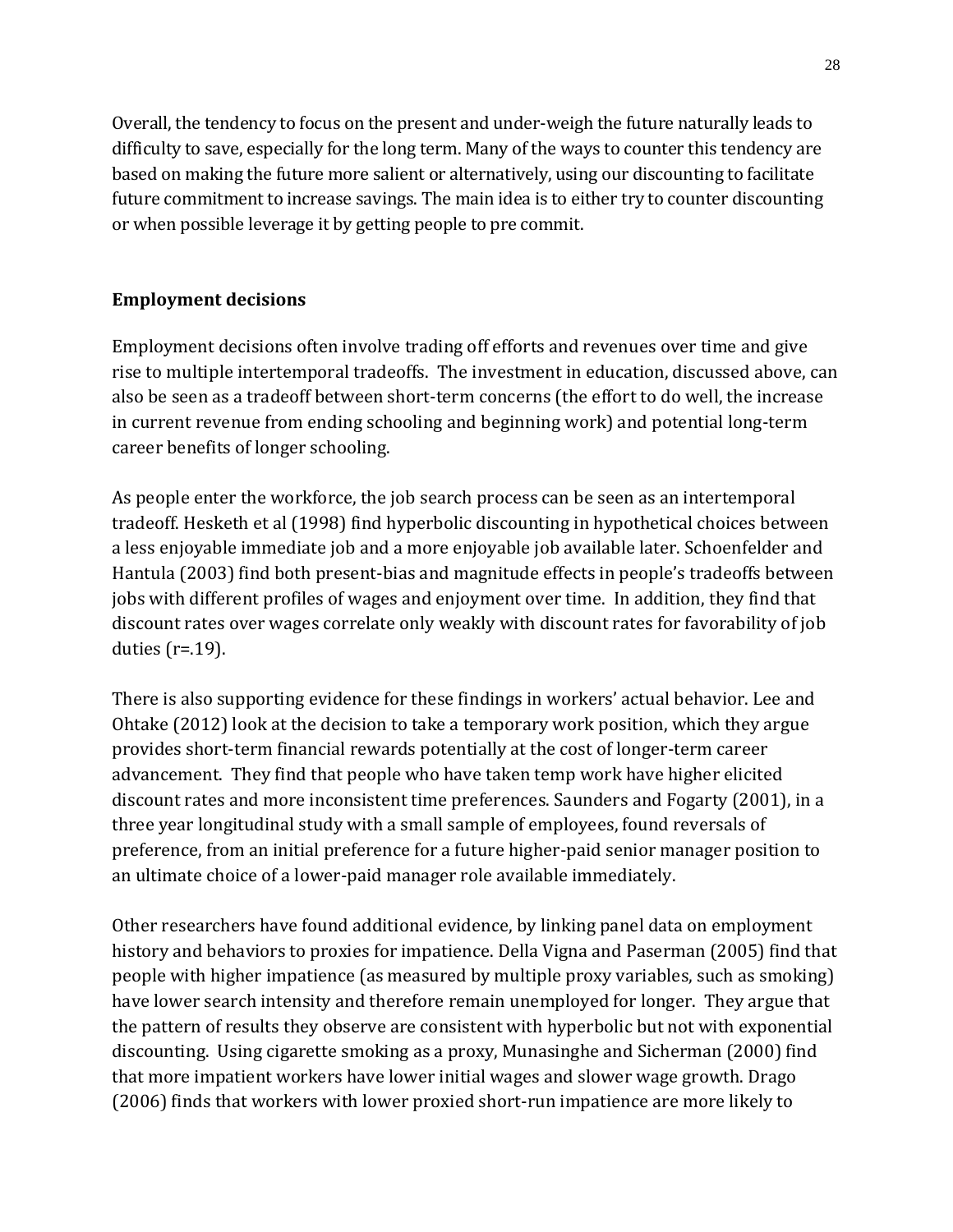invest in their current jobs and less likely to engage in on-the-job search. Likewise, Van Huizen (2010) finds that workers with lower proxied short-run impatience are more likely to invest in their current job, but contrary to Drago (2006), that they are also more likely to search for a new job. However, these findings have not been tested with elicited discount rates, and smoking may proxy for other relevant factors besides discounting.

Employment decisions can have a major effect on long-term financial resources, and are a primary contributor to savings outcomes. As such, discounting may be central to how these decisions are made. The causal link between discounting and employment behaviors are difficult to assess, however. In particular, unobserved differences in present resources and beliefs about future resources may affect both discounting and employment behaviors. More research on this important question is needed.

## **Educational achievement**

As noted earlier, there is an intriguing correlational relationship between level of educational attainment (e.g., years of schooling) and measures of impatience, including both discount rates and delay of gratification (Mischel et al., 1989). While causality is difficult to determine in this context, and most studies do not control for income and other demographic factors, perseverance in education can be seen as arising from either intrinsic motivation or from an intertemporal tradeoff between current effort and the potential future financial rewards of higher educational achievement. Consistent with the latter view, some research has suggested that low discount rates may be related to behaviors that facilitate educational attainment.

Lee et al (2012) find that the relationship between discount rates and grades is partially mediated by a self-reported "school attitude", which includes measures of motivation and effort investment. Silva and Gross (2004) find a parallel correlation between grades and time discounting as well as between grades and effort discounting (willingness to do more extra credit work even when rewards decrease), although the relationship between time discounting and effort investment is not tested.

Discounting may also be related to students' focus and non-disruptive behavior. Castillo et al (2011) find that high discounting predicts disciplinary referrals in middle school, even controlling for demographics, suggesting another causal path via which discount rates might influence educational achievement. Teens with a learning disability (ADHD) have also been found to have higher discount rates (Barkley et al 2001). However, Wilson and Daly (2006) find no difference in discounting between juvenile offenders and a control group of high school students.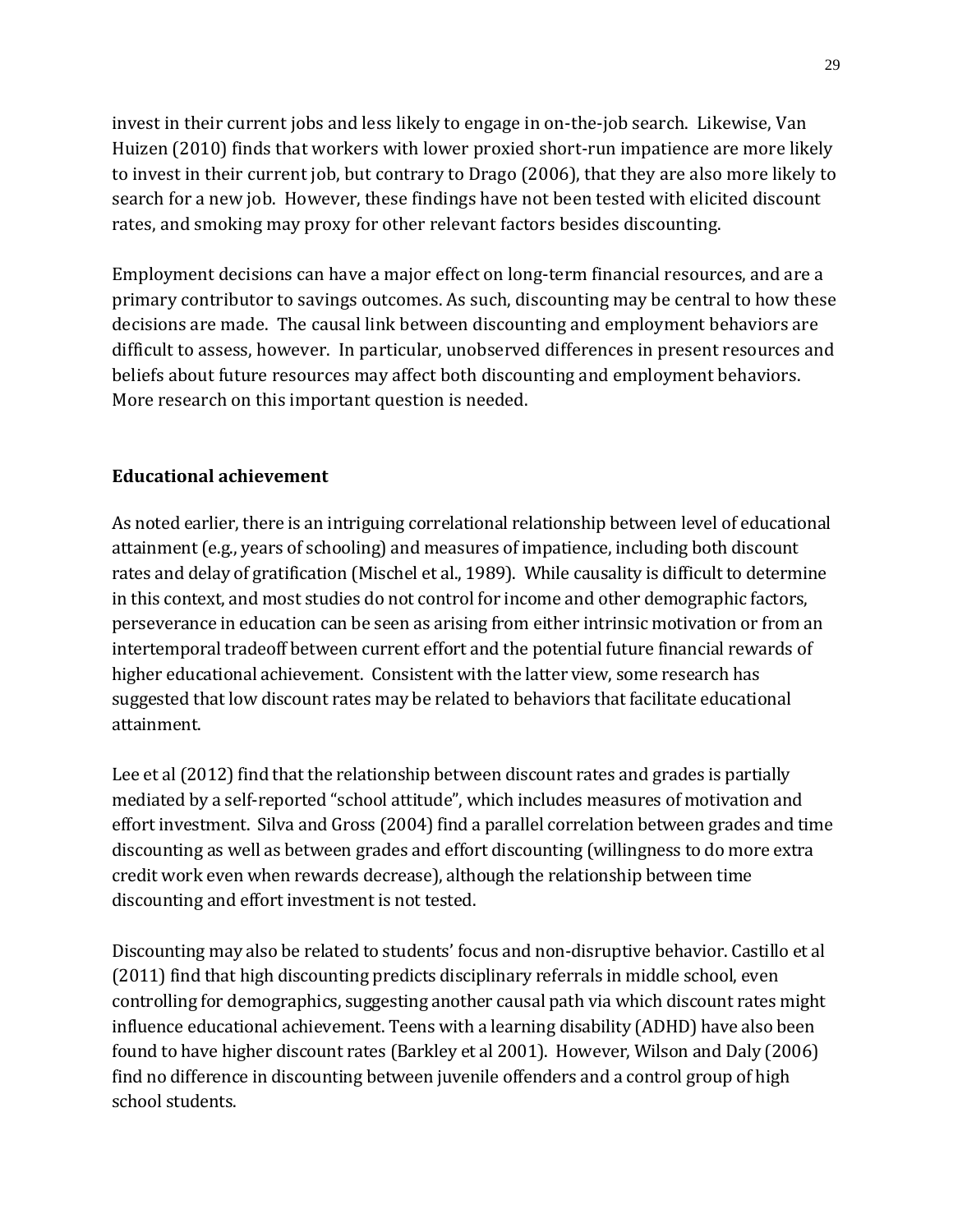Finally, Duckworth and Seligman (2005) show that a composite measure of self-discipline (which includes discount rate) predicts not only educational outcomes (grades, test scores and high school placement) but also other relevant behaviors, such as students with lower discount rates having fewer absences, spending less time watching television, starting their homework earlier and spending more time doing homework. Consistent with these results, Reed and Martens (2011) find that elementary school students with lower discount rates were more likely to remain on-task when completing work in the classroom. However, focused interventions are needed to determine the direction of the causal link between discount rates and education-related motivation and outcomes.

## **Consumer behavior and self-control**

Research on consumption and purchase decisions has documented findings that are consistent with time discounting, in particular with treating choices between "virtues" and "vices" (or, alternatively, since most lack a clear moral component, utilitarian vs. hedonic options) as choices between larger-later vs. sooner-small rewards (Bazerman et al 1998, Hoch and Loewenstein 1991, Thaler and Shefrin 1981). However, there exists remarkably little research documenting a direct link between differences in either discount rate or present-bias and consumption or purchase decisions.

Some consumer behaviors may be explained by present-biased time preferences (Lynch and Zauberman 2006). These include failure to file for mail-in-rebates (Soman 1998) and to return undesired purchases (Wood 2001), as well as differential willingness to expedite vs. delay consumption (Malkoc and Zauberman 2006). Preference reversals, such as preferring healthy foods or high-brow movies in advance but then switching to unhealthy foods or lowbrow movies at the time of consumption (Milkman, Rogers and Bazerman 2009; Read and van Leeuwen 1998; Read, Loewenstein and Kalyanaraman 1999), are consistent with either hyperbolic discounting or errors in affective forecasting (Loewenstein 1996). Likewise, the tendency to overpay in advance for flat-fee gym contracts (vs. per visit, Della Vigna and Mallmendier 2006), to favor non-leisure magazines when subscribing (vs. at the newsstand, Oster and Scott-Morton 2005) and to choose healthier groceries when ordering farther in advance (Milkman, Rogers and Bazerman 2010) can be interpreted as driven by unanticipated intertemporal preference reversals, potentially due to hyperbolic discounting. In contrast, Chevalier and Goolsbee (2005) do not find support for high discount rates, based on textbook purchase and resale decisions.

Some of the above results, however, can also be interpreted as a temporal inconsistency due to different items potentially having different discount rates. A key implication of item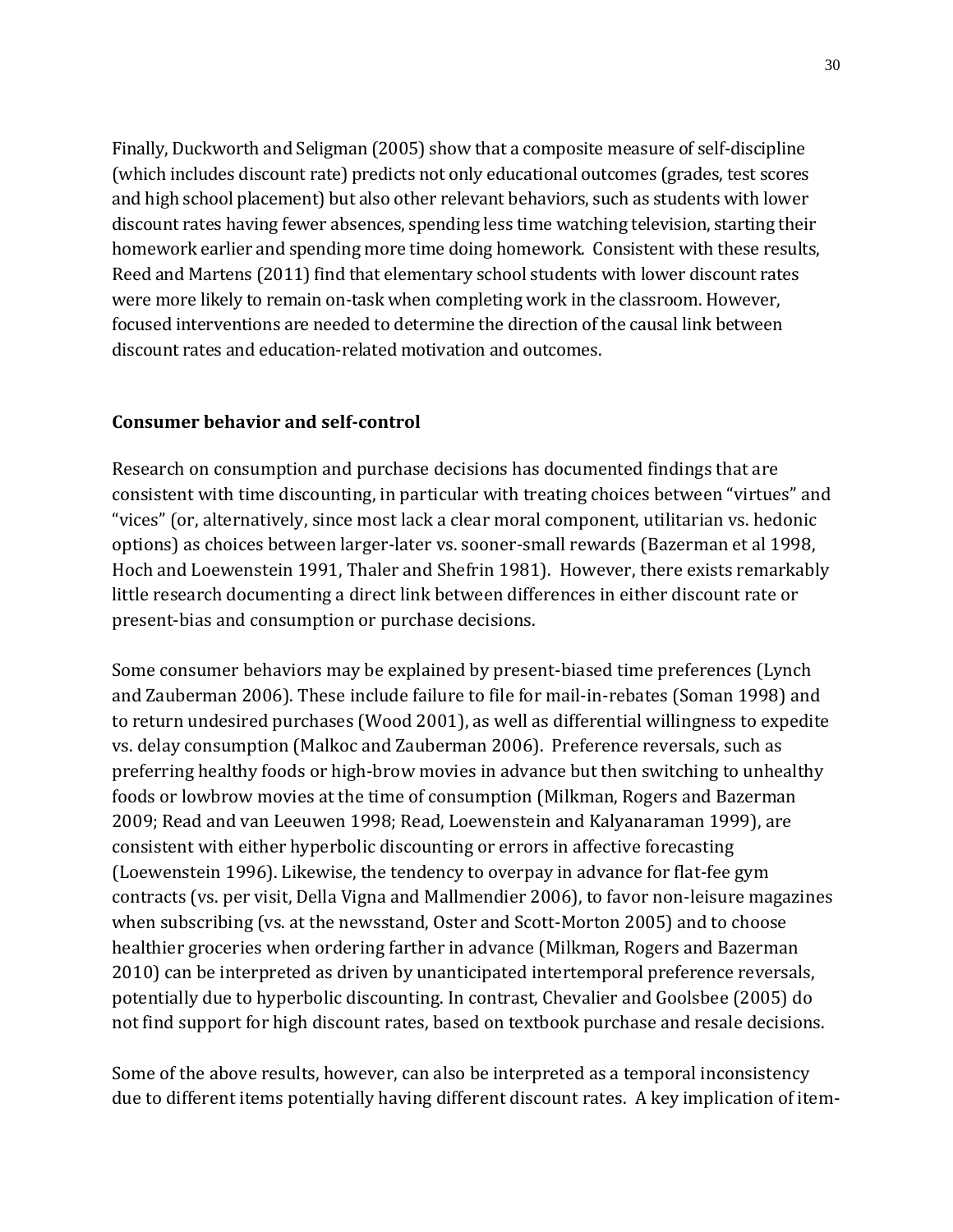specific discount rates is that people should be willing to forego money to get more steeply discounted goods sooner. The notion of affect-driven time discounting (Loewenstein 1996; Metcalfe & Mischel 1999; Mischel, Shoda and Rodriguez 1989; Vallacher 1993) suggests that goods higher in affective (i.e. hedonic) dimensions will be discounted more steeply over time than goods higher in cognitive (i.e. utilitarian) dimensions. Urminsky and Kivetz (2013) compare intertemporal tradeoffs between expensive-sooner and cheaper-later options (e.g. due to shipping costs, expected price declines) for different kinds of consumer goods. While they find results consistent with affective discounting in scheduling decisions (e.g., which of two goods to receive first) they find less willingness to spend to expedite purchases for more affective goods, contrary to the prediction of affective discounting. They argue that choices between hedonic items and money induce guilt, countering hedonic discounting, more so than for choices between practical items and money.

Other consumer behaviors can be explained as an attempt to compensate for or circumvent time-inconsistent preferences. Wertenbroch (1998) showed that people will pay a premium for smaller packages of vice (but not virtue) foods, presumably to prevent a reversal of preference and future over-consumption. Similarly, Gine, Karlan and Zinman (2008) show that people are willing to enroll in costly pre-commitment contracts to prevent future behaviors (e.g., smoking) and such a program can be effective.

However, the potential for guilt to over-ride intertemporal preferences suggests that some consumers may in fact face the opposite self-control problem, deferring hedonic consumption more than they would like. Consistent with this view, people do pre-commit to hedonic consumption (Kivetz and Simonson 2002) and focusing consumers on the longterm regrets of hedonic under-consumption increases their consumption (Keinan and Kivetz 2008).

Though the above mentioned papers seem to document patterns of behavior associated with intertemporal preferences, they are not directly linked to differences in elicited discount rates. To a large degree, research on discounting and research on self-control have evolved in parallel, with the two areas mutually influencing each other, but with very little direct integration. In part, this may be because the behaviors studied, such as self-control, may be jointly determined by the interaction of discount rates with other factors. Consistent with this view, Bartels, Urminsky and Frederick (2013) find that restrained spending (foregoing purchases or choosing a less expensive option) is motivated by lower discount rates and lower connectedness to the future self, but only when tradeoffs and opportunity costs are salient to consumers.

There has been increasing interest in incorporating and testing discounting using dynamic choice models applied to observed consumer choices. One major difficulty (summarized in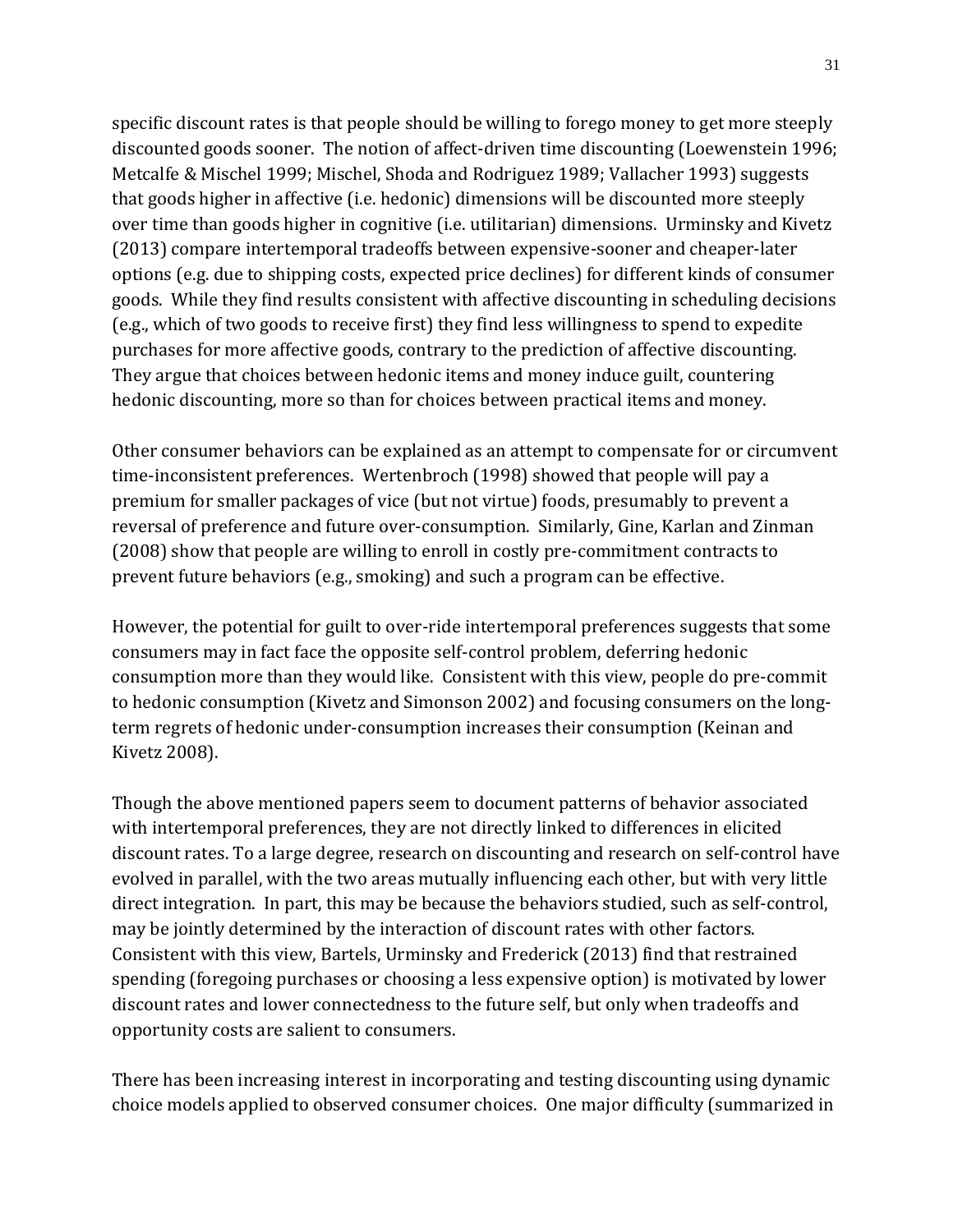Dube, Hitsch and Jindal 2013) is that consumers' utility function, discount function, and beliefs about the future are not separately identifiable from panel data. This makes it challenging (and at time impossible) to identify specific intertemporal effects in real world observed data. One common approach is to fix certain parameters by assumption, in order to be able to estimate others. For example, the discount factor may be set to a normativelysuggested level (e.g.,  $\delta$  = .995) and consumers are then assumed to be fully forward-looking, in that they accurately take into account all future outcomes (Erdem and Keane 1996). A better understanding of planning horizons, differential discounting of different kinds of benefits and the relative discounting of payments and goods received will be important for progress in this area.

### **Energy conservation**

Energy conservation involves two kinds of intertemporal choices, as future energy savings can be achieved by either foregoing current benefits of energy consumption or by paying more now for efficient equipment. One of the first and most influential demonstrations of high revealed discount rates (Hausman 1979) was in this context, estimating a private discount rate of 25% based on the upfront cost and energy savings from actual air conditioner purchases. Other papers have found similar discount rates for appliances (Gately 1980), heating systems (Dubin and McFadden 1984) and for auto purchases (Dreyfus and Viscusi 1995). However, the implied discount rates can also be affected by other factors, including high inflation, anticipated duration of use, risk from changes in energy prices in the future and beliefs about those prices, as well as differences in actual or perceived product benefits that are confounded with energy efficiency. Consequently, the actual discount rates may be lower and more reasonable (see Allcott and Greenstone 2012 for a review and discussion).

High (and potentially hyperbolic) discounting is consistent with requiring a rapid recoup of investment in more efficient technology, and an informal 2-year cutoff for payback in capital budgeting has been proposed as a major barrier to commercial adoption of energy efficient equipment (Bressand et al, 2007). If this is in fact a bias, there may be a profitable opportunity to lease rather than sell such equipment, a shift in business model that has arguably been successful in solar energy provision to both commercial and residential consumers in the U.S. (Himmelman 2012).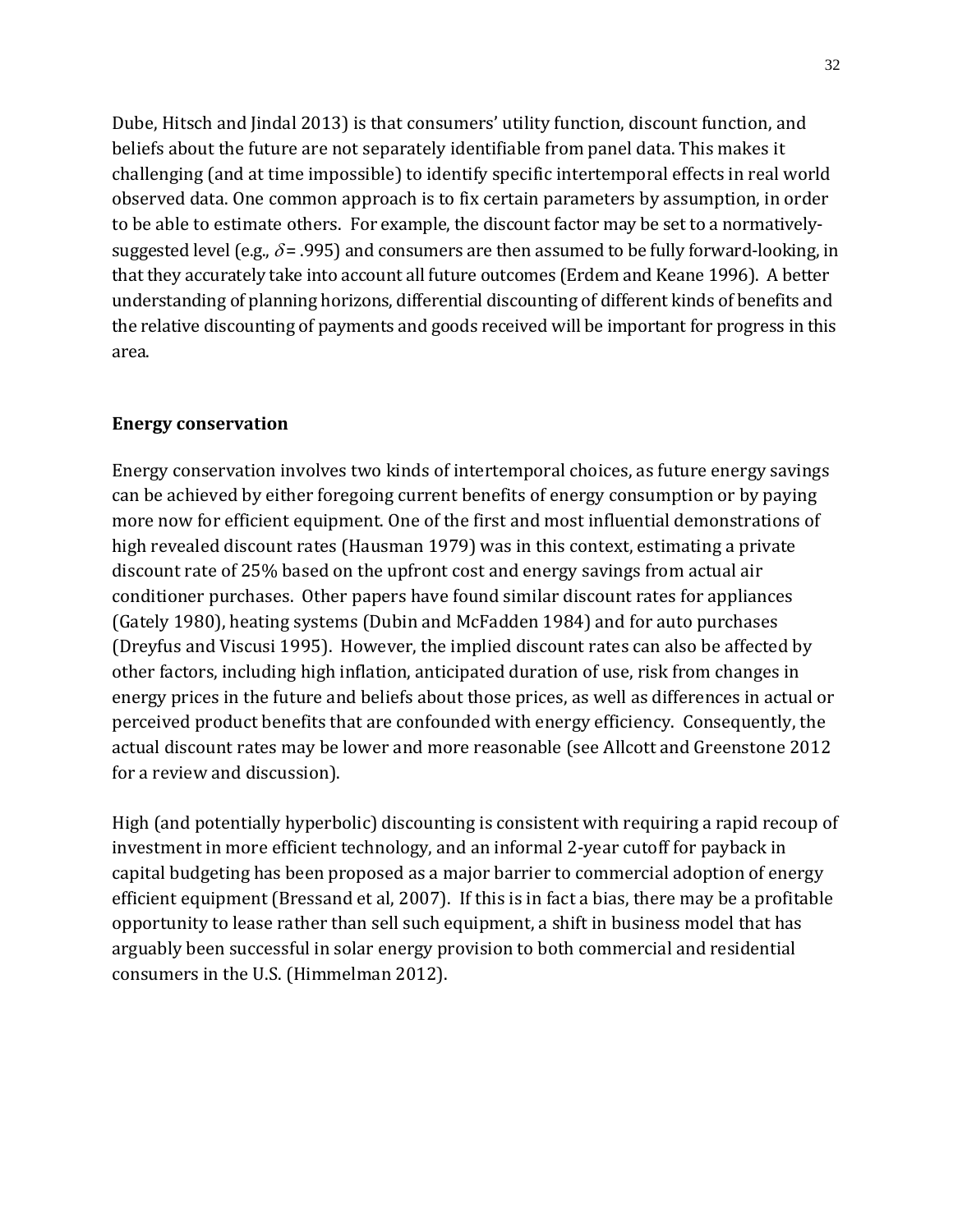### **Health behaviors**

Managing one's health often involves a trade-off, between either present rewards (e.g. consuming unhealthy foods, smoking) or present costs (immunizations) and longer-term health benefits. While it is important to note that long-term health benefits are often more uncertain than the present consequences (i.e. a smoker generally faces only a higher risk of lung cancer), health behaviors can be thought of as an intertemporal choice between present resources and investment in future human capital (Becker 1964; Grossman 1972).

The relationships between discounting and addictive behaviors have been the most thoroughly researched. MacKillop et al (2011) provide a meta-analysis of 46 studies, and find an overall significant relationship between addictive behaviors and higher discount rates (d=.15). This relationship is significant separately for alcohol, tobacco, stimulants, opiates and clinical pathological gambling. Yi, Mitchell and Bickel (2010) review this literature and note that the evidence for a predictive relationship between prior discounting and severity of relapse, while preliminary, is stronger than the link between prior discounting and drug use initiation.

Multiple papers have found that financial proxies indicative of higher discount rates correlate with a measure of obesity, Body Mass Index (BMI): Smith, Bogin and Bishai (2005), reported savings; Ikeda et al (2009), debtors; Komlos, Smith and Bogin (2003) average savings rates across countries and debt-to-income ratio over time in the US. Furthermore, multiple papers have now documented a small but robust correlation between higher elicited discount rates and BMI. In particular, the Reimers et al (2009) large-scale survey finds a correlation of r=.05. A meta-analysis of nine other studies (Urminsky 2014) likewise finds positive correlations in all but one and an estimated average r=.07. However, Borghans and Golsteyn (2006) argue that changes in discount rate over time do not account for increases in obesity.

The literature has not been able to conclusively identify the means by which BMI and discount rates are related. Adams and Nettle (2009) find a marginally significant correlation between moderate exercise and lower discount rates, while Chabris et al (2008) find mixed results for exercise across three studies and Melanko and Larkin (2013) find no relationship. Cabris et al (2008) also find no relationship between discount rates and self-reported over-eating or eating healthy foods, while Melanko and Larkin (2013) find a positive relationship between discount rates using experienced delays and selfreported nutrition behaviors.

The evidence for a relationship between discounting and long-term preventative health behaviors and health outcomes is mixed as well. A review of six papers looking at the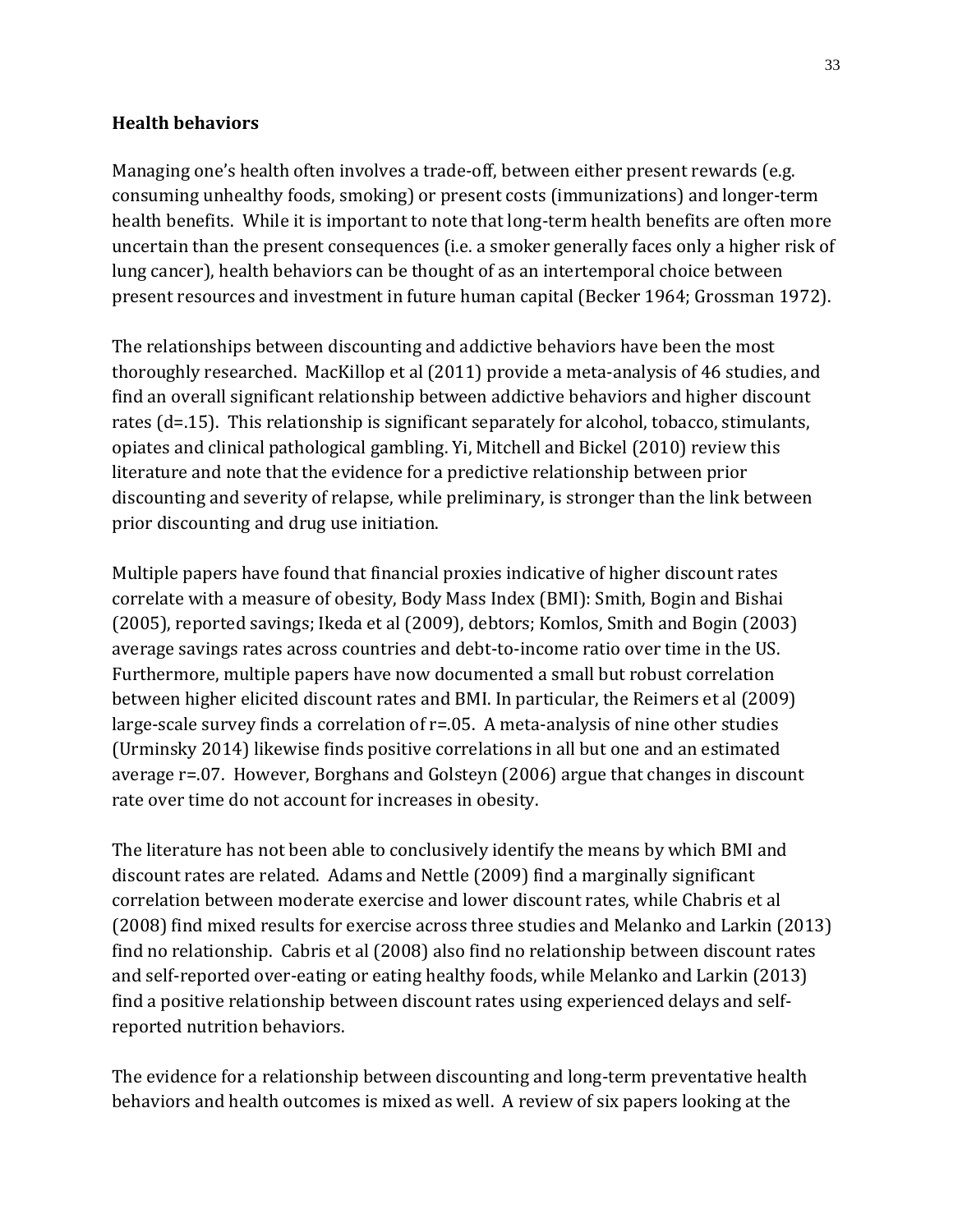relationship between discounting and health promotion behaviors finds mixed results for exercise, consuming healthy foods, prescription compliance and a range of preventative health behaviors (Urminsky 2014), suggesting a potential but weak relationship. The strongest evidence is for the correlation between getting a flu shot and low discount rates for monetary losses (Chapman and Coups 1999; Chapman et al 2001). Of course, actual health behaviors are affected by many other factors, and there may be a stronger relationship between discounting and behavioral intentions. Consistent with this possibility, Urminsky et al (2013) find a relationship between higher connectedness to the future self and willingness to undergo painful or uncomfortable medical procedures that promise long-term health benefits.

The link between discounting and health behaviors has arguably been more thoroughly studied than any other behavior. The most reliable relationships (although modest in magnitude) have been the links between discounting and both addictive behaviors and BMI. This research, as well as studies using pre-commitment, suggests that interventions targeting discounting may be effective, albeit limited, as one component in treating these problems, which is an interesting opportunity for future research.

## **Public policy**

The literature on intertemporal choice has several major implications for public policy. Most directly, cost-benefit analysis of potential policies that differ in the timing of their costs and benefits requires specification of a social discount rate (or social time preference), as well as making assumptions about the discount function (Sugden and Williams 1978). The standard approach is to assume exponential discounting with a finite time horizon and a market-estimated rate. However, there have been some arguments for why social time preference should be modeled using hyperbolic or declining (Henderson and Bateman 1995; Weitzman 1998) discount rates.

More generally, making the assumption that people have exponential discounting with near-market rates may lead to ineffective policies, because it may not reflects people's actual behavior. For example, Shapiro (2005) documents high start-of-month food consumption among food stamp recipients, consistent with present bias or high daily discount rates, which suggests that moving from monthly to bi-monthly payments might be beneficial. In a broader context, even small upfront costs (of time, money or inconvenience) may have a seemingly disproportionate impact, reducing adoption of otherwise beneficial policy interventions (Bertrand et al 2006; Zauberman, 2003). For example, Bhargava and Manoli (2013) find that, relative to other interventions, merely simplifying program information so that it is quicker and easier for people to fill out is the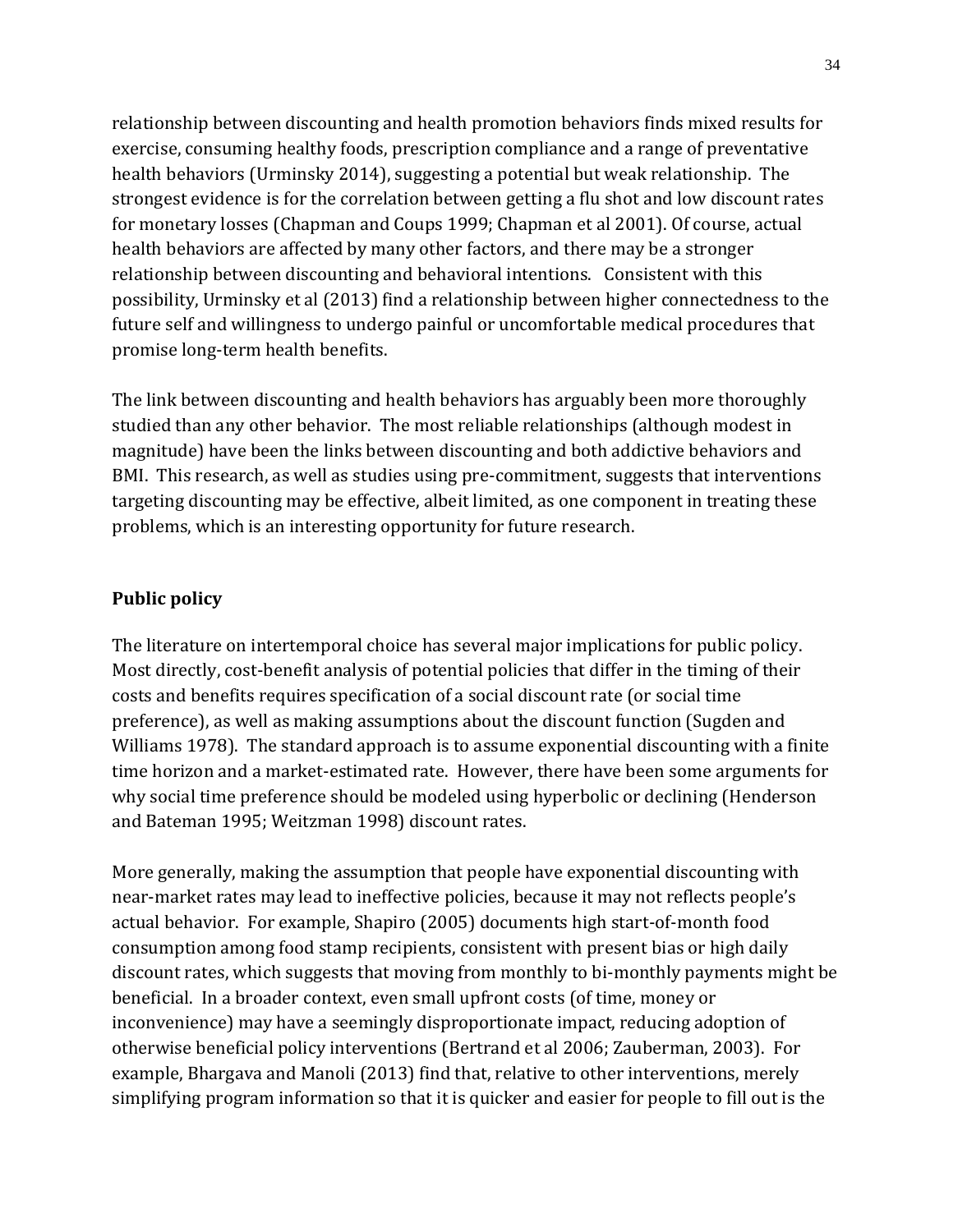most effective in increasing take-up of the Earned Income Tax Credit. Conversely, policy makers may find it surprisingly costly to incentivize homeowners to spend money on energy conversion home upgrades. In contrast, programs that provide immediate benefits and potentially deferred costs (e.g. "Cash for Clunkers", Busse et al 2013) may be more readily adopted. Lastly, providing steeply discounted "cash-out" opportunities, such as lump-sum severance or foregoing some benefits in order to receive Social Security earlier may be surprisingly cost-effective. However, some people's choices when given such opportunities may reflect their impatience and discounting tendencies (Appelt et al., 2013) more than their actual future needs, resulting in negative long-term consequences.

A better understanding of people's time preferences may provide policy makers additional insight into the source of problems they are concerned with. Research described in this review points to the potential role of discounting in under-saving, over-spending, noncompliance with health care regimens, substance abuse, poor nutrition, and underinvestment in education and career outcomes.

To the degree that discounting contributes to these problems, understanding either how to change people's discount rates or how to structure choices so as to subvert the impact of time preferences will be a necessary component of solving them. As mentioned earlier, Thaler and Benartzi (2004) have demonstrated the impact of one such approach in their "Save More Tomorrow" program, by having people commit in advance to future increases in their automatic savings rate.

### **4. Conclusions**

Understanding how people form their intertemporal preferences, and quantifying their discount rates, is primarily of interest across multiple theoretical and applied areas because of the potential to explain a wide range of real-world behaviors. This chapter presented a review of the main current findings on intertemporal choice. However, given the focus of past reviews, we only provided a descriptive account of discounting behavior as a way to set up the main discussion of the psychological mechanisms that have been shown to drive intertemporal preferences. We have also reviewed the studies that investigate links between key real world decision domains and intertemporal choice.

The mechanisms we covered in this chapter range from emotion based to various cognitive based accounts, and focus on the outcomes relevant to the choice, the future self in the context of the choice, the perception of resources and opportunity costs, and the perception of the time horizon relevant to the choice. Examining the vast research, both conceptual and applied, in psychology, decision research, economics, business, and policy, our view is that intertemporal preferences are inherently multiply determined, and no one specific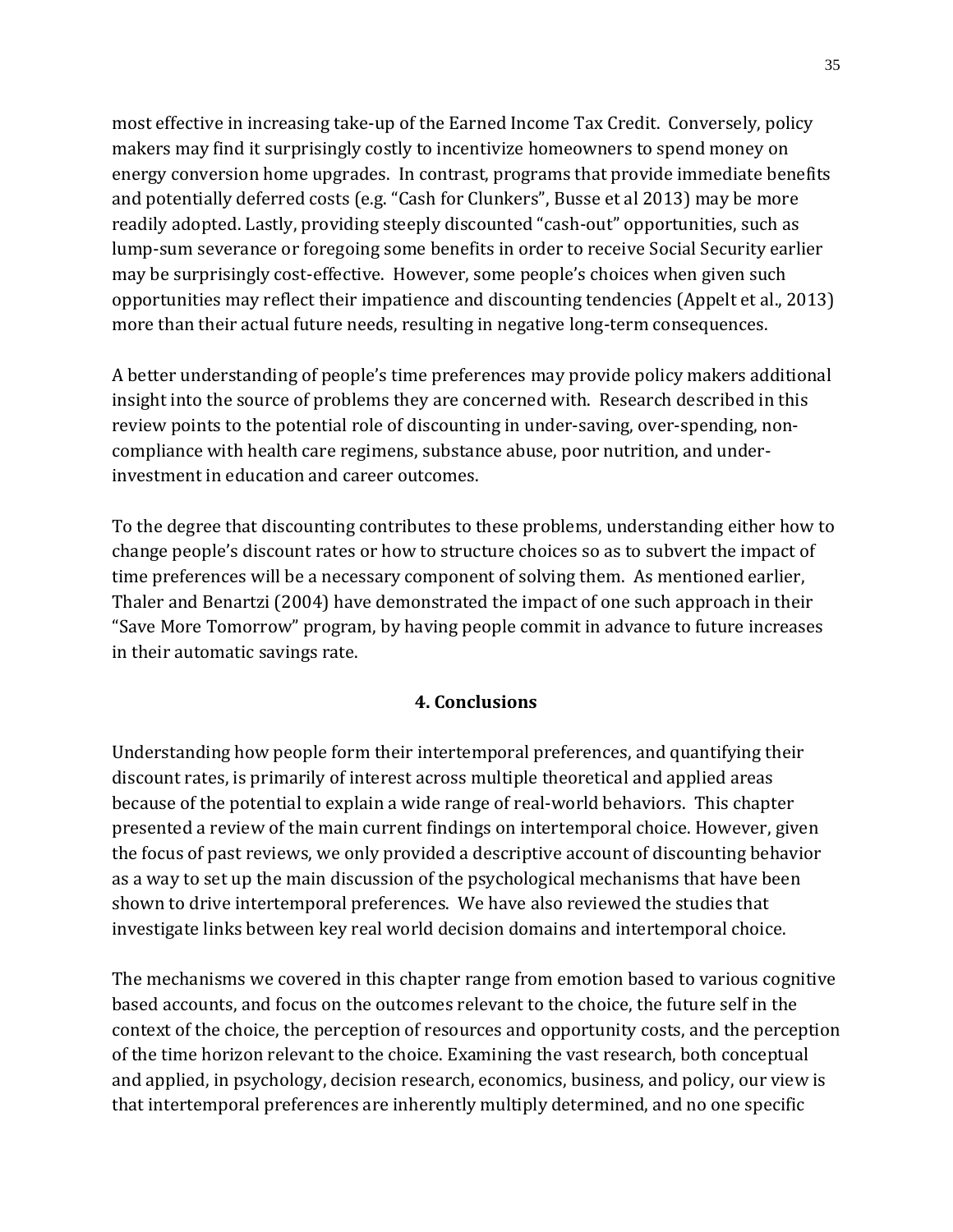mechanism can explain all situations. What is common across all these mechanisms, however, is that they work on the relative attractiveness of achieving a present goal compare to a later more distant one. It is then the salience and importance of their goals, and the possibility to failing attaining them, that determines the attractiveness of the present verses the future outcome, and thus the extent of time discounting.

Our review highlights several important understudied areas and much-needed directions for future research.

- 1. *Reconciling multiple determinants*. We have a better understanding now that time preferences are determined by multiple psychological factors. Less is understood about how these factors interact in jointly shaping both elicited time preferences and behavioral outcomes.
- 2. *Separating elicitation factors from time preference*. Many studies have identified contextual factors that affect elicited time preferences. However, for the most part, we don't know which of these factors are central to actual time related preferences and which factors represent biases that distort the link between actual preferences and elicited measures. We also don't know enough yet about the stability of time preferences over longer periods of time, which is important to understand the predictive usefulness of elicited time preferences.
- 3. *Moving beyond single-parameter time discounting*. Research on modeling time preferences, which has developed sophisticated multi-parameter models, has not been well-linked to research on the relationship between discounting and other behaviors. As a result, much remains to be done to understand how multi-dimensional time preferences are, how reliable each parameter is, and which behaviors are systematically related to which aspects of time preference. Early work has provided evidence that  $\beta$  and  $\delta$  in quasi-hyperbolic discounting may differentially correlate to specific behaviors, but much remains to be done in understanding what these aspects capture and what behaviors each predicts.
- 4. *Incorporation of time preference into general decision models*. Time discounting has largely developed in isolation from other decision models, using simple elicitation tasks. Much remains to be done to incorporate time discounting into models of multi-alternative multi-attribute choice. Doing so can both help us understand a broader range of decisions and also refine our understanding of time discounting in complex decision settings.
- 5. *Causal interventions*. The empirical links between discounting and time-related behaviors have largely been established using correlational methods. At the same time, some researchers have begun to develop interventions that manipulate time preferences. This provides an opportunity to test whether time-preference interventions will causally impact the correlated behaviors that have been identified. The opportunity is both to potentially establish causality, which is largely lacking in this area, and to develop effective interventions that are useful for policy.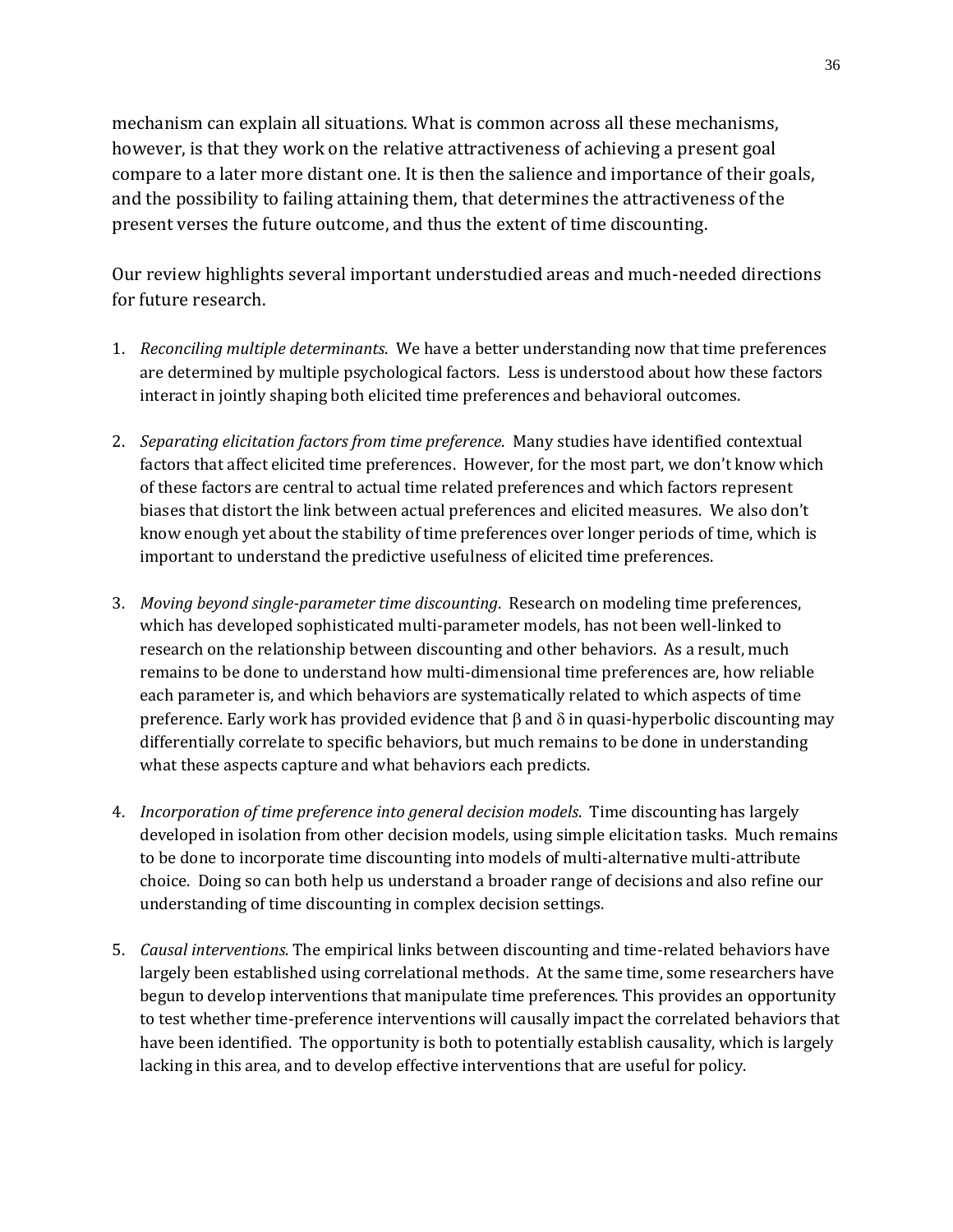We hope that this review highlights both the wealth of data we now have on intertemporal choice as well as the key unresolved questions and opportunities for future research. While a single unified theory of intertemporal is probably unattainable, we do believe that better understanding the relationship between the various affective and cognitive mechanism can provide useful insight. We further believe that thinking about how the psychological underpinnings of intertemporal choice relate to people's time-relevant decisions and behaviors will lead to better understanding of and to better ability to predict these choices and will enable the design of interventions that will change behavior.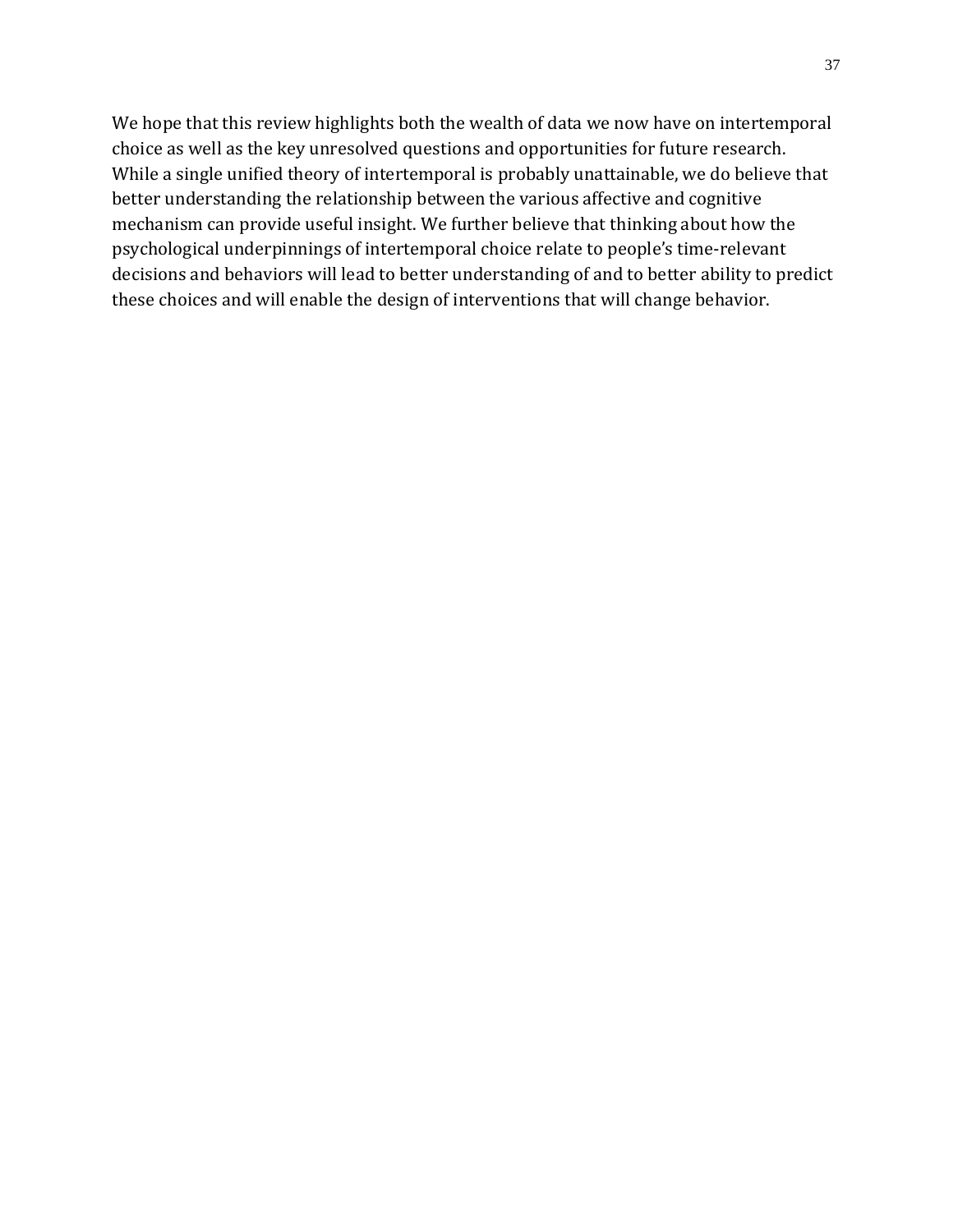#### **References.**

- Adams, Jean and Daniel Nettle (2009), "Time perspective, personality and smoking, body mass, and physical activity: An empirical study," *British Journal of Health Psychology*, 14(1), 83-105
- Ainslie, George (1975), "Specious Reward: A Behavioral Theory of Impulsiveness and Impulse Control," *Psychology Bulletin*, 82 (April), 463–96.
- Ainslie, G. (1992). *Picoeconomics*. Cambridge: Cambridge University Press.
- Alba, J. and Williams, E.F. (2012), "Pleasure principles: A review of research on hedonic consumption," *Journal of Consumer Psychology, 23*, 2-18.
- Allcott, H., Greenstone, M. (2012). Is there an energy efficiency Gap? (Working Paper).
- Andersen, S., G. W. Harrison, M. I. Lau, and E. E. Rutstrom (2008). Eliciting Risk and Time Preferences. *Econometrica 76* (3), 583–618.
- Angeletos, George-Marios, David Laibson, Andrea Repetto, Jeremy Tobacman and Stephen Weinberg (2001) "The Hyperbolic Consumption Model: Calibration, Simulation, and Empirical Evaluation," The Journal of Economic Perspectives, Vol. 15, No. 3 (Summer, 2001), pp. 47-68
- Appelt, Kirstin, Eric Johnson, Melissa Knoll and Jonathan Westfall (2013) "Choice Architecture for Time Preferences: Representation vs. Process Interventions for Retirement Decisions," Working paper
- Arieli, A., Ben-Ami, Y., & Rubinstein, A. (2011). Tracking decision makers under uncertainty. *American Economic Journal: Microeconomics*, 3, 68–76.
- Ashraf, N., Karlan, D.S., Yin, W. (2005). Tying Odysseus To The Mast: Evidence From A Commitment Savings Product In The Philippines. Yale University Economic Growth Center, Paper No. 917.
- Barkley, R., G. Edwards, M. Laneri, K. Fletcher and L. Metevia (2001) "Executive functioning, temporal discounting, and sense of time in adolescents with ADHD and ODD", Journal of Abnormal Child Psychology, 29(6), 541-556
- Baron, Jon (2007) "Decisions About the Future," Thinking and Deciding, 4<sup>th</sup> Ed, Cambridge University Press
- Bartels, Daniel M. and Lance J. Rips (2010), "Psychological Connectedness and Intertemporal Choice," *Journal of Experimental Psychology: General*, 139, 49-69.
- Bartels, Daniel and Oleg Urminsky (2011) "On Intertemporal Selfishness: The Perceived Instability of Identity Underlies Impatient Consumption," *Journal of Consumer Research,* 38 (1), 182-198
- Bartels, Daniel, Oleg Urminsky and Shane Frederick (2013) "To Know and To Care: How Awareness and Valuation of the Future Jointly Shape Consumer Savings and Spending," University of Chicago Working Paper
- Bazerman, M. H., A. E. Tenbrunsel, K. A. Wade-Benzoni (1998) "Negotiating with yourself and losing: Making decisions with competing internal preferences," *Academy of Management Review* 23(2), 225–241.
- Banerjee, A.V., & Mullainathan, S. (2010). The Shape of Temptation: Implications for the Economic Lives of the Poor.(Working Paper).
- Becker, G., 1964. Human Capital, a Theoretical and Empirical Analysis with Special Reference to Education. Columbia University Press, NY.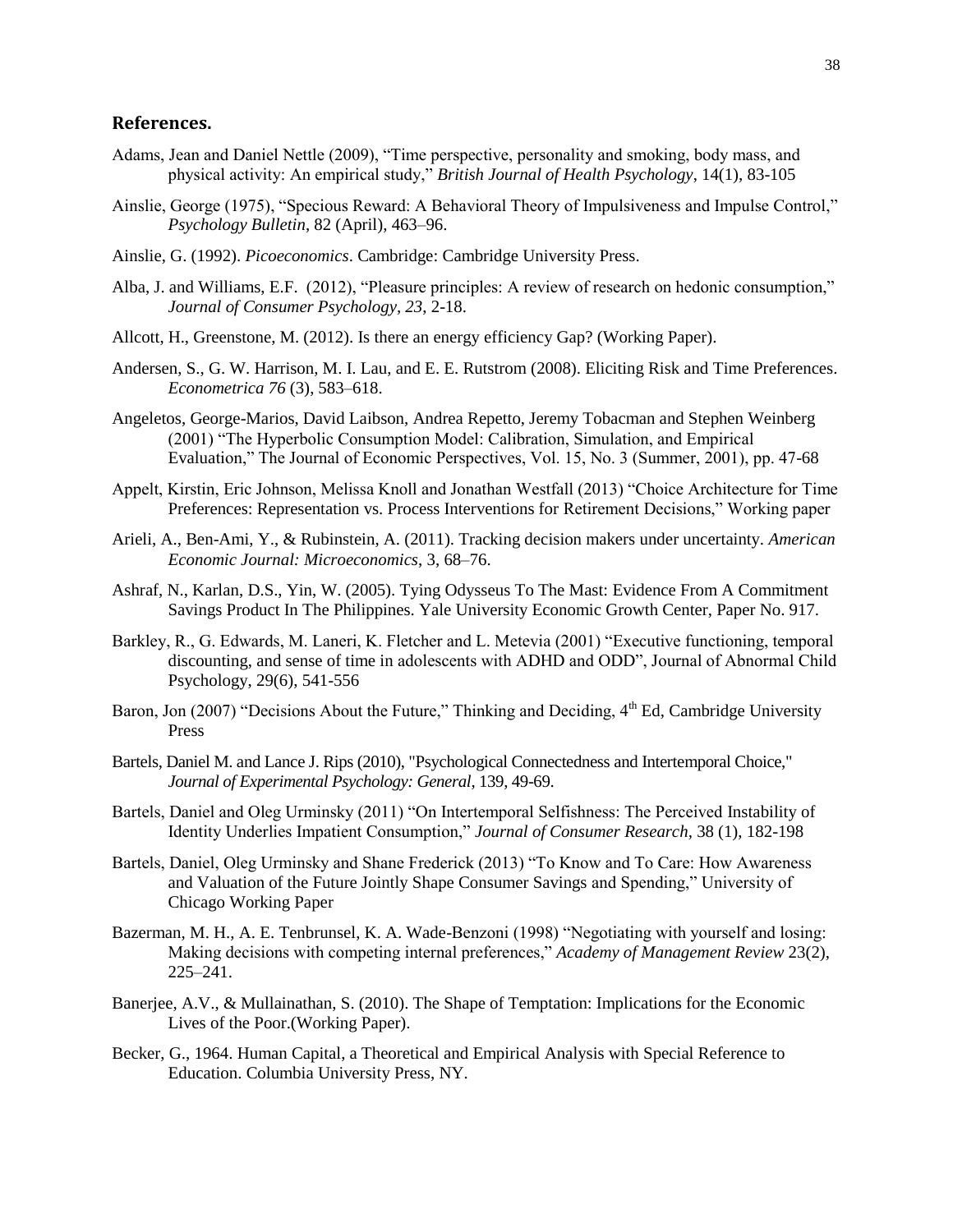- Benhabib, J., Bisin, A., & Schotter, A. (2010). Present-bias, quasi-hyperbolic discounting, and fixed costs. *Games and Economic Behavior*, *69*(2), 205-223.
- Benjamin, Daniel, James Choi and Joshua Strickland (2010) "Social Identity and Preferences," *American Economic Review*, 100(4), 1913-1928
- Benjamin, D. J., Brown, S. A., & Shapiro, J. M. (2013). Who is 'behavioral'? Cognitive ability and anomalous preferences. *Journal of the European Economic Association*, *11*(6), 1231-1255.
- Benzion, U., Rapoport, A., & Yagil, J. (1989). Discount rates inferred from decisions: An experimental study. *Management science*, 35(3), 270-284.
- Beshears, J., Choi, J., Laibson, D., Madrian, B., & Sakong, J. (2011). Self control and liquidity: How to design a commitment contract.
- Bertrand, Marianne, Sendhil Mullainathan, and Eldar Shafir. 2006. "Behavioral economics and marketing in aid of decision making among the poor," Journal of Public Policy and Marketing 25(1): 8-23.
- Bernheim, B. D., Skinner, J., & Weinberg, S. (2001). What accounts for the variation in retirement wealth among US households? American Economic Review, 832-857.
- Bernheim, B. D., & Rangel, A. (2007). Behavioral Public Economics: Welfare and Policy Analysis with Non-standard Decision Makers. In *In: Diamond, P., Vartiainen, H.(Eds.), Economic Institutions and Behavioral Economics. Princeton*.
- Bettinger, Eric and Robert Slonim (2007), "Patience among children," Journal of Public Economics, 91 (1-2), 343-363
- Bhargava, S., & Manoli, D. (2013). "Why are Benefits Left on the Table? Assessing the Role of Information, Complexity, and Stigma on Take-up with an IRS Field Experiment" Working Paper.
- Bidewell, J., Griffin, B., & Hesketh, B. (2004). Timing of retirement: Including a delay discounting perspective in retirement models. *Journal of Vocational Behavior, 68,* 368-387.
- Bjorklund, D. F., & Kipp, K. (1996). Parental investment theory and gender differences in the evolution of inhibition mechanisms. *Psychological Bulletin*,120(2), 163.
- Bleichrodt, H., Rohde, K. I., & Wakker, P. P. (2009). Non-hyperbolic time inconsistency. *Games and Economic Behavior*, *66*(1), 27-38.
- Bleichrodt, H., & Johannesson, M. (2001). Time Preference for Health: A Test of Stationarity versus Decreasing Timing Aversion. *Journal of Mathematical Psychology, 45,* 265-282.
- Borghans, L., & Golsteyn, B. H. (2006). Time discounting and the body mass index: Evidence from the Netherlands. *Economics & Human Biology*, *4*(1), 39-61.
- Bressand,F., Farrell, D., Haas, P., Morin, F., Nyquist, S., Remes, J., Rosenfeld, J., Rogers, M. (2007). Wasted Energy: How the US Can Reach Its Energy Productivity Potential. *McKinsey Global Institute.*
- Bryan, C.J., Hershfield, H.E. (2011). You Owe It to Yourself: Boosting Retirement Saving With a Responsibility-Based Appeal. *Journal of Experimental Psychology: General,* 141(3):429-432.
- Busse, M.R., Knittel, C.R., Silva-Risso,J., & Zettelmeyer, Fl. (2012). Did "Cash for Clunkers" Deliver? The Consumer Effects of the Car Allowance Rebate System. (Working Paper).
- Cairns, J.A., & Van Der Pol, M. (1997). Constant and Decreasing Timing Aversion For Saving Lives. *Social Science & Medicine, 45(11)*, 1653-1659.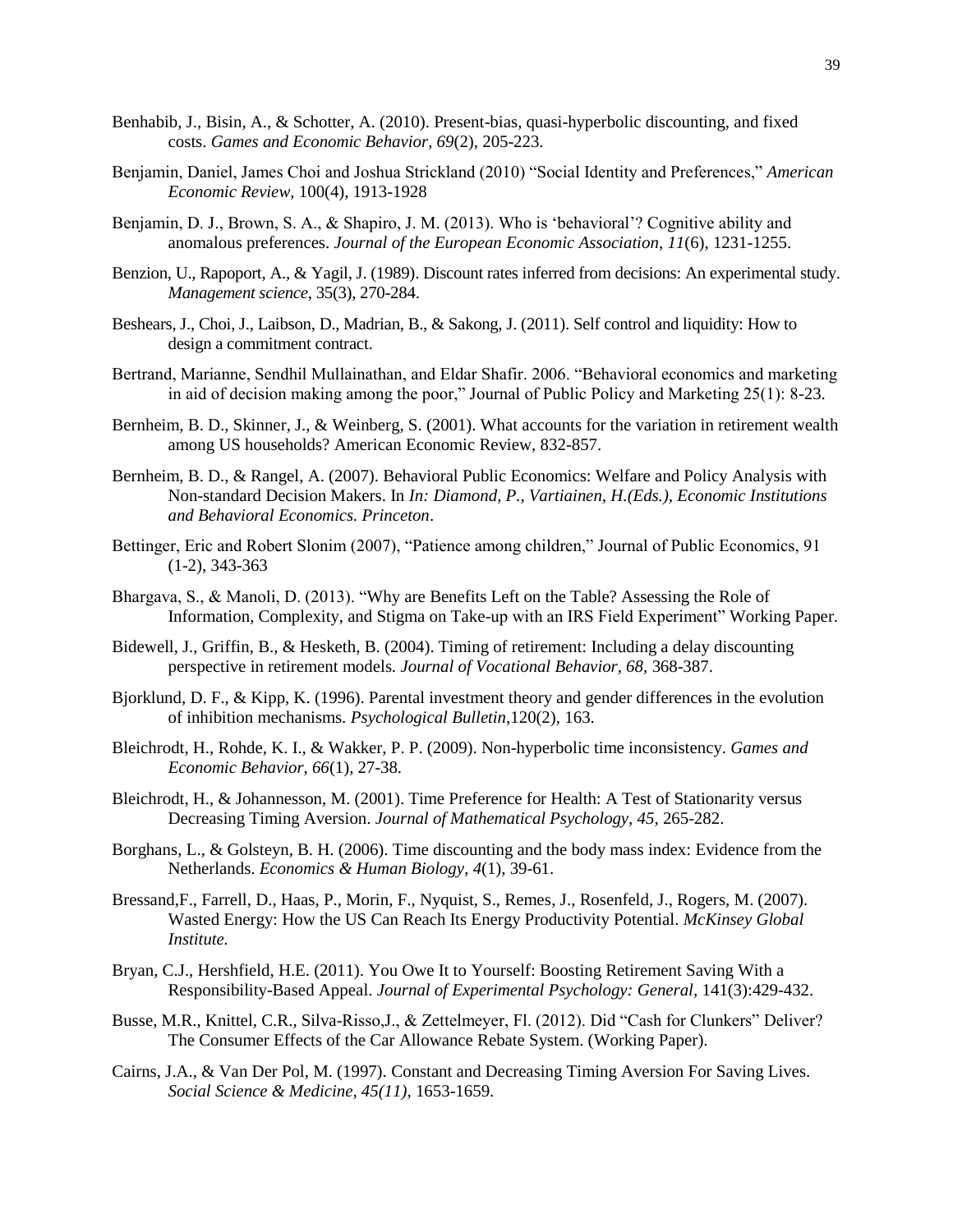- Castillo, Marco, Paul Ferraro, Jeffrey Jordan and Ragan Petrie (2011) "The today and tomorrow of kids: Time preferences and educational outcomes of children," *Journal of Public Economics*, 95 (11- 12), 1377-1385
- Chabris, C.F., Laibson, D., Morris, C.L., Schuldt, J.P., Taubinsky, D. (2008). Individual laboratorymeasured discount rates predict field behavior. *Journal of Risk Uncertainty, 37*, 237-269.
- Chapman, Gretchen B . (1996)," Temporal Discounting and Utility for Health and Money, "*Journal of Experimental Psychology: Learning, Memory, and Cognition*, 22 (3), 771-91.
- Chapman, G.B., Brewer, N.T., Coups, E.J., Brownlee, S., Leventhal, H., & Leventhal E.A. (2001). Value for the Future and Preventive Health Behavior. *Journal of Experimental Psychology: Applied, 7(3)*, 235-250.
- Chapman, G.B., & Coups, E.J. (1999). Time Preferences and Preventive Health Behavior: Acceptance of the Influenza Vaccine. *Medical Decision Making*, 19, 307-314.
- Chapman, G.B. & Elstein, A.S. (1995). Valuing the Future: Temporal Discounting of Health and Money. *Medical Decision Making, 15*, 373-386.
- Chapman, G.B., Nelson, R., & Hier, D.B. (1999). Familiarity and Time Preferences: Decision Making About Treatments for Migraine Headaches and Crohn's Disease. *Journal of Experimental Psychology: Applied, 5(1)*, 17-34.
- Chen, H., Ng, S., & Rao, A.R. (2005). Cultural Differences in Consumer Impatience. *Journal of Marketing Research, 42(3)*, 291-301.
- Chevalier, J.A., Goolsbee, A. (2005) Are Durable Goods Consumer Forward Looking? (Working Paper)
- Cooper, Nicole, Joseph Kable, B Kyu Kim, and Gal Zauberman (2013). Brain Activity in Valuation Regions while Thinking about the Future Predicts Individual Discount Rates. *The Journal of Neuroscience*. **33** (32). 13150-13156..
- Cubitt, Robin and Daniel Read (2007) "Can intertemporal choice experiments elicit time preferences for consumption?" *Experimental Economics* 10, 369-389
- Dai, X., & Fishbach, A. (2013). When waiting to choose increases patience. *Organizational Behavior and Human Decision Processes*.
- Dasgupta, P, & Masken, E. (2005). Uncertainty and Hyperbolic Discounting. *The American Economic Review, 95(4)*, 1290-1299.
- De Wit H, Flory JD, Acheson A, McCloskey M, Manuck SB (2007) "IQ and non-planning impulsivity are independently associated with delay-discounting in middle-aged adults," *Personality and Individual Differences* 2007;42:111–121.
- De Wit, Harriet and Suzanne Mitchell (2010). "Drug effects on delay discounting," In G. J. Madden, & W. K. Bickel (Eds.), *Impulsivity: The behavioral and neurological science of discounting* (pp. 213–241). Washington, DC: American Psychological Association.
- Della Vigna, S., & Malmendier, U. (2006). "Paying Not to Go to the Gym," *The American Economic Review, 96(3)*, 694-719.
- Della Vigna, S., & Paserman, M.D. (2005). Job Search and Impatience. *Journal of Labor Economics, 23(3),* 527-588.
- Drago, Francesco (2006) : Career consequences of hyperbolic time preferences, IZA Discussion Papers, No. 2113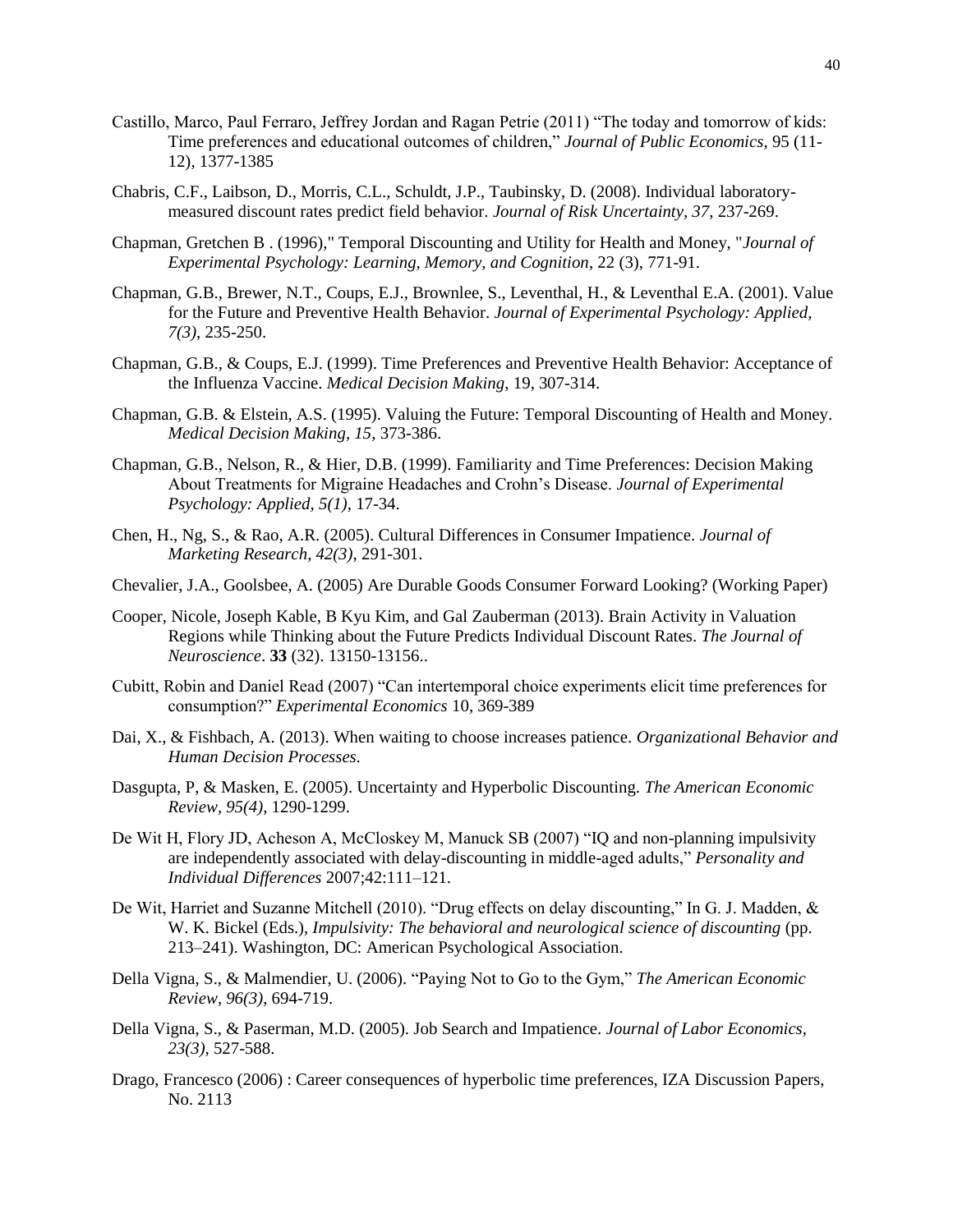- Dreyfus, M.K., Viscusi, W.K. (1995). Rates of Time Preference and Consumer Valuations of Automobile Safety and Fuel Efficiency. *Journal of Law and Economics, 38(1)*, 79-105.
- Dube, Jean-Pierre H., Gunter Hitsch, and Pranav Jindal (2013), "Measuring subjective consumer beliefs and heterogeneous discount factors for durable goods adoption," Working paper, University of Chicago Booth School of Business.
- Dubin, J.A., McFadden, D.L. (1984). An Econometric Analysis of Residential Electric Appliance Holdings and Consumption. *Econometrica, 52(2)*, 345-362.
- Duckworth, A.L., & Seligman, M.E.P. (2005). Self-Discipline Outdoes IQ in Predicting Academic Performance of Adolescents. *Psychological Science, 16(12)*, 939-944.
- Ebert, J. E., & Prelec, D. (2007). The fragility of time: Time-insensitivity and valuation of the near and far future. *Management Science*, *53*(9), 1423-1438.
- Erdem, T., & Keane, M.P. (1996). Decision-making Under Uncertainty: Capturing Dynamic Brand Choice Processes in Turbulent Consumer Goods markets. *Marketing Science, 15 (1)*, 1-20.
- Ersner-Hershfield, H., Garton, M. T., Ballard, K., Samanez-Larkin, G. R., & Knutson, B. (2009). Don't stop thinking about tomorrow: Individual differences in future self-continuity account for saving. *Judgment and Decision Making*, 4(4), 280.
- Ersner-Hershfield, H., Wimmer, G. E., & Knutson, B. (2009). Saving for the future self: Neural measures of future self-continuity predict temporal discounting. *Social Cognitive and Affective Neuroscience*, 4(1), 85-92.
- Fischer, Gregory W., Ziv Carmon, Dan Ariely, and Gal Zauberman (1999). Goal-Based Construction of Preferences: Task Goals and the Prominence Effect. *Management Science*. **45** (8). 1057-1075.
- Fisher, Irving. 1930. The Theory of Interest. NY: Macmillan.
- Franco-Watkins, A., Pashler, H., Rickard, T.(2006). "Does working memory load lead to greater impulsivity? Commentary on Hinson, Jameson, and Whitney's (2003)". *Journal of Experimental Psychology: Learning, Memory & Cognition*, 32(2), 443–447.
- Franco-Watkins, A., Rickard, T., Pashler, H. (2010) "Taxing executive processes does not necessarily increase impulsive decision making," *Experimental Psychology* 2010; Vol. 57(3):193–201
- Frederick, S. (2002), "Time Preference and Personal Identity," in Time and Decision: Economic and Psychological Perspectives on Intertemporal Choice, George Loewenstein, Daniel Read, and Roy Baumeister, eds. NY: Russell Sage
- Frederick, S. (2005). "Reflection and Decision Making," *The Journal of Economic Perspectives, 19(4)*, 25-42.
- Frederick, Shane, George Loewenstein, and Ted O'Donoghue (2002), "Time Discounting and Time Preference: A Critical Review," *Journal of Economic Literature*, 40 (2), 351-401.
- Frederick, Shane, Nathan Novemsky, Jing Wang, Ravi Dhar, and Stephen Nowlis (2009), "Opportunity Cost Neglect," *Journal of Consumer Research*, 36, 553-61.
- Fuchs, Victor (1982), "Time Preferences and Health: An Exploratory Study," In V. Fuchs (Ed.) Economic Aspects of Health. Chicago: University of Chicago Press, pp. 93–120.
- Fujita, K., Trope, Y., Liberman, N., & Levin-Sagi, M. (2006). Construal levels and self control. Journal of Personality and Social Psychology, 90, 351–367.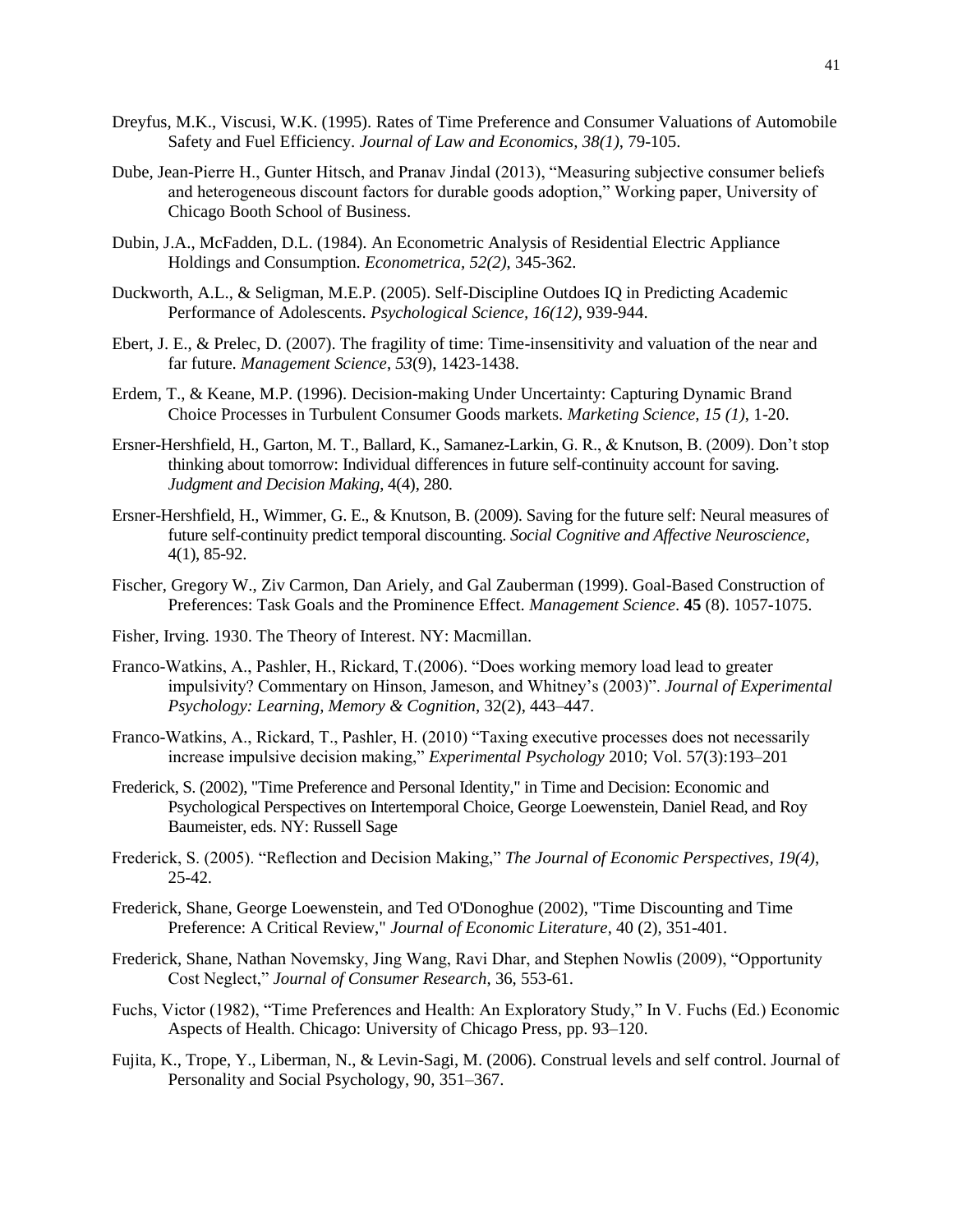Futagami, K., & Hori, T. (2010). A Non-Unitary Discount Rate Model. GCOE Discussion Paper No. 163.

- Gafni A and Torrance GW (1984) Risk attitude and time preference in health. Management Science, 30, 440–451.
- Gately, D. (1980) "Individual discount rates and the purchase and utilitzaiton of energy-using durables: Comment," Bell Journal of Economics 11, 373-374
- Glimcher Paul W., Joseph Kable, Kenway Louie Source (2007) "Neuroeconomic Studies of Impulsivity: Now or Just as Soon as Possible? " The American Economic Review, Vol. 97, No. 2 (May, 2007), pp. 142-147.
- Gjesme, T. (1974). Goal distance in time and its effects on the relations between achievement motives and performance. *Journal of Research in Personality*, 8(2), 161-171.
- Green, L., Fristoe, N., & Myerson, J. (1994). Temporal discounting and preference reversals in choice between delayed outcomes. *Psychonomic Bulletin, 1(3)*, 383-389.
- Green, L., Fry, A.F., & Myerson, J. (1994). "Discounting of Delayed Rewards: A Life-Span Comparison," *Psychological Science, 5(1)*, 33-36.
- Green, L., Myerson, J., & Ostaszewski, P. (1999). "Discounting of delayed rewards across the life span: age differences in individual discounting functions," *Behavioural Processes, 46*, 89-96.
- Grossman, M., 1972. On the concept of health capital and the demand for heath. J. Polit. Econ. 80 (2), 223–255.
- Hardisty, D. J., Thompson, K. F., Krantz, D. H., & Weber, E. U. (2013). How to measure time preferences: An experimental comparison of three methods. *Judgment & Decision Making*, 8(3).
- Harrison, G. W., Lau, M. I., & Rutström, E. E. (2005). Dynamic consistency in Denmark: A longitudinal field experiment. *University of Central Florida Working Paper*.
- Harrison, Glenn W., Morten I. Lau, and Melonie B. Williams. 2002. "Estimating Individual Discount Rates in Denmark: A Field Experiment." American Economic Review, 92(5): 1606–17.
- Harvey, C. M. (1989). Prescriptive models of psychological effects on risk attitudes. *Annals of Operations Research*, 19(1), 141-170.
- Hausman, J. A. (1979) "Individual discount rates and the purchase and utilitzaiton of energy-using durables: Comment," Bell Journal of Economics 10, 33-54
- Henderson, N., & Bateman, I. (1995). Empirical and Public Choice Evidence for Hyperbolic Social Discount Rates and the Implications for Intergenerational Discounting. *Environmental and Resource Economics, 5,* 413-423.
- Hershfield, H. E., Cohen, T. R., & Thompson, L. (2012). Short horizons and tempting situations: Lack of continuity to our future selves leads to unethical decision making and behavior. *Organizational Behavior and Human Decision Processes*, 117(2), 298-310.
- Hershfield, Hal E., Daniel G. Goldstein, William F. Sharpe, Jesse Fox, Leo Yeykelis, Laura L. Carstensen, and Jeremy N. Bailenson (2011), "Increasing saving behavior through age-progressed renderings of the future self," *Journal of Marketing Research* 48, no. SPL: S23-S37.
- Hesketh, B., Watson-Brown, C., and Whiteley, S. (1998). Time-related Discounting of Value and Decision-Making about Job Options. *Journal of Vocational Behavior, 52*, 89-105.

Himmelman, Jeff (2012) "Here Comes The Sell," New York Times Magazine; Aug 12, 2012; pg. 25-29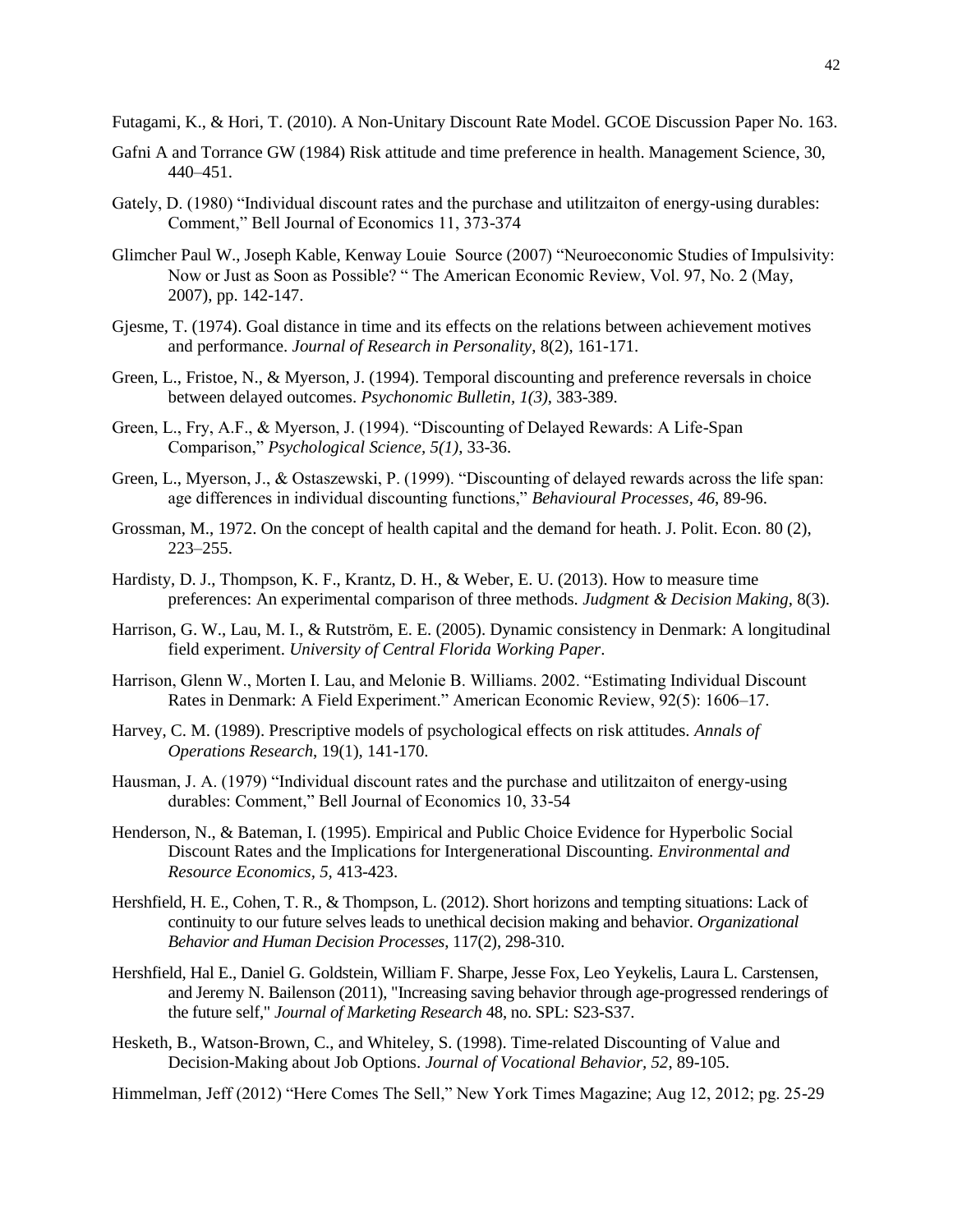- Hinson, J.M., Jameson, T.L., & Whitney, P. (2003). Impulsive Decision Making and Working Memory. *Journal of Experimental Psychology, 29(2)*, 298-306.
- Hoch, Steve and George Loewenstein (1991), "Time-Inconsistent Preferences and Consumer Self-Control," *Journal of Consumer Research*, 17 (March), 492–507.
- Houser, Daniel, Daniel Schunk, Joachim Winter and Erte Xiao (2010) "Temptation and Commitment in the Laboratory," University of Zurich working paper
- Hsee, Christopher, Jiao Zhang, LIangyan Wang and Shirley Zhang (2013) "Magnitude, Time and Risk Differ Similarly between Joint and Single Evaluations," *Journal of Consumer Research*, 40, 172- 184
- Hull, C. L. (1932). The goal-gradient hypothesis and maze learning. *Psychological Review*, 39(1), 25.
- Hurst, Erik (2004) "Grasshoppers, Ants and Pre-Retirement Wealth: A Test of Permanent Income Consumers" University of Michigan Working Paper 2004-088
- Ikeda, S., Myong-II, K., Ohtake, F. (2009). Fat Debtors: Time Discounting, Its Anomalies, And Body Mass Index. The Institute of Social and Economic Research, Osaka University, Paper No. 732.
- Jimura, K., Myerson, J., Hilgard, J., Keighley, J., Braver, T. S., & Green, L. (2011). Domain independence and stability in young and older adults' discounting of delayed rewards. *Behavioural processes*, 87(3), 253-259.
- Johnson, M. W., & Bickel, W. K. (2002). Within-subject comparison of real and hypothetical money rewards in delay discounting. *Journal of the experimental analysis of behavior*, 77(2), 129-146.
- Johnson, Eric J., Stephen A. Atlas, and John W. Payne (2011), "Time Preferences, Mortgage Choice, and Strategic Default," working paper, Columbia Business School.
- Joshi, Priyanka and Nathanael Fast (2013) "Power and Reduced Temporal Discounting," *Psychological Science*, 24(4), 432-438
- Kable, Joseph W. (2013) Valuation, intertemporal choice and self-control. *Neuroeconomics, 2nd Edition*, Paul Glimcher and Ernst Fehr, Eds. 173-192. Academic Press.
- Keinan, Anat and Ran Kivetz (2008). Remedying Hyperopia: The Effects of Self-Control Regret on Consumer Behavior. *Journal of Marketing Research*: Vol. 45, No. 6, pp. 676-689.
- Killeen, P.R. (2009). An Additive-Utility Model of Delay Discounting. *Psychological Review, 116(3)*, 602-619.
- Kim, B. K., & Zauberman, G. (2009). Perception of anticipatory time in temporal discounting. *Journal of Neuroscience, Psychology, and Economics*,2(2), 91.
- Kim, B. K., & Zauberman, G. (2013). Can Victoria's Secret change the future? A subjective time perception account of sexual-cue effects on impatience. *Journal of Experimental Psychology: General*, 142(2), 328.
- Kim, B. K., Zauberman, G., & Bettman, J. R. (2012). Space, time, and intertemporal preferences. *Journal of Consumer Research*, 39(4), 867-880.
- Kirby, K. N. & Marakovic, N. N. (1996). Delay-discounting probabilistic rewards: Rates decrease as amounts increase. *Psychonomic Bulletin & Review*, 3(1), 100-104.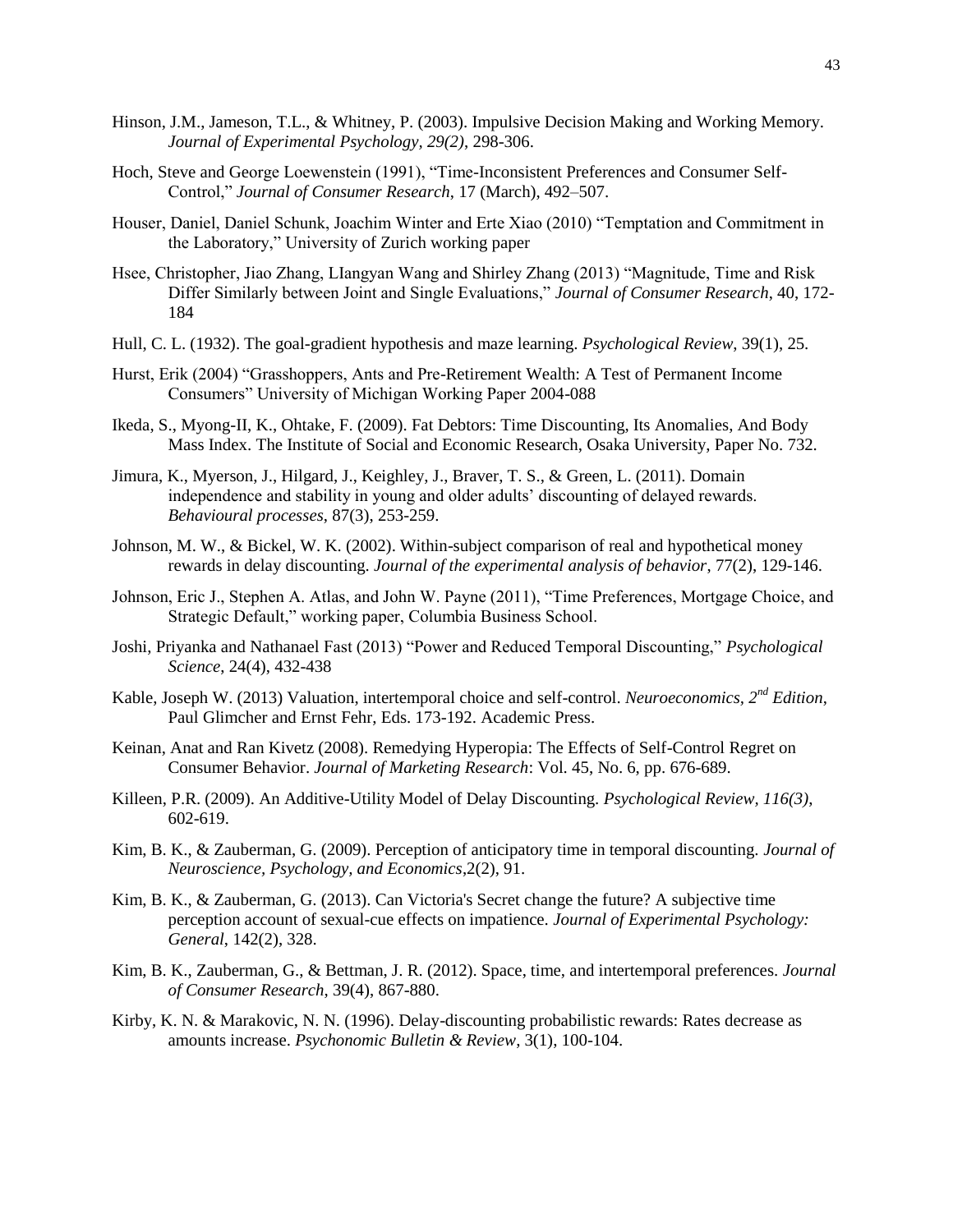- Kirby, K.N., Godoy, R., Reyes-Garcia, V., Byron, E., Apaza, L., Leonard, W., Perez, E., Vadez, V., & Wilkie, D. (2002). Correlates of delay-discount rates. Evidence from Tsimane' Amerindians of the Bolivian rain forest. *Journal of Economic Psychology, 23*, 291-316.
- Kirby, K. N., & Herrnstein, R. J. (1995). Preference reversals due to myopic discounting of delayed reward. *Psychological Science*, 6(2), 83-89.
- Kirby, K.N., Petry, N.M., & Bickel, W.K. (1999). Heroin Addicts have Higher Discount Rates for Delayed Rewards Than Non-Drug-Using Controls. *Journal of Experimental Psychology, 128(1)*, 78-87.
- Kirby KN, Winston GC, Santiesteban M (2005) "Impatience and grades: delay-discount rates correlate negatively with college GPA," *Learning and Individual Differences* 2005; 15:213–222.
- Kivetz, Ran and Itamar Simonson (2002), "Self-Control for the Righteous: Toward a Theory of Precommitment to Indulge," *Journal of Consumer Research*, 29 (September), 199–217
- Kivetz, R., Urminsky, O., & Zheng, Y. (2006). The goal-gradient hypothesis resurrected: Purchase acceleration, illusionary goal progress, and customer retention. *Journal of Marketing Research*, 43(1), 39-58.
- Komlos, J., Smith, P.K., & Bogin, B. (2003). Obesity and the Rate of Time Preference: Is there a Connection, Munich Discussion Paper No. 2003-16.
- Laibson, D. (1997) Golden Eggs and Hyperbolic Discounting. *The Quarterly Journal of Economics, May 1997,* 444-477.
- Lane, S. D., Cherek, D. R., Pietras, C. J., & Tcheremissine, O. V. (2003). Measurement of delay discounting using trial-by-trial consequences. *Behavioural Processes*, 64(3), 287-303.
- Lawrance, E.C. (1991). Poverty and the Rate of Time Preference: Evidence from Panel Data. *Journal of Political Economy, 99(1)*, 54-77.
- LeBoeuf, Robyn A. (2006), "Discount Rates for Time Versus Dates: The Sensitivity Of Discounting to Time-Interval Description," *Journal of Marketing Research*, 43 (February), 59–72.
- Lee, N.C., Krabbendam, L., Dekker, S., Boschloo, A., de Groot, R.H.M., & Jones, J. (2012). Academic Motivation mediates the influence of temporal discounting on academic achievement during adolescence. *Trends in Neuroscience and Education, 1,* 43-48.
- Lee, SunYoun and Fumio Ohtake (2012) "Procrastinators and hyperbolic discounters: Probability of transition from temporary to full-time employment," Osaka University Discussion Paper No. 841
- Liberman, N., & Trope, Y. (1998). The role of feasibility and desirability considerations in near and distant future decisions: A test of temporal construal theory. *Journal of Personality and Social Psychology*, 75(1), 5.
- Loewenstein, G. (1992) "The Fall and Rise of Psychological Explanations in the Economics of Intertemporal Choice," in Choice Over Time, George Loewenstein and Jon Elster, eds; Russell Sage Foundation, New York, NY
- Loewenstein, G. (1988). Frames of Mind in Intertemporal Choice. Carnegie Mellon University Research Showcase, Paper 92.
- Loewenstein, George F. (1996), "Out of Control: Visceral Influences on Behavior," *Organizational Behavior and Human Decision Processes*, 65 (3), 272–92.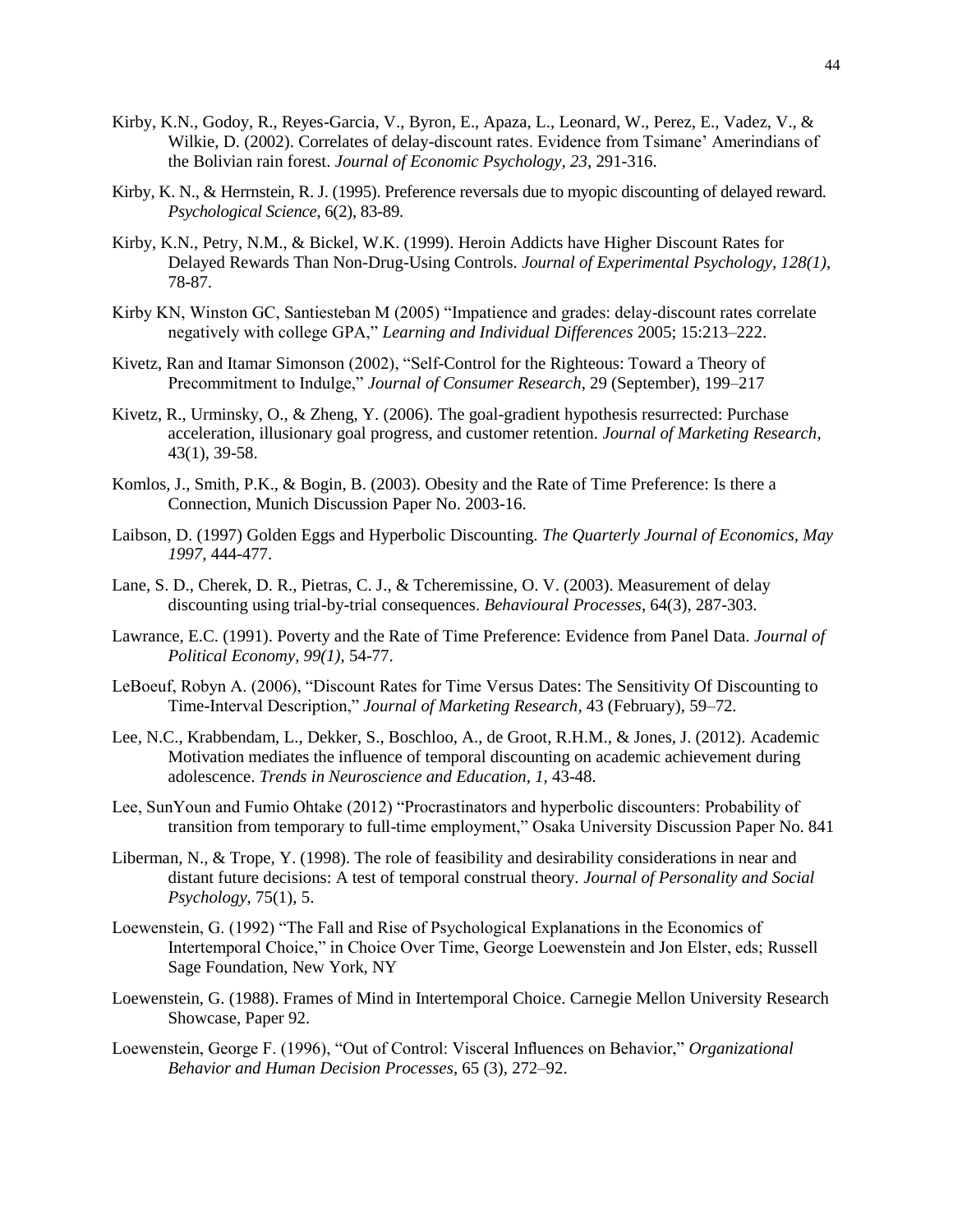- Loewenstein, George, and Drazen Prelec, (1992) "Anomalies in intertemporal choice: Evidence and an interpretation," *The Quarterly Journal of Economics* 107, no. 2: 573-597.
- Logue, A.W. (1988). Research on self-control: An integrating framework. *Behavioral and Brain Sciences, 11,* 665-709.
- Luhmann, C. C. (2013). Discounting of delayed rewards is not hyperbolic. *Journal of experimental psychology: learning, memory, and cognition*, *39*(4), 1274.
- Lynch, John G. Jr. and Gal Zauberman (2006), "When Do You Want It? Time, Decisions, and Public Policy," *Journal of Public Policy & Marketing*, Vol. 25, No. 1, (Spring, 2006), pp. 67-78
- Lynch J.R., J.G., Netemeyer, R.G., Spiller, S.A., and Zammit, A. (2010). A Generalizable Scale of Propensity to Plan: The Long and the Short of Planning for Time and for Money. *Journal of Consumer Research, 37,* 108-128.
- Lynch, John G., Jr., Stephen Spiller, and Gal Zauberman (2014). Resource Slack: A Theory of Supply and Demand. *Working Paper*.
- MacKillop, James, Michael T. Amlung, Lauren R. Few, Lara A. Ray, Lawrence H. Sweet and Marcus R. Munafò (2011) "Delayed reward discounting and addictive behavior: a meta-analysis," *Psychopharmacology* (2011) 216:305–321
- Magen, Eran, Carol Dweck and James Gross (2008) "The Hidden-Zero Effect," *Psychological Science*, 19 (7), 648-649
- Malkoc, S.A., & Zauberman, G. (2006). Deferring Versus Expediting Consumption: The Effect of Outcome Concreteness on Sensitivity to Time Horizon. *Journal of Marketing Research, 43,* 618- 627.
- Malkoc, S. A., Zauberman, G., & Bettman, J. R. (2010). Unstuck from the concrete: Carryover effects of abstract mindsets in intertemporal preferences. *Organizational Behavior and Human Decision Processes*, 113(2), 112-126
- Malkoc, S. A., Zauberman, G., & Ulu, C. (2005). Consuming now or later? The interactive effect of timing and attribute alignability. *Psychological Science*,16(5), 411-417.
- Mazur JE (1987), "An adjusting procedure for studying delayed re-inforcement," In: Commons ML, Mazur JE, Nevin JA, Rachlin H (eds) Quantitative analysis of behavior: vol 5. The effect of delay and intervening events on reinforcement value. Erlbaum, Hillsdale, N.J., pp 55–73
- McClure, Samuel M., David I. Laibson, George Loewenstein, and Jonathan D. Cohen (2004) "Separate Neural Systems Value Immediate and Delayed Monetary Rewards," *Science* 15 October 2004: 306 (5695), 503-507.
- Meier, Stephan and Charles Sprenger (2009) "Discounting Financial Literacy: Time Preferences and Participation in Financial Education Programs," Working paper
- Meier, Stephan, and Charles Sprenger. 2010. "Present-Biased Preferences and Credit Card Borrowing." *American Economic Journal: Applied Economics*, 2(1): 193-210.
- Melanko, S., & Larkin, K. T. (2013). Preference for immediate reinforcement over delayed reinforcement: relation between delay discounting and health behavior. *Journal of behavioral medicine*, 36(1), 34-43.
- Meyer, Richard F. (1976), "Preferences Over Time," in Decisions with Multiple Objectives. Ralph Keeney and Howard Raiffa, eds. NY: Wiley, p. 473-89.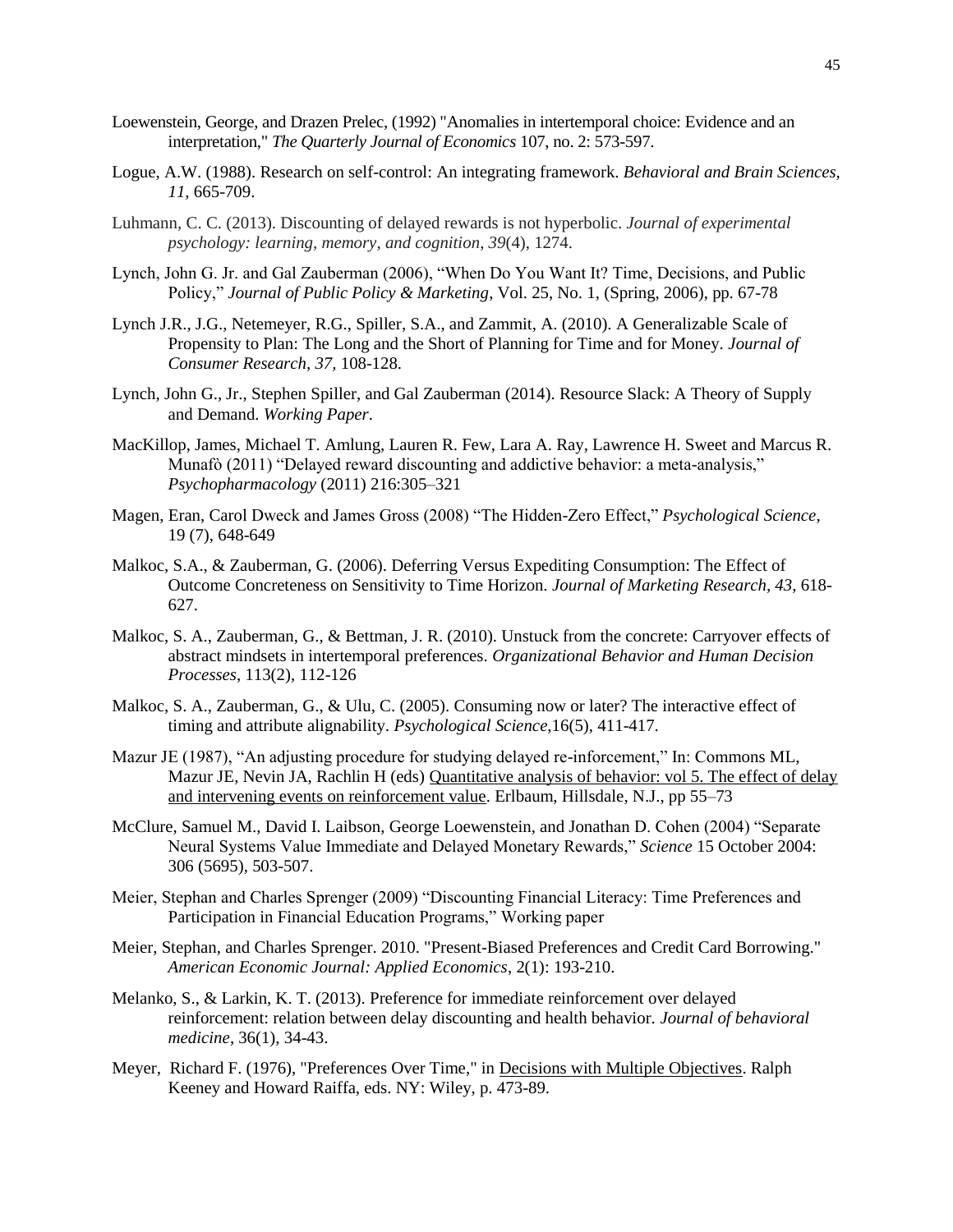- Metcalfe, Janet and Walter Mischel (1999), "A Hot/Cool-System Analysis of Delay of Gratification: Dynamics of Willpower," *Psychological Review*, 106 (1), 3–19.
- Milkman, K.L., Rogers, T., & Bazerman, M.H. (2009). Highbrow Films Gather Dust: Time Inconsistent Preferences and Online DVD Rentals. *Management Science, 55(6),* 1047-1059.
- Milkman, K. L., Rogers, T., & Bazerman, M. H. (2010). I'll have the ice cream soon and the vegetables later: A study of online grocery purchases and order lead time. *Marketing Letters*, 21(1), 17-35.
- Mischel W, Shoda Y, Rodriguez ML (1989) "Delay of gratification in children," *Science* 1989; 244:933– 938.
- Mitchell, J. P., Schirmer, J., Ames, D. L., & Gilbert, D. T. (2011). Medial prefrontal cortex predicts intertemporal choice. *Journal of cognitive neuroscience*, 23(4), 857-866.
- Munasinghe, L., & Sicherman, N. (2000). Why Do Dancer's Smoke? Smoking, Time Preference, and Wage Dynamics. *Eastern Economic Journal, 32(4),* 595-616.
- Myerson, J., Green, L., Warusawitharana, M. (2001). Area Under The Curve As A Measure Of Discounting. *Journal of Experimental Analysis of Behavior, 76,* 235-243.
- Nenkov, Gergana Y., J. Jeffrey Inman, and John Hulland (2008), "Considering the Future: The Conceptualization and Measurement of Elaboration on Potential Outcomes," *Journal of Consumer Research*, 35(1), 126
- Noor, J. (2009). Hyperbolic discounting and the standard model: Eliciting discount functions. *Journal of Economic Theory*, *144*(5), 2077-2083
- Nunes, J. C., & Drèze, X. (2006). The endowed progress effect: How artificial advancement increases effort. *Journal of Consumer Research*, 32(4), 504-512.
- O'Donoghue, T., & Rabin, M. (1999). Doing it now or later. *American Economic Review*, 103-124.
- Odum, A.L. (2011). Delay discounting: Trait Variable? *Behavioural Processes, 87,* 1-9.
- Oster, S.M., Fiona, M., & Morton, S. (2005). Behavioral Biases Meet the Market: The Case of Magazine Subscription Prices. *Advances in Economic Analysis and Policy, 5(1)*, 1-30.
- Parfit, Derek (1984), *Reasons and Persons*, Oxford, UK: Oxford University Press.
- Payne, J.W., Bettman, J.R., Schkade, D.A. (1999). Measuring Constructed Preferences: Towards a Building Code. *Journal of Risk and Uncertainty, 19(1-3),* 243-270.
- Poulos, C., & Whittington, D. (2000). Time Preferences for Life-Saving Programs: Evidence from Six Less Developed Countries. *Environmental Science and Technology, 34*, 1445-1455.
- Radu, P.T., Yi, R., Bickel, W.K., Gross, J.J., McClure, S.M. (2011). A Mechanism For Reducing Delay Discounting By Altering Temporal Attention. *Journal of the Experimental Analysis of Behavior, 96,* 363-385.
- Read, D. (2001). Is time-discounting hyperbolic or subadditive?. *Journal of risk and uncertainty*, 23(1), 5-32.
- Read, Daniel (2004), "Intertemporal Choice," in The Blackwell Handbook of Judgment and Decision Making, Derek J. Koehler and Nigel Harvey, eds. Oxford: Blackwell, 424-43.
- Read, D., Frederick, S., & Airoldi, M. (2012). Four days later in Cincinnati: Longitudinal tests of hyperbolic discounting. *Acta psychologica*, *140*(2), 177-185.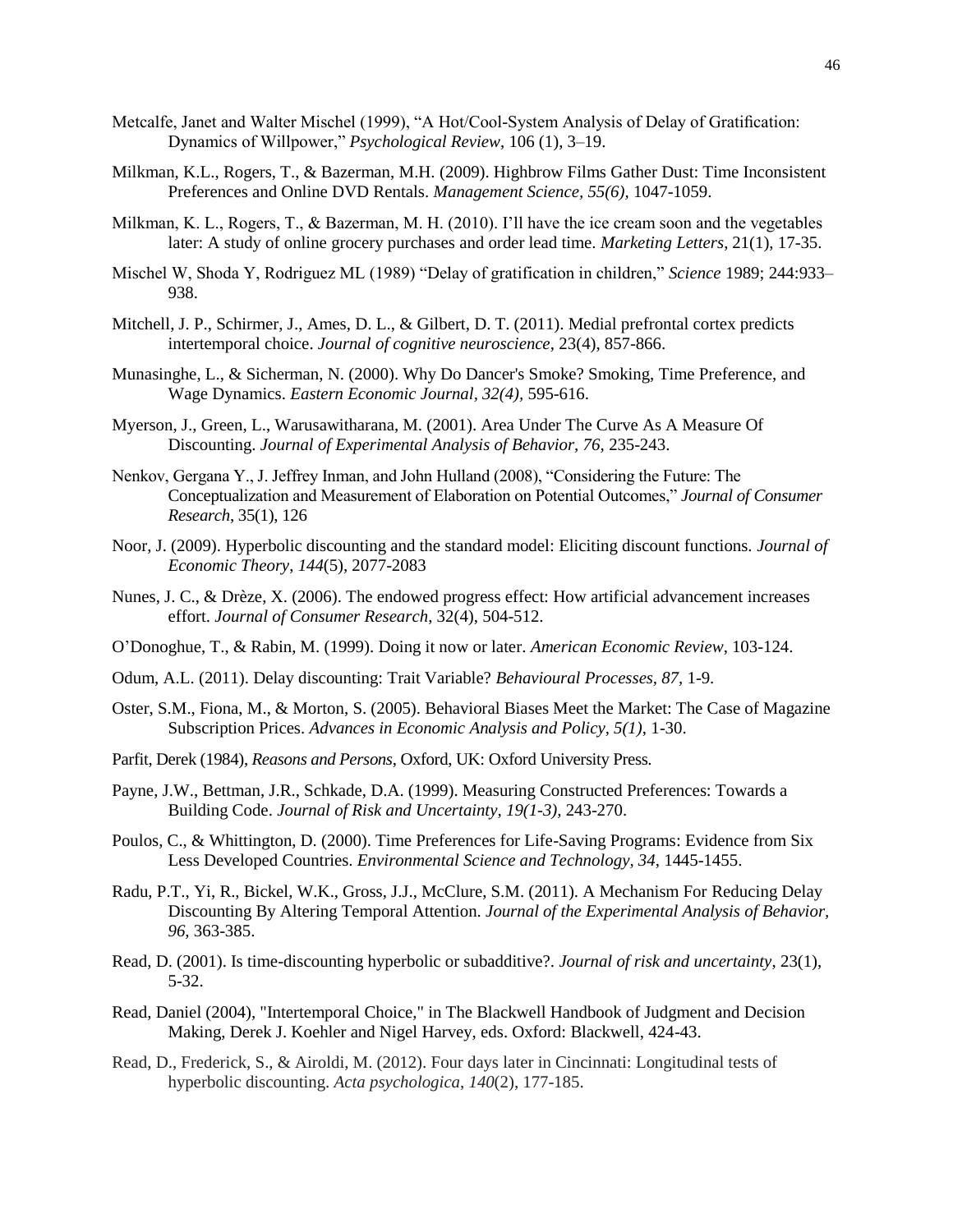- Read, D., Frederick, S., Orsel, B., and Rahman, J. 2005. Four Score and Seven Years From Now: The "Date/Delay Effect" in Temporal Discounting. *Management Science*. Vol. 51, No. 9, pp. 1326- 1335.
- Read, Daniel, Shane Frederick and Marc Scholten (2012) "DRIFT: An Analysis of Outcome Framing in Intertemporal Choice," *Journal of Experimental Psychology: Learning, Memory and Cognition*, Vol 39(2), Mar 2013, 573-588.
- Read, D., Loewenstein, G., & Kalyanaraman, S. (1999). Mixing Virtue and Vice: Combining the Immediacy Effect and the Diversification Heuristic. *Journal of Behavioral Decision Making, 12,* 257-273.
- Read, Daniel and Barbara van Leeuwen (1998), "Predicting Hunger: The Effects of Appetite and Delay on Choice," *Organizational Behavior and Human Decision Processes*, 76 (2), 189-205.
- Reed, D. D., & Martens, B. K. (2011). Temporal discounting predicts student responsiveness to exchange delays in a classroom token system. *Journal of applied behavior analysis*, 44(1), 1-18.
- Reimers, S., Maylor, E.A., Stewart, N., & Chater, N. (2009). Associations between a one-shot delay discounting measure and age, income, education and real-world impulsive behavior. *Personality and Individual Differences, 47,* 973-978.
- Reynolds, B., Richards, J. B., & de Wit, H. (2006). Acute alcohol effects on laboratory measures of impulsive behavior in humans. Pharmacology Biochemistry and Behavior, 83, 194-202.
- Rick, Scott and George Loewenstein (2008), "Intangibility in intertemporal choice," *Philosophical Transactions of the Royal Society B*, 363, 3813-3824.
- Robles, E., & Vargas, P. A. (2007). Functional parameters of delay discounting assessment tasks: Order of presentation. *Behavioural processes*, 75(2), 237-241.
- Robles, E., Vargas, P. A., & Bejarano, R. (2009). Within-subject differences in degree of delay discounting as a function of order of presentation of hypothetical cash rewards. *Behavioural Processes*, 81(2), 260- 263.
- Roelofsma, P. H., & Read, D. (2000). Intransitive intertemporal choice. *Journal of Behavioral Decision Making*, 13(2), 161-177.
- Rubenstein, A. (2003). "Economics and Psychology"? The Case of Hyperbolic Discounting. *International Economic Review, 44(4),* 1207-1216.
- Samuelson, Paul A. (1937), "A Note on Measurement of Utility," *Review of Economic Studies*, 40(2), 155-61.
- Saunders, R. & Fogarty, G. (2001). Time discounting in career preference. *Journal of Vocational Behavior*, 58, 118-126
- Sayman, S., & Öncüler, A. (2009). An investigation of time inconsistency. *Management Science*, *55*(3), 470-482.
- Schoenfelder, T.E., and Hantula, D.A. (2003). A job with a future? Delay discounting, magnitude effects, and domain independence of utility for career decisions. *Journal of Vocational Behavior, 62,* 43- 55.
- Scholten, M., & Read, D. (2006). Discounting by intervals: A generalized model of intertemporal choice. *Management Science*, 52, 1426–1438.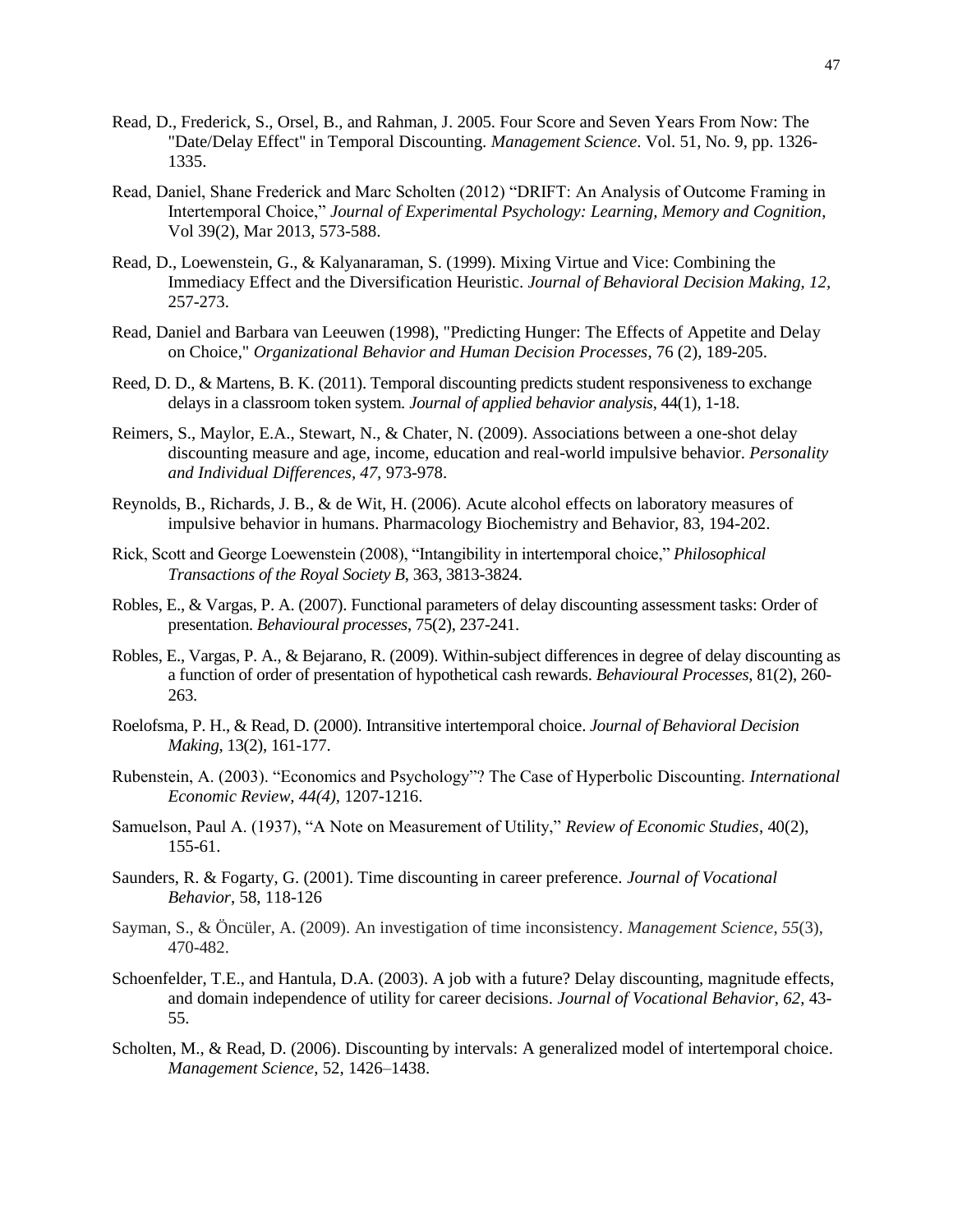- Scholten, Marc and Daniel Read (2010). "The psychology of intertemporal tradeoffs" *Psychological Review*, 117(3), Jul 2010, 925-944.
- Scholten, M., Read, D., Bartels, D.M. (2014) Tradeoffs and Choice-Set Effects in Intertemporal Choice. (Working Paper)
- Scholten, M., Read, D., & Sanborn, A. (2014). Weighing outcomes by time or against time? Evaluation rules in intertemporal choice. *Cognitive science*.
- Schwartz, J., Mochon, D., Wyper, L., Maroba, J., Patel, D., & Ariely, D. (2014). Healthier by Precommitment. *Psychological science*, forthcoming.
- Shapiro, Jesse (2005) "Is there a daily discount rate? Evidence from the food stamp nutrition cycle," *Journal of Public Economics*, Volume 89, Issues 2–3, February 2005, Pages 303–325
- Shamosh, Noah and Jeremy Gray (2008) "Delay Discounting and Intelligence: A meta-analysis," *Intelligence*, 36(4), 289-305
- Shell, Jennifer and Duane F. Husman (2001), "The Multivariate Dimensionality of Personal Control and Future Time Perspective in Achievement and Studying," *Contemporary Educational Psychology*, 26(4), pp. 481–506.
- Shelley, M. K. (1993). Outcome signs, question frames and discount rates. *Management Science*, 39(7), 806- 815.
- Shiv, Baba and Alexander Fedorikhin (1999), "Heart and Mind in Conflict: The Interplay of Affect and Cognition in Consumer Decision Making," *Journal of Consumer Research,* 26 (December), 278–92
- Silva FJ, Gross TF (2004) "The rich get richer: students' discounting of hypothetical delayed rewards and real effortful extra credit," *Psychonomic Bulletin & Review* 2004; 11:1124–1128.
- Simonson, I. (2008). Will I like a "medium" pillow? Another look at constructed and inherent preferences. *Journal of Consumer Psychology*, 18(3), 155-169.
- Sloman, Steven (1996) "The Empirical Case for Two Systems of Reasoning," *Psychological Bulletin* 119 (1), 3-22
- Smith, P.K., Bogin, B., Bishai, D. (2005). Are time preference and body mass index associated? Evidence from the National Longitudinal Survey of Young. *Economics and Human Biology, 3,* 259-270.
- Smits, R. R., Stein, J. S., Johnson, P. S., Odum, A. L., & Madden, G. J. (2013). Test–retest reliability and construct validity of the Experiential Discounting Task. *Experimental and clinical psychopharmacology*, 21(2), 155.
- Soman, Dilip (1998), "The Illusion of Delayed Incentives: Evaluating Future Effort-Money Transactions," *Journal of Marketing Research*, 35 (November), 427-38.
- Spiller, S. A. (2011). Opportunity cost consideration. *Journal of Consumer Research*, 38(4), 595-610.
- Stewart, Neil, Nick Chater, Gordon D.A. Brown (2006). "Decision by sampling" *Cognitive Psychology*. 53 (1), Pages 1–26.
- Strathman, Alan, Faith Gleicher, David S. Boninger, and C. Scott Edwards (1994), "The Consideration of Future Consequences: Weighing Immediate and Distant Outcomes of Behavior," *Journal of Personality and Social Psychology*, 66(4),742-52
- Sugden, R., & Williams, A. (1978). The principles of practical cost-benefit analysis. *OUP Catalogue*.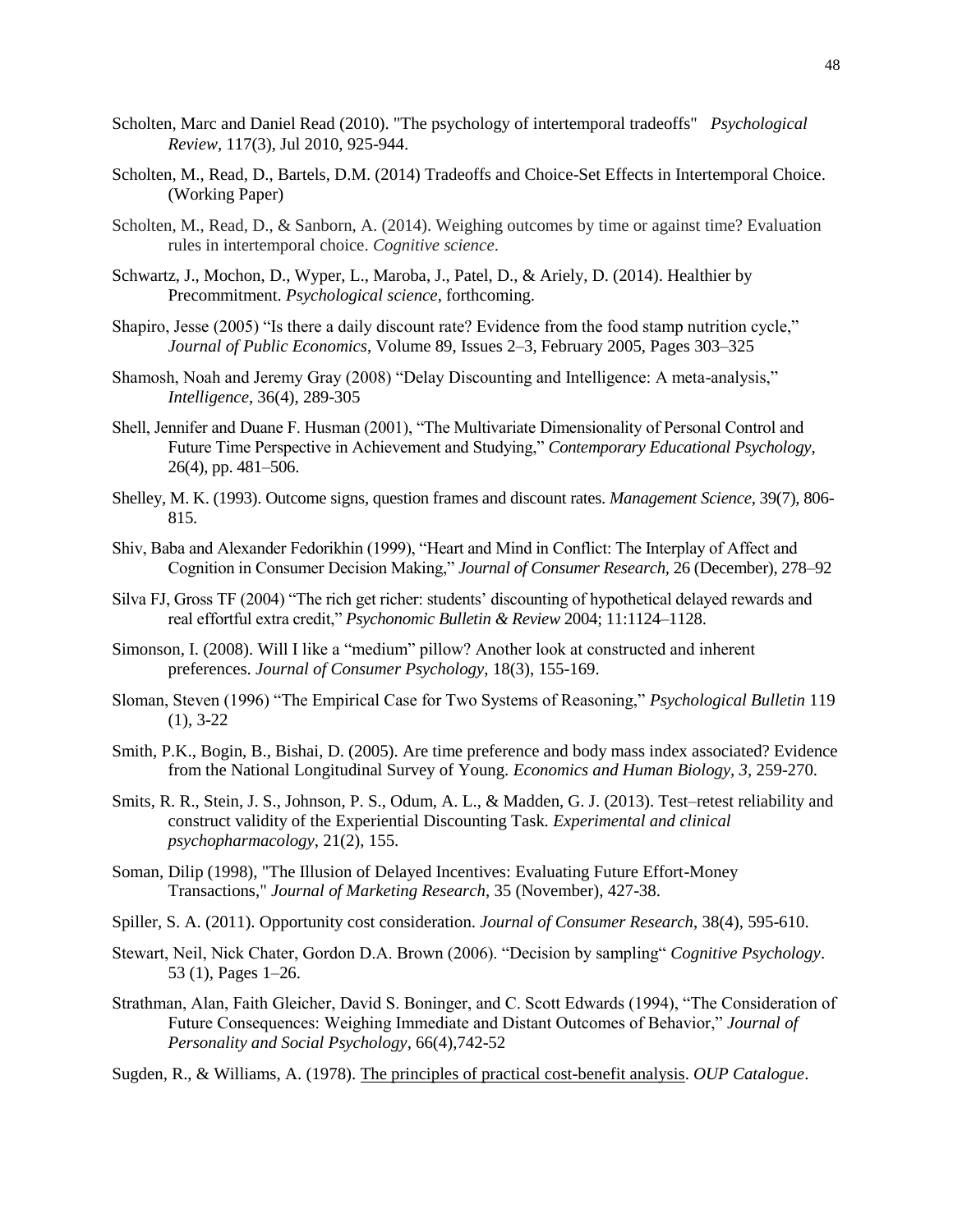- Takahashi, T. (2005). Loss of self-control in intertemporal choice may be attributable to logarithmic timeperception. *Medical Hypotheses*, 65(4), 691-693.
- Tanaka, T., Camerer, C.F., & Nguyen, Q. (2010). Risk and Time Preferences: Linking Experimental and Household Survey Data from Vietnam. *American Economic Review, 100(1)*, 557-571.
- Thaler, Richard H. (1981), "Some Empirical Evidence on Dynamic Inconsistency," *Economic Letters*, 8 (3), 201-207.
- Thaler, R.H., & Benartzi, S. (2004). Save More Tomorrow (TM): Using Behavioral Economics to Increase Employee Saving. *Journal of Political Economy, 112 (1),* 164-88.
- Thaler, R. H., H. Shefrin. 1981. An economic theory of self control. *Journal of Political Economics* 89(1) 392–406.
- Toubia, O., Johnson, E., Evgeniou, T., & Delquié, P. (2013). Dynamic experiments for estimating preferences: An adaptive method of eliciting time and risk parameters. *Management Science*, *59*(3), 613-640.
- Ubfal, D. (2012). How General Are Time Preferences? Eliciting Good-Specific Discount Rates. IZA Discussion Paper No. 6774.
- Urminsky, Oleg (2014) "A meta-analytic review of time discounting measurement," University of Chicago Working paper
- Urminsky, Oleg and Daniel Bartels (2014) "Looking Into Future's Mirror: How Representations of the Aged Self Impact Impatience," University of Chicago Working Paper
- Urminsky, Oleg, Daniel Bartels and Kerry Milch (2014) "Understanding the 'Self' in Self-Control: The Effects of Connectedness to Future Self on Far-Sightedness," University of Chicago Working Paper
- Urminsky, Oleg, Indranil Goswami and Tim Lewis (2014) "Impatient to Achieve or Impatient to Receive: How the Goal Gradient Effect Underlies Time Discounting," University of Chicago Working Paper
- Urminsky, Oleg and Ran Kivetz (2011). "Scope Insensitivity and the 'Mere Token' Effect." *Journal of Marketing Research*: 48 (2), pp. 282-295.
- Urminsky, Oleg and Ran Kivetz (2014) "Reconciling Myopia and Hyperopia: Explaining Differential Impatience toward Hedonic and Utilitarian Consumption," University of Chicago Working Paper
- Vallacher, R. R. (1993). Mental calibration: Forging a working relationship between mind and action. In D. M. Wegner & J. W. Pennebaker (Eds.), *Handbook of mental control* (pp. 443-472). Englewood Cliffs, NJ: Prentice Hall.
- Van Huizen, T. (2010). On-the-Job Search, Work Effort and Hyperbolic Discounting. (Working Paper)
- Vul E., Harris C., Winkielman P. & Pashler H. (2009) Puzzlingly high correlations in fMRI studies of emotion, personality, and social cognition, *Perspectives on Psychological Science*, 4(3), 274-290
- Wang, X.T., & Dvorak, R.D. (2010). Sweet Future: Fluctuating Blood Glucose Levels Affect Future Discounting. *Psychological Science, 21(2),* 183-188.
- Warner, J.T., & Pleeter, S. (2001). The Personal Discount Rate: Evidence from Military Downsizing Programs. *American Economic Review, March 2001*, 33-53